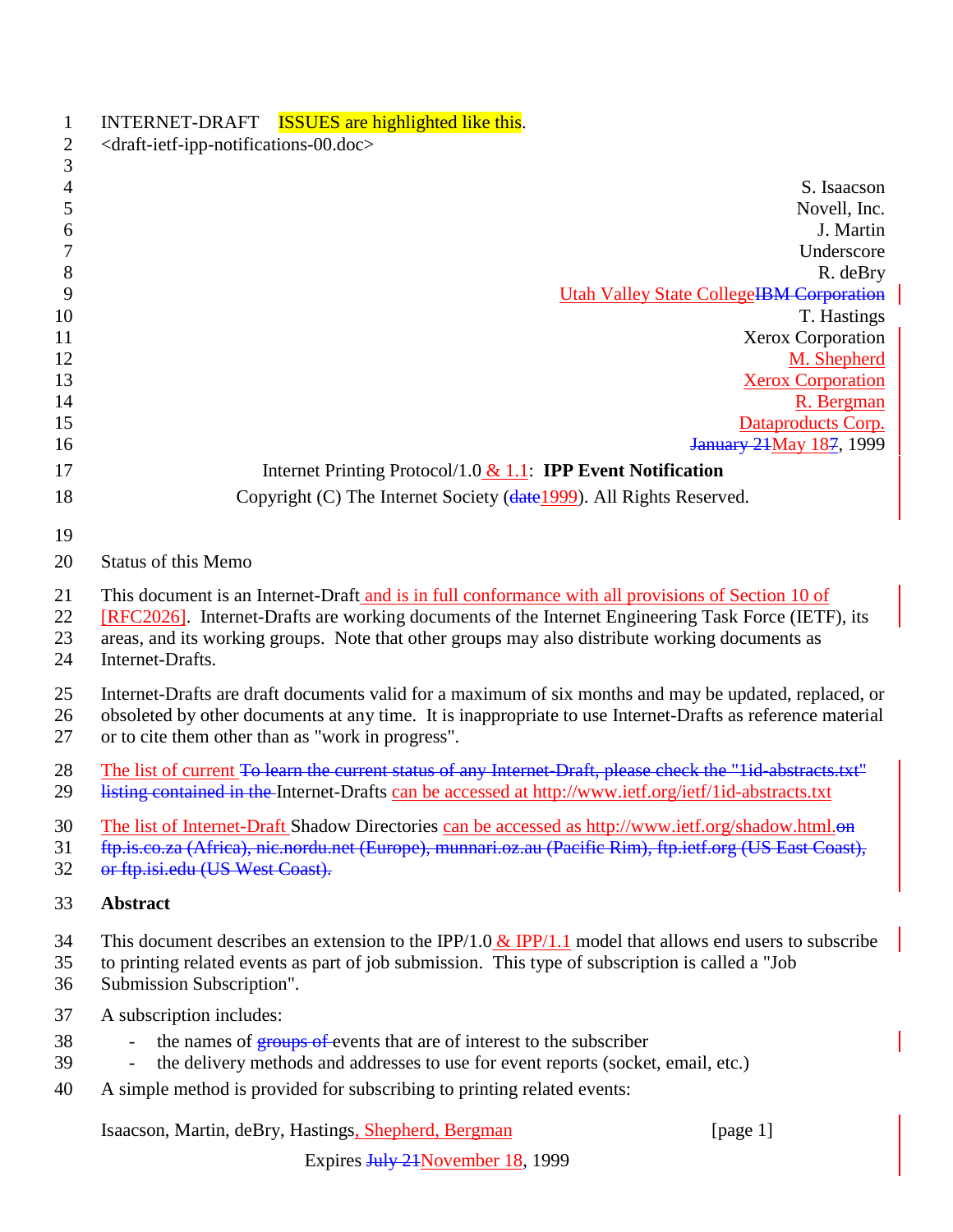- 41 Two new subscription attributes are supplied by the client as part of an IPP create request (Print-Job, Print-URI, Create-Job, Validate-Job)
- An event is some occurrence (either expected or unexpected) within the printing system. Events can be
- 44 classified using along two dimensions:
- Either as Job Events or Device Events, and
- Either as Errors, Warnings, or Reports

When the event occurs, an event report is generated and delivered using the information specified in the

- 48 job's subscription which was submitted with the job.
- 
- The full set of IPP documents includes:
- Design Goals for an Internet Printing Protocol [IPP-REQ]
- Rationale for the Structure and Model and Protocol for the Internet Printing Protocol [IPP-RAT]
- 53 Internet Printing Protocol/1.01: Model and Semantics (this document) [IPP-MOD]
- 54 Internet Printing Protocol/1.<del>0</del>1: Encoding and Transport [IPP-PRO]
- Internet Printing Protocol/1.0: Implementer's Guide [IPP-IIG]
- Mapping between LPD and IPP Protocols [IPP LPD]
- 

The "Design Goals for an Internet Printing Protocol" document takes a broad look at distributed printing

- functionality, and it enumerates real-life scenarios that help to clarify the features that need to be
- included in a printing protocol for the Internet. It identifies requirements for three types of users: end
- users, operators, and administrators. It calls out a subset of end user requirements that are satisfied in
- IPP/1.0. Operator and administrator requirements are out of scope for version 1.0. A few OPTIONAL
- operator operations have been added to IPP/1.1.

The "Rationale for the Structure and Model and Protocol for the Internet Printing Protocol" document

describes IPP from a high level view, defines a roadmap for the various documents that form the suite of

- IPP specifications, and gives background and rationale for the IETF working group's major decisions.
- 67 The "Internet Printing Protocol/1. $\theta$ 1: Model and Semantics", describes a simplified model with abstract
- objects, their attributes, and their operations that are independent of encoding and transport. It introduces
- a Printer and a Job object. The Job object optionally supports multiple documents per Job. It also
- addresses security, internationalization, and directory issues.
- The "Internet Printing Protocol/1.01: Encoding and Transport" document is a formal mapping of the
- abstract operations and attributes defined in the model document onto HTTP/1.1. It defines the
- encoding rules for a new Internet MIME media type called "application/ipp". This document also

defines the rules for transporting over HTTP a message body whose Content-Type is "application/ipp".

- This document defines a new scheme named 'ipp' for identifying IPP printers and jobs. Finally, this
- document defines interoperability rules for supporting IPP/1.0 clients.
- The "Internet Printing Protocol/1.0: Implementer's Guide" document gives insight and advice to
- implementers of IPP clients and IPP objects. It is intended to help them understand IPP/1.0 and some of
- the considerations that may assist them in the design of their client and/or IPP object implementations.
- For example, a typical order of processing requests is given, including error checking. Motivation for
- some of the specification decisions is also included.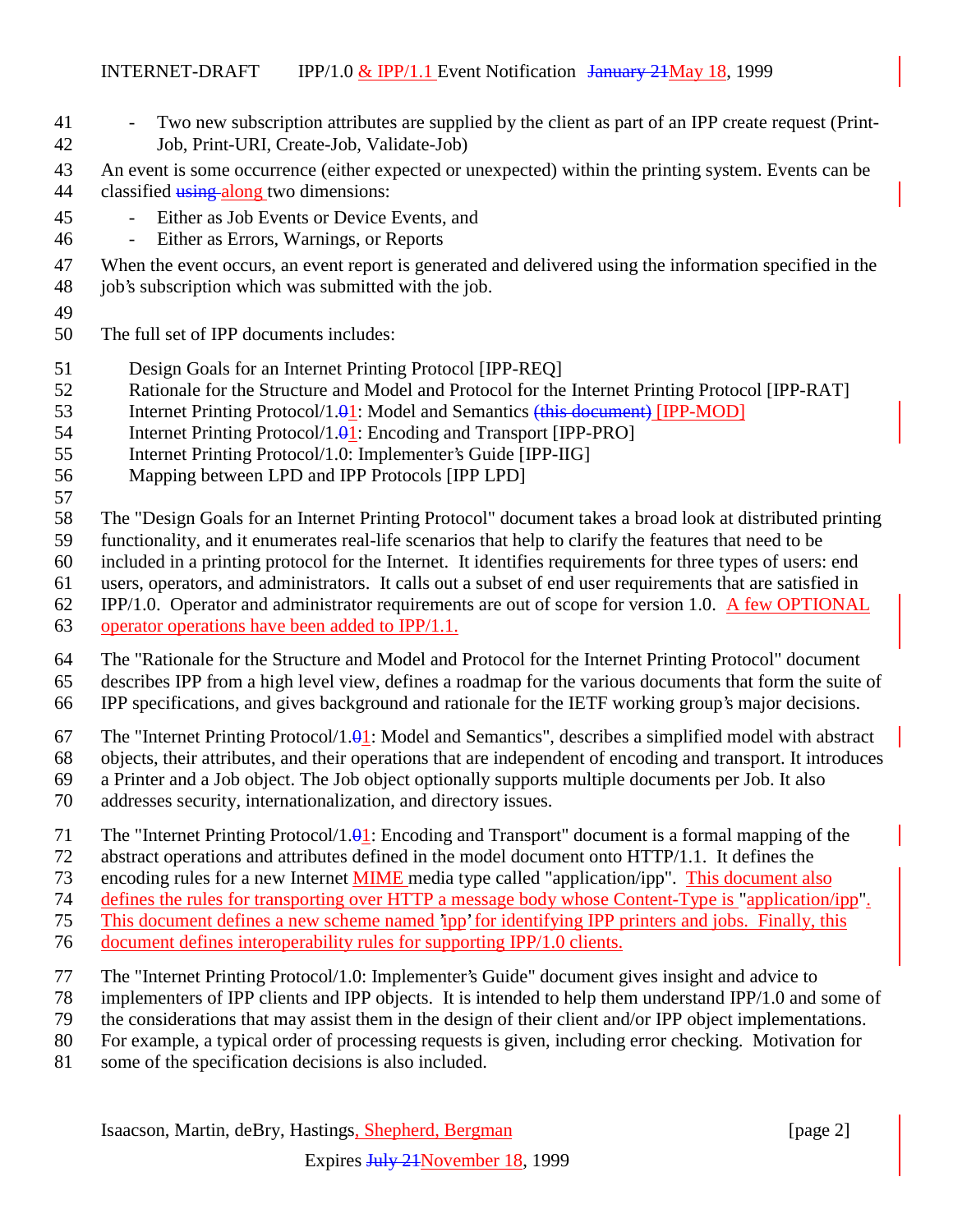INTERNET-DRAFT IPP/1.0  $&$  IPP/1.1 Event Notification January 21 May 18, 1999

- 82 The "Mapping between LPD and IPP Protocols" document gives some advice to implementers of
- 83 gateways between IPP and LPD (Line Printer Daemon) implementations.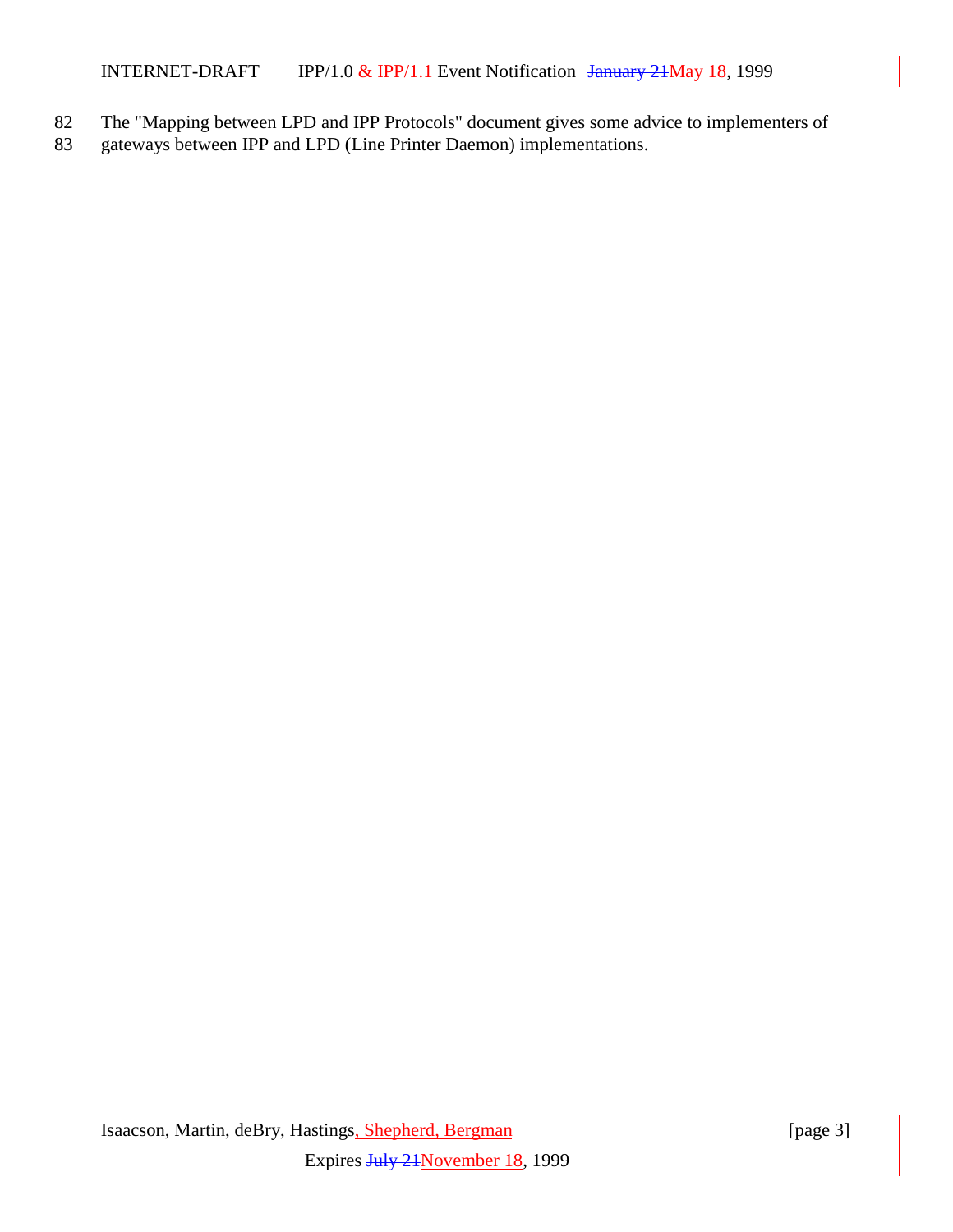| 84<br>85 |   | <b>Table of Contents</b>                                |    |
|----------|---|---------------------------------------------------------|----|
| 86       | 1 |                                                         |    |
| 87       | 2 |                                                         |    |
| 88       | 3 |                                                         |    |
| 89       | 4 |                                                         |    |
| 90       |   |                                                         |    |
| 91       |   | notify-recipients (1setOf uri)<br>4.1.1                 | 10 |
| 92       |   | notify-events (1setOf type2 keyword)<br>4.1.2           | 12 |
| 93       | 5 |                                                         |    |
| 94       |   | 5.1                                                     |    |
| 95       |   | 5.2                                                     |    |
| 96       | 6 |                                                         |    |
| 97       |   | 6.1                                                     |    |
| 98       |   | 6.2                                                     |    |
| 99       |   | 6.3                                                     |    |
| 100      |   | 6.4                                                     |    |
| 101      |   | 6.5                                                     |    |
| 102      |   | 6.6                                                     |    |
| 103      |   | 6.7                                                     |    |
| 104      |   |                                                         |    |
| 105      | 7 |                                                         |    |
| 106      |   | 7.1                                                     |    |
| 107      |   |                                                         |    |
| 108      |   | 7.3                                                     |    |
| 109      |   | 7.4                                                     |    |
| 110      |   | 7.5                                                     |    |
| 111      |   | 7.6                                                     |    |
| 112      |   | 7.7                                                     |    |
| 113      |   | 7.8                                                     |    |
| 114      |   | 7.9                                                     |    |
| 115      |   |                                                         |    |
| 116      |   | 13.1.4.? client-error-uri-scheme-not-supported (0x04??) | 29 |

# Isaacson, Martin, deBry, Hastings, Shepherd, Bergman [page 4]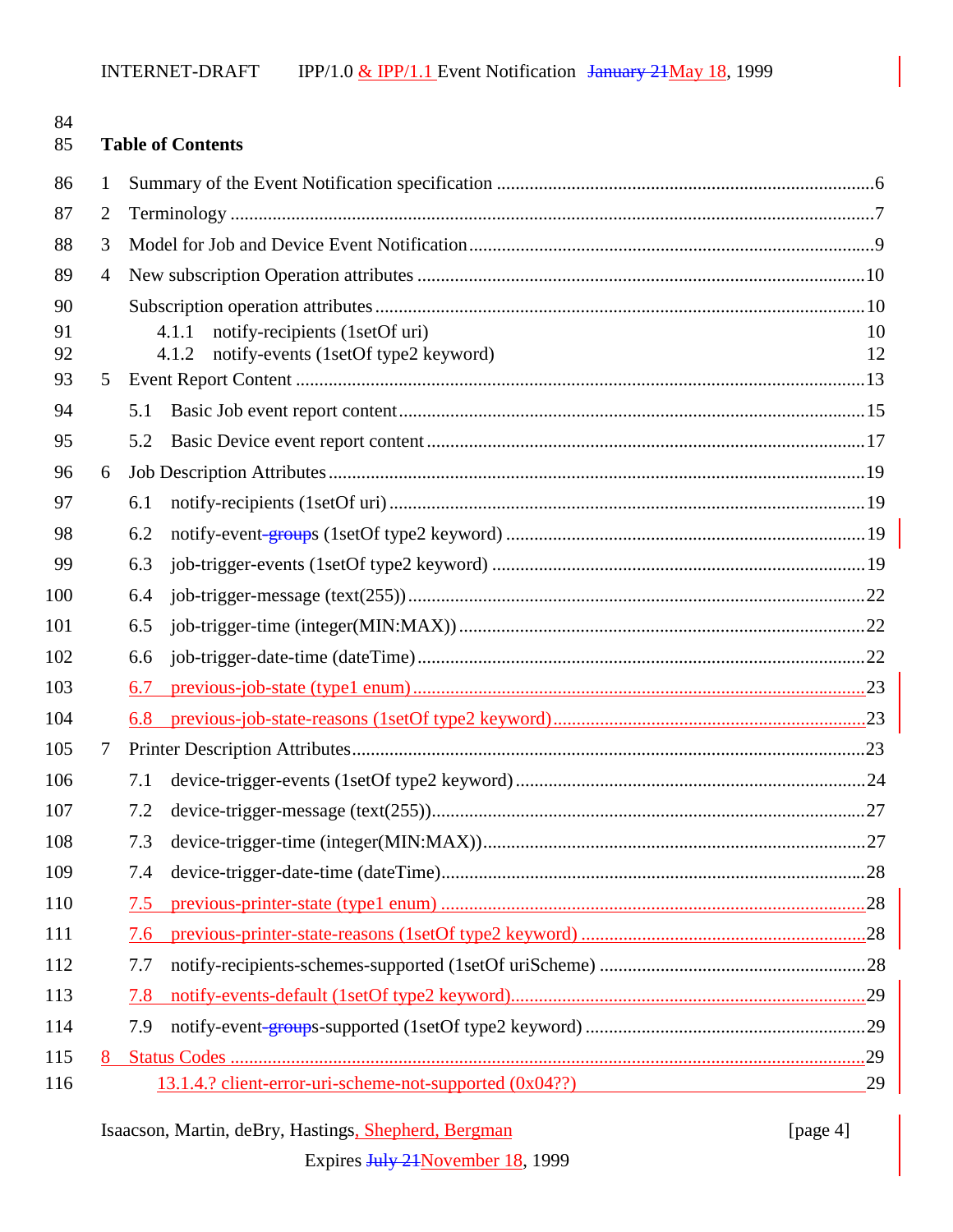| 117 | 9  |                                                                                      |  |
|-----|----|--------------------------------------------------------------------------------------|--|
| 118 | 10 |                                                                                      |  |
| 119 | 11 |                                                                                      |  |
| 120 |    |                                                                                      |  |
| 121 |    |                                                                                      |  |
| 122 |    |                                                                                      |  |
| 123 | 12 |                                                                                      |  |
| 124 |    | 12.1 Changes to the May 17, 1999 to make the May 18, 1999 (T Hastings, R Bergman)34  |  |
| 125 |    | 12.2 Changes to the January 20, 1999 to make the May 17, 1999 version (M Shepherd)35 |  |
| 126 |    | 12.3 Changes to the January 18, 1999 to make the January 20, 1999 version 35         |  |
| 127 |    | 12.4 Changes to the December 10, 1998 to make the January 18, 1999 version 36        |  |
| 128 |    |                                                                                      |  |
| 129 | 13 |                                                                                      |  |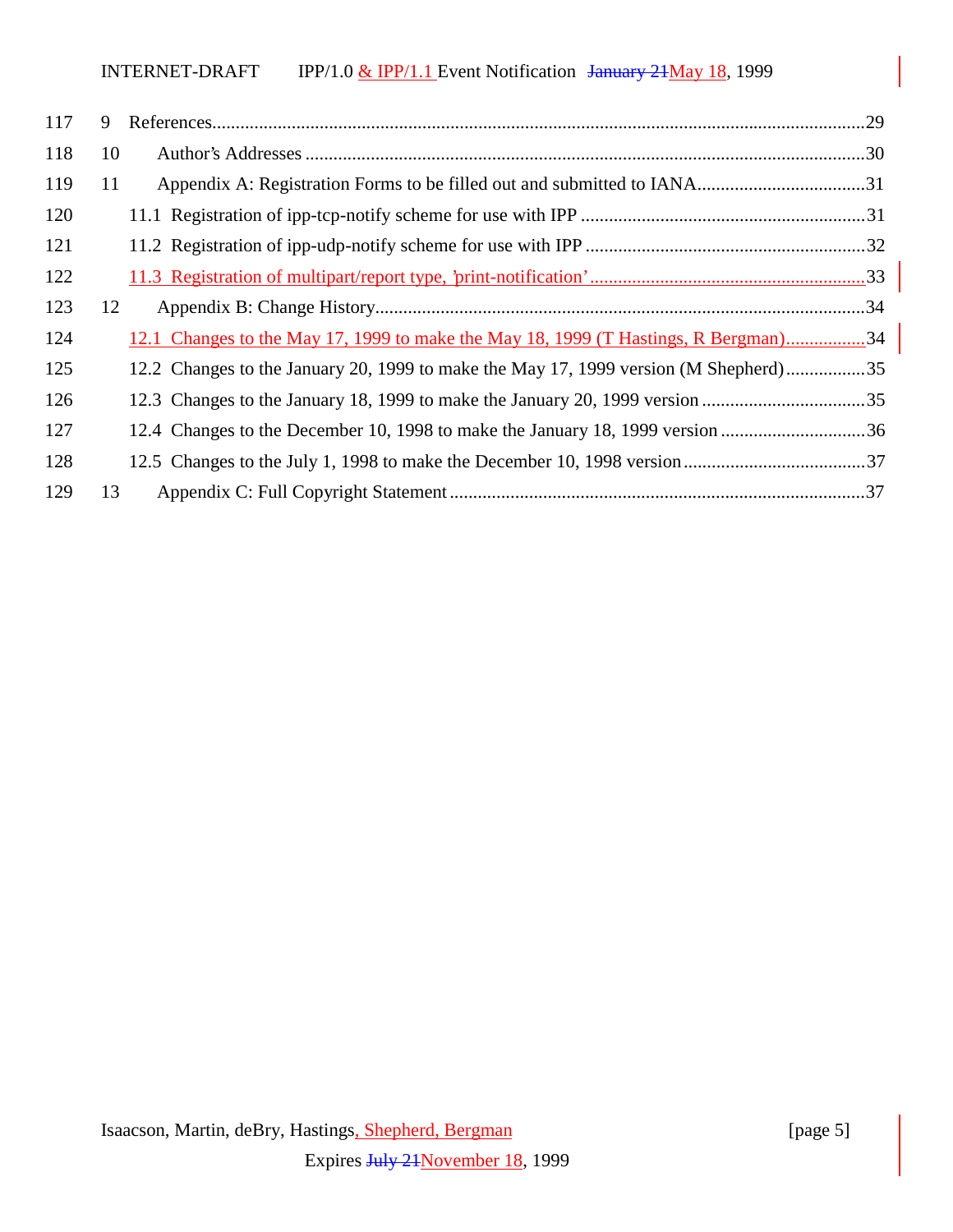## **1 Summary of the Event Notification specification**

This Event Notification specification MAY be implemented by IPP clients and objects.

Implementations conforming to this notification specification MUST support the following new

- REQUIRED attributes and MAY support the following new OPTIONAL attributes:
- 1. Two new REQUIRED multi-valued subscription Operation attributes and Job Description attributes:

| 136 | attribute name        | <b>Syntax</b>        |
|-----|-----------------------|----------------------|
| 137 |                       |                      |
| 138 | "notify-recipients"   | 1 set Of uri         |
| 139 | "notify-format"       | 1setOf mimeMediaType |
| 140 | "notify-event-groups" | 1setOf type2 keyword |
| 141 |                       |                      |

 The presence of the "notify-recipients" indicates that notification is desired. The values of "notify- recipients" are URIs that identify the notification delivery method and delivery address to use for event reports (See Section 4.1.1). The delivery method dictates the event report content type to be 145 used. For example, 'mailto' uses "text/plainmultipart/report" and 'ipp-tcp-notify' uses 146 "application/ipp". The values for "notify-event-groups" are keywords representing job event-groups 147 or device event groups (See Section 4.1.2). Each event groups implies a set of attributes to be sent in 148 the event report. Some delivery methods imply a fixed subset of the event groups. For example, the 149 'mailto' delivery method only uses the 'job-completedions-basic' event group.

 These subscription operation attributes can be supplied by the client in any of the IPP job submission operations: Print-Job, Print-URI, Create-Job, and Validate-Job. Subscriptions that include interest in 153 job event groups apply only to the job being submitted and no other job.

- A subscription does *not* include:
- complicated lists and sets of names of individual events that are of interest to the subscriber
- arbitrary lists of additional attributes to be returned in the event report
- specification of which format to use in the event report
- 159 2. REQUIRED "notify-recipients" and "notify-event-groups" Job Description attributes are populated from the corresponding create request Operation attributes of the same names.
- 3. REQUIRED Printer Description attributes: "notify-recipients-schemes-supported" and "notify-162 event-groups-supported" that describe the notification delivery methods and the event-groups that it supports, respectively.
- 4. REQUIRED Job Description attributes: "job-trigger-events" and "job-trigger-time" that store the current/last job event and its time in seconds since the device was started; "previous-job-state" and "previous-job-state-reasons" that store the job state and job state reasons before the event occurred.
- 5. OPTIONAL Job Description attributes: "job-trigger-date-time"
- 168 6. CONDITIONAL Job Description attribute: and "job-trigger-message" if "status-message" is supported as an Operation attribute.

Isaacson, Martin, deBry, Hastings, Shepherd, Bergman [page 6]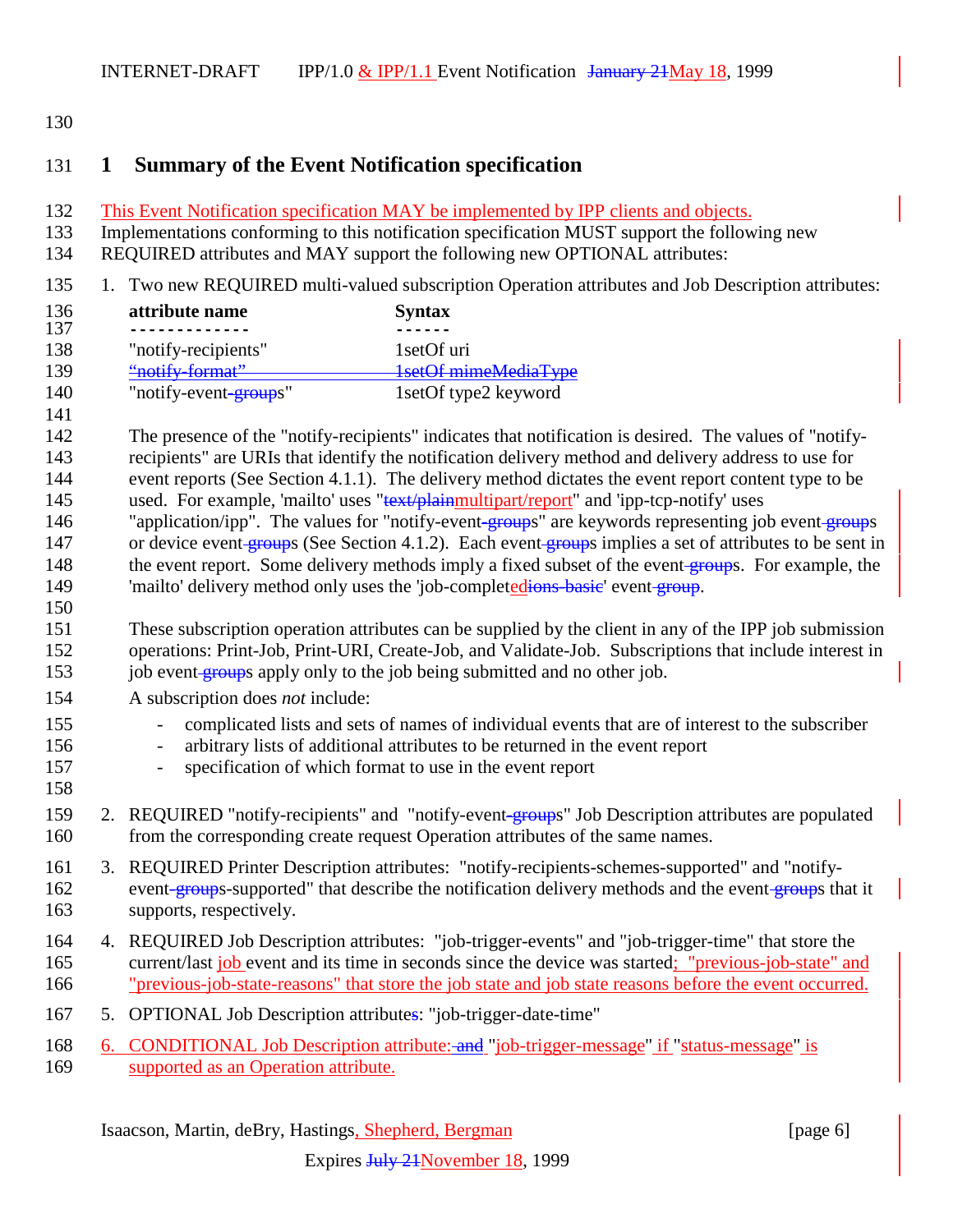6.7. REQUIRED Printer Description attributes: "device-trigger-events" and "device-trigger-time" that

- store the current/last device event and its time in seconds since the device was started; "previous- printer-state" and "previous-printer-state-reasons" that store the device state and device state reasons before the event occurred.
- 174 7.8. OPTIONAL Printer Description attributes: "device-trigger-date-time" and
- 9. CONDITIONAL Printer Description attribute: "device-trigger-message" that MUST be supported if "status-message" is supported as an Operation attribute.
- There are two steps that IPP notification must take regarding each event an internal event recording,
- and an external event reporting. 1) As events occur, the printer internally records in the job objects and
- the printer objects those events which are required to be supported by the system and those that are
- subscribed to by a notification recipient. 2) As events occur, for each event the Printer searches the set
- of subscriptions for any interest in that event. As the Printer finds that some notification recipient is
- 182 interested in that event (the notification recipient is subscribed to the group of events to which the event
- 183 belongs), an event report is generated and delivered using the methods and target addresses identified in the subscription.
- Note: New operations to subscribe and unsubscribe to event notification that is independent of job
- submission is outside the scope of this proposal, but is being developed as a separate extension (see [ipp-sub]).
- 

## **2 Terminology**

- Capitalized terms, such as MUST, MUST NOT, REQUIRED, SHOULD, SHOULD NOT, MAY, 192 NEED NOT, and OPTIONAL, have special meaning relating to conformance. These terms are defined in [ipp-mod section 13.1 on conformance terminology, most of which is taken from RFC 2119 [RFC2119]. **Job Submitting End User** - A human end user who submits a print job to an IPP Printer.
- **IPP Client** The software component on the client system which implements the IPP protocol.
- **Job Recipient** A human who is the ultimate consumer of the print job. In many cases this will be the same person as the Job Submitting End User, but need not be.
- **Job Recipient Proxy** A human acting on behalf of the Job Recipient. In particular, the Job Recipient Proxy physically picks up the printed document from the Device, if the Job Recipient cannot perform that function.
- **Subscription** The set of attributes that indicate the "what, where, who, and how" for notification. Events Reports are generated for certain events (what) and delivered using various delivery methods (how) to certain addresses (where and who).
- **Notification Recipient** Any entity identified as a recipient within a subscription. Some notification recipients are Job Submitting End Users and others are interested third parties, such as the Job Recipient or Job Recipient Proxy.
- **Notification Recipient Agent** A program which receives event reports on behalf of the notification recipient.
- **Event** An event is some occurrence (either expected or unexpected) within the printing system. A property of an event is that it only occurs at one instant in time and does not span the time the

Isaacson, Martin, deBry, Hastings, Shepherd, Bergman [page 7]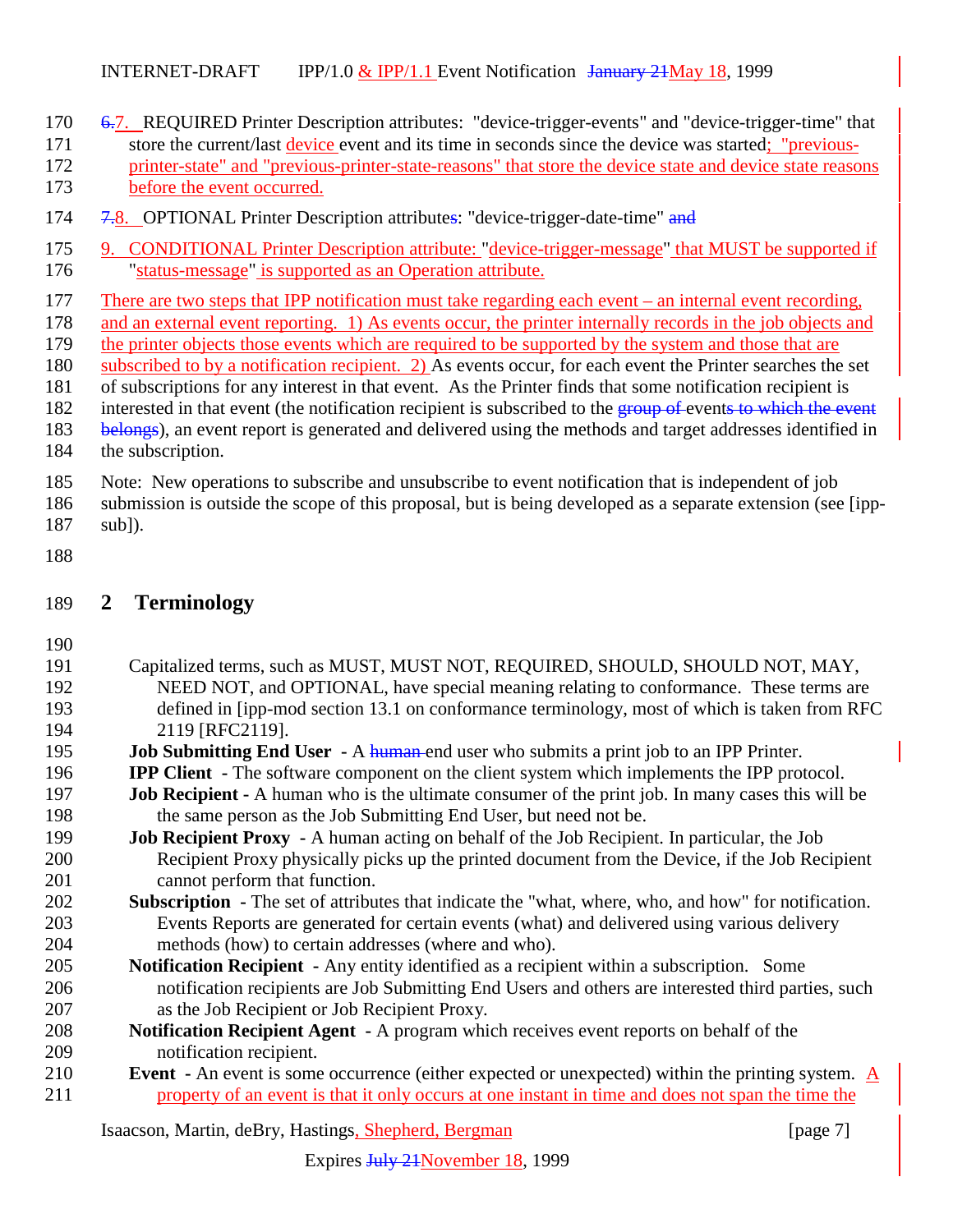| 212 | physical event takes place. For instance, jam-occurred and jam-cleared are two distinct events.         |
|-----|---------------------------------------------------------------------------------------------------------|
| 213 | The jam-occurred event is reported only when the jam initially occurs. Each event is recorded           |
| 214 | internally when it occurs. In addition the event is reported externally if there is one or more         |
| 215 | event subscriptions outstanding for that event.                                                         |
| 216 |                                                                                                         |
| 217 | Events can be classified using along two dimensions:                                                    |
| 218 | - Either as Job Events or Device Events, and                                                            |
| 219 | - Either as Errors, Warnings, or Reports                                                                |
| 220 |                                                                                                         |
| 221 | A Job event is some interesting state change in the Job object, and a Device event is some              |
| 222 | interesting change in the Printer object.                                                               |
| 223 |                                                                                                         |
| 224 | A report event is purely informational, such as 'job-completed' or 'accepting-jobs'. A warning is       |
| 225 | not serious and processing continues. An error is serious and either the job is aborted or the          |
| 226 | device stops. These are typical uses of the terms report, warning, and error, although the actual       |
| 227 | usage is implementation dependent.                                                                      |
| 228 |                                                                                                         |
| 229 | An event occurs for a job or device whether any entity is registered to be notified for that event      |
| 230 | or not. The most recent event(s) of all possible events are recorded in a job object and a device       |
| 231 | object, and an event report is only generated depending on the set of subscriptions-created by          |
| 232 | notification recipients, outstanding.                                                                   |
| 233 |                                                                                                         |
| 234 | <b>Event Report</b> - When an event occurs, an event report is generated that fully describes the event |
| 235 | (what the event was, where it occurred, when it occurred, etc.). Event reports are delivered to         |
| 236 | all the notification recipients that are subscribed to that event, if any. The event report is          |
| 237 | delivered to the address of the notification recipient using the notification delivery method           |
| 238 | defined in the subscription. However, an Event Report is sent only ONLY if there is a                   |
| 239 | corresponding subscription.                                                                             |
| 240 | Notification Delivery Method (or Delivery Method for short) - Event reports are delivered using a       |
| 241 | method, such as email, TCP/IP, etc.                                                                     |
| 242 | <b>Immediate Notification -</b> Event reports that are delivered using a delivery method which is not   |
| 243 | store-and-forward (e.g. TCP connection, UDP datagram).                                                  |
| 244 | <b>Queued Notification</b> - Event reports that are delivered using a delivery method which has some    |
| 245 | sort of store-and-forward mechanism (e.g., email).                                                      |
| 246 | Human Consumable Event Report - Event reports that are intended to be consumed by human end             |
| 247 | users only.                                                                                             |
| 248 | Machine Consumable Event Report - Event reports that are intended for consumption by a                  |
| 249 | program only.                                                                                           |
| 250 | Mixed Format Event Report - A mixed event report may contain both human consumable and                  |
| 251 | machine consumable information.                                                                         |
|     |                                                                                                         |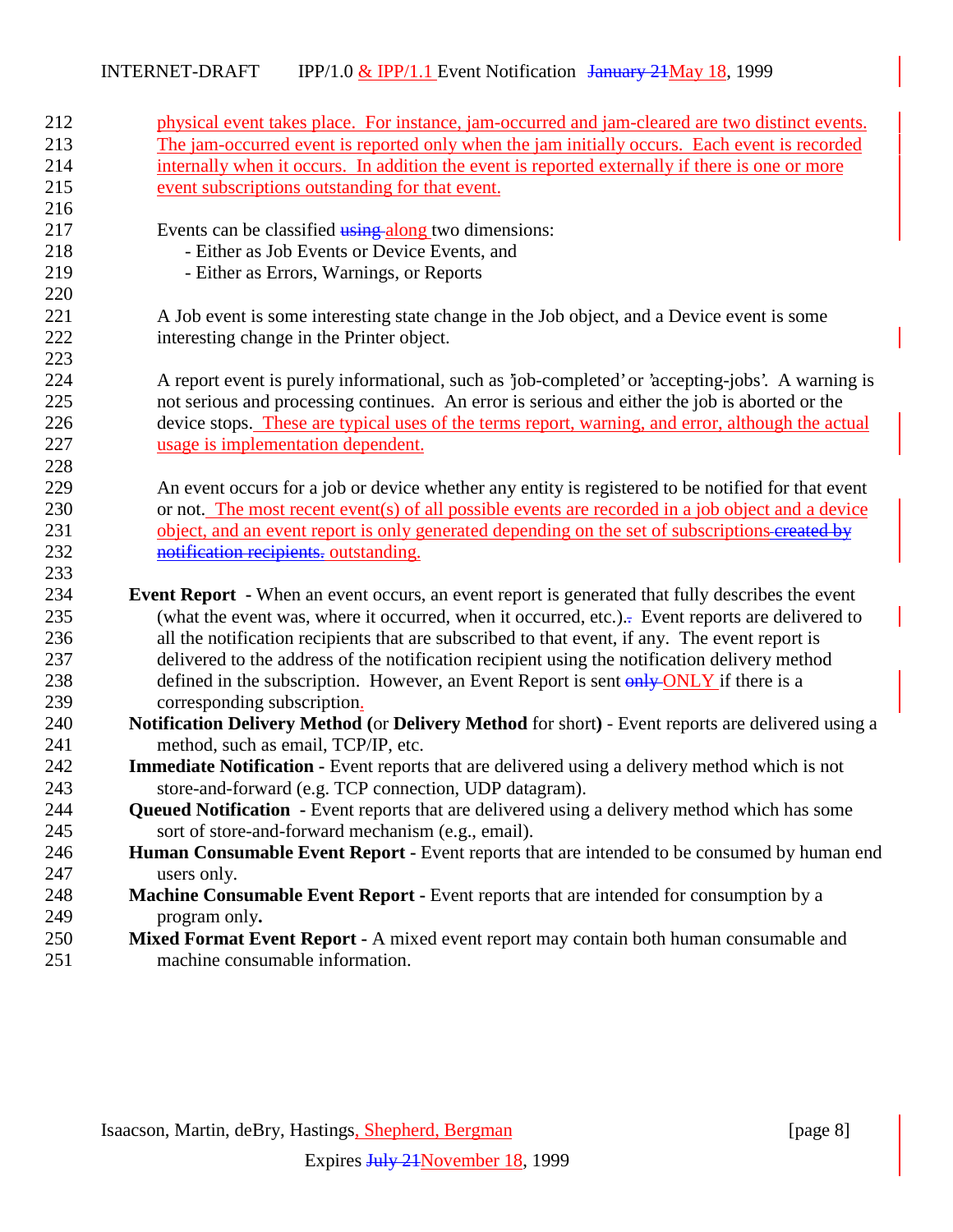## **3 Model for Job and Device Event Notification**

```
Isaacson, Martin, deBry, Hastings, Shepherd, Bergman [page 9]
253 Figure 1 shows the model.
254
255<br>256
    Legend:
\frac{257}{258}258 A = Client and Notification Recipient<br>259 B = Notification Recipient (subscript
        259 B = Notification Recipient (subscription by some third party)
260<br>261
261 0 A +----------+ Create Request with #############<br>262 /\\ client/ |----Subscriptions-----------># IPP #
262 /|\ | client/ |----Subscriptions-----------># IPP #<br>263 / \ | notif. | # Printer #
263 / \ | notif. | \qquad # Printer #
264 end- | recip. |<---Job and Device -----------# Object #
265 user +----------+ Event Reports #################<br>266 /
266 /
267 O B +----------+ /
268 /|\ | notif. |
269 / \ \backslash \ \mid recip. \mid <---Job and Device -------+
270 end- | | Event Reports
271 user +----------+
272
273
274 Figure 1 - Model for Job and Device Notification
275 Note: This model does not mandate that the IPP Printer object implement the full semantics of
276 subscription, report generation, and multiple delivery methods. A simple (embedded) implementation
277 may be configured to use some notification service. Figure 2 shows this partitioning.
278
279
\frac{280}{281}281 Create Request with ################<br>282 ----Subscriptions-----------------># IPP #
282 ----Subscriptions-------------------># IPP #
283 # Printer #
284 # Object #
285 ###########
286287 *******|**********
288 * Subscriptions *
289 * & Events<br>290 * & Events
290 * |
291 * +---------+<br>292 * Inotification
292 * | notification |
293 <---Job and Device -------*---------| service |
294 Event Reports * +--------------+
295 *296 *
297<br>298
        *** = Implementation configuration opaque boundary
299
300
301 Figure 3 Figure 2 - Opaque Use of a Notification Service
```
Expires July 21 November 18, 1999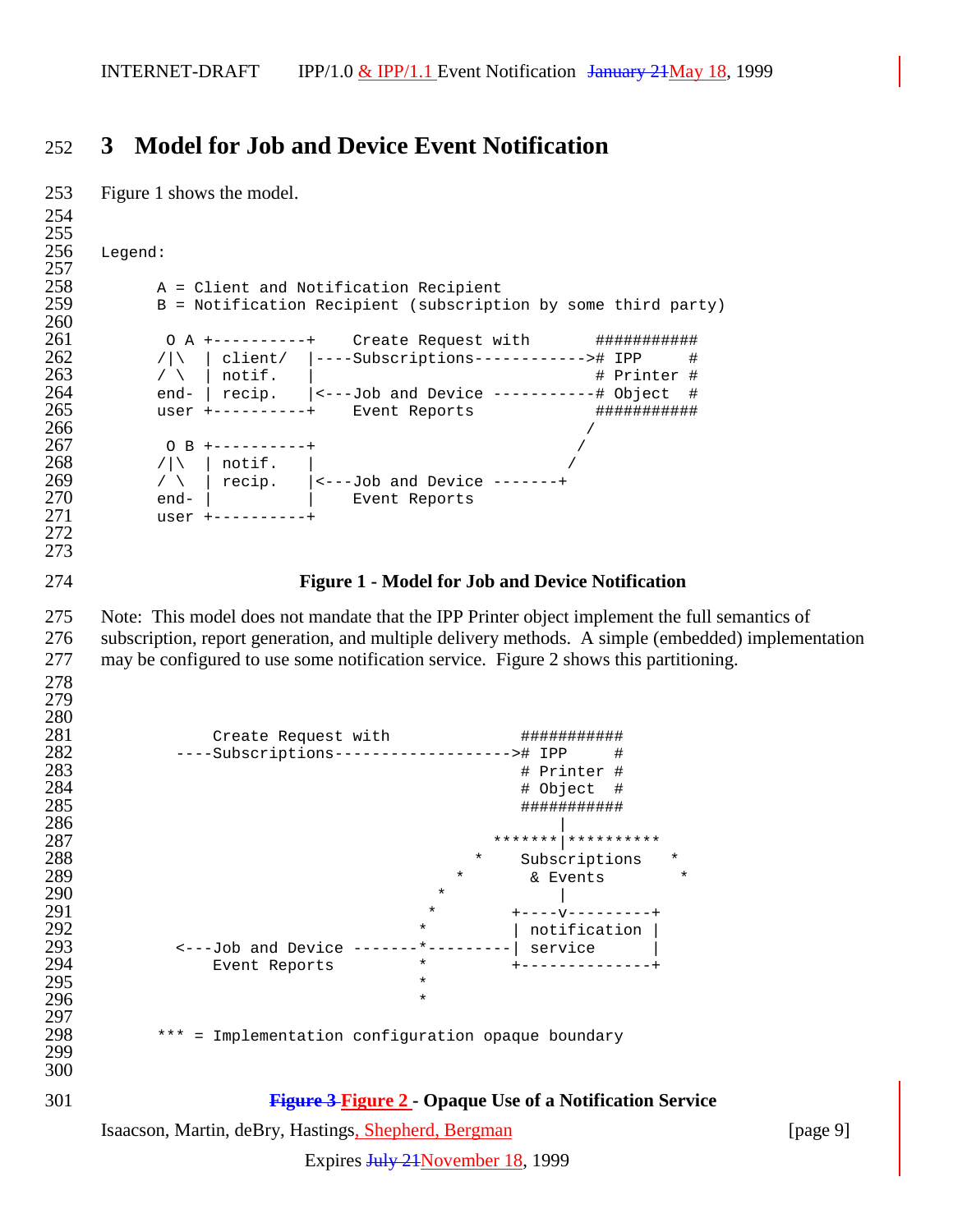# 302 **4 New subscription Operation attributes**

303 This section specifies two new subscription operation attributes. A client subscribes to event groups by

304 supplying these attributes in any create request (i.e., a Print-Job Request, Print-URI Request, Validate-

305 Job Request, or a Create-Job Request). These attributes are multi-valued attributes; the client can supply

- 306 more than one value. If the client does not supply these attributes in the operation, there is no
- 307 subscription made (either implicitly or explicitly).
- 308 The following rules apply:
- 309 1. Any subscription can contain job event groups, device event groups, or both.
- 310 2. The Job Submission Subscription is only valid while the job is "activenot-completed". The job is 311 "activenot-completed" while it is in the 'pending', 'pending-held', 'processing', and 'processing-312 stopped' states. The job ceases to be active when it enters the 'pending-held' state or until the
- 313 timechanges from being "not-completed" to "retained" when it is done processing and enters any of
- 314 the 'completed', 'canceled', or 'aborted' states. The job becomes active "not-completed" again when it
- 315 is released from the 'pending-held' state or is restarted using the Restart-Job operation (see [ipp-ops-
- 316 set1]). Since no job is created for the Validate-Job operation, the only purpose of supplying the
- 317 subscription operation attributes in the Validate-Job operation is to validate that the values are 318 supported; the Printer object does not establish a notification subscription as a result of the Validate-319 Job operation.
- 320 3. Since a Job Submission Subscription is included within a job submission operation, any interest in 321 job events is limited to "this job" only (the Job object created because of this job creation operation). 322 There is no mechanism to subscribe to events for all jobs or specifically some job other than this job 323 in a create operation. But see [ipp-sub] for such a mechanism to subscribe persistently for job and 324 printer events independently of any particular job submission.
- 325 4. Event recording internal to the system must always occur for required event groups and subscribed 326 event groups. Event reporting only occurs when a notification recipient has specified a subscription  $327$  to any event-group(s).
- 
- 328 ISSUE 1 Can event <del>recording reporting</del> be dropped if the device is too busy? Can a subscriber specify<br>329 that events are allowed to be dropped if the device is too busy or should that be a policy of the Printer that events are allowed to be dropped if the device is too busy or should that be a policy of the Printer
- 330 established by the Administrator or implementation? Should we add the event device-dropping-events?

## 331 **4.1 Two sSubscription operation attributes**

- 332 Two subscription operation attributes are OPTIONALLY supplied by the client in create operations:
- 333 Print-Job, Print-URI, Create-Job, and Validate-Job. Both operation attributes are REQUIRED to be
- 334 supported by Printer objects that support this notification specification.

## 335 **4.1.1 notify-recipients (1setOf uri)**

- 336 The client supplies this operation attribute in a create request in order to subscribe for job events while
- 337 this job is active "not-completed". In order to claim conformance to this notification specification, the
- 338 Printer object MUST support this attribute. This attribute describes both where (the address) and how
- 339 (the delivery method) event reports are to be delivered when any of the events specified in the "notify-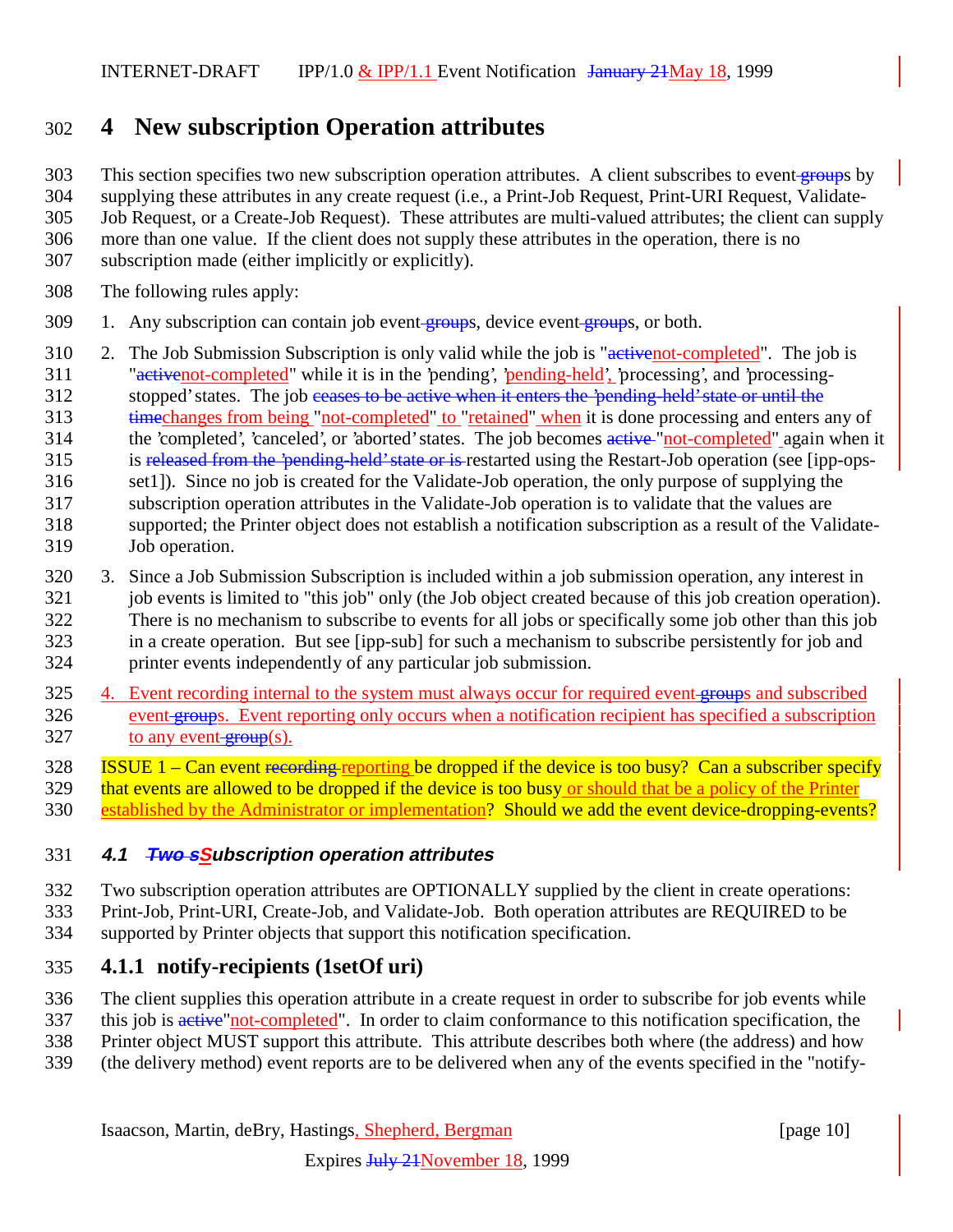- events" attribute occur. If the client does not supply this attribute in a create request, the Printer object
- 341 MUST **not** NOT provide any job-based notification for this job.
- 342 Some notification delivery methods (such as 'mailto') imply a fixed set of events group, and so ignore
- 343 the supplied values of "notify-event-groups". These delivery methods may be used with other delivery
- methods that do not have such restrictions. Unless specified otherwise, a delivery method may be used
- 345 with any event and an even may be used with any delivery method-group.
- Likewise, some notification delivery methods imply a certain event report content format, and so ignore 347 the supplied value(s) of "notify-format".
- IPP Printer objects MUST support the **'ipp-tcp-notify'** and **'ipp-udp-notify'** delivery methods in order to conform to this notification specification. Support of the other methods is OPTIONAL.
- Standard uriScheme values are:
- **'mailto':** a 'multipart/report' [RFC1892] message is sent via email to the specified email address. It 352 MUST consist of both a <del>The</del> "text/plain" part for display to a user and an 'application/ipp' part which is an event report that a program can processcontent format is typically used for this 354 method (see Section 5). This delivery method ignores the supplied values of the "notify-event-355 groups" attribute and implies the 'job-completedions-basic' event group (new state is 'job-356 completed', 'job-aborted', or 'job-canceled' events). The notification recipient does not acknowledge receipt of the mail message.
- **'http'**: an IPP event report is sent using an HTTP POST to the indicated URL.
- ISSUE 2 Should we make the 'http' notification method (using POST) REQUIRED, instead of 'ipp-361 tcp-notify' and 'ipp-udp-notify'? Then we don't need to register anything for the two REQUIRED methods.
- **'ipp-tcp-notify':** (REQUIRED) an IPP notification event report is sent via a TCP/IP socket that is opened by the Printer object on the IP address specified in the URI using the specified port using the "host:port" HTTP convention. For example:
- ipp-tcp-notify://foo.com:6000
- If the port is omitted, the default port is TBD (see Registration of ipp-tcp-notify scheme for use 369 with IPPAppendix C: Registration of ipp-tcp-notify scheme for use with IPP). The
- "application/ipp" event report content format is used for this method (see Section 5).
- The event recipient does not respond or acknowledge the event report.
- **'snmpv1-notify':** an notification event report is sent as an SNMPv1 trap to the host specified as the address in the URI. The notification recipient does not acknowledge receipt of the notification event report (trap).
- **'snmpv2-notify':** an notification event report is sent as an SNMPv2 inform to the host specified as the address in the URI. The notification recipient does acknowledge receipt of the notification event report (inform).
- **'snmpv3-notify':** an notification event report is sent as an SNMPv3 inform to the host specified as the address in the URI. The notification recipient does acknowledge receipt of the notification event report (inform).
- **ISSUE 3 Is SNMP support even necessary?**
-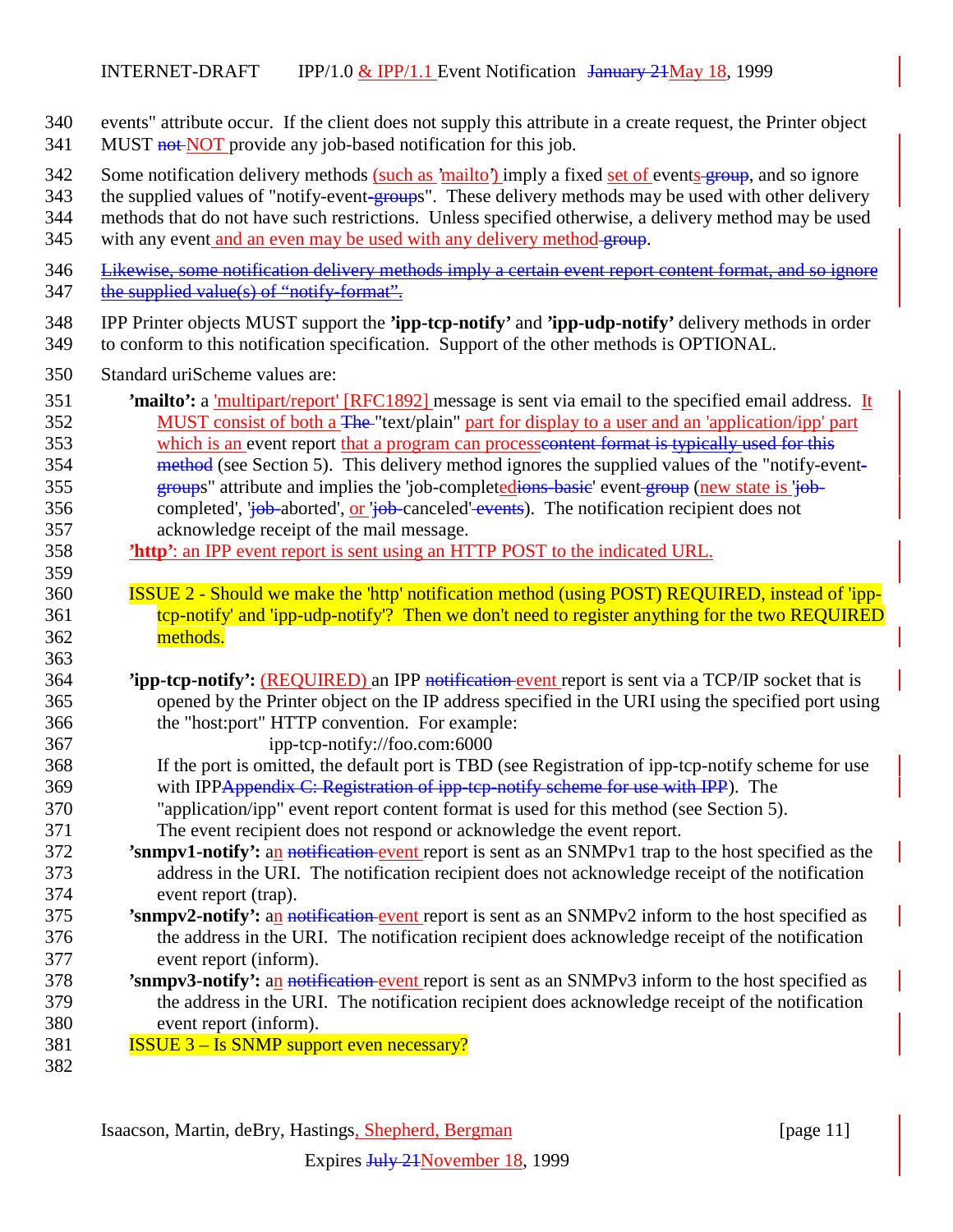| 383 | <b>Tipp-udp-notify':</b> (REQUIRED) an IPP notification-event report is sent via a UDP datagram that is                                                                                                 |
|-----|---------------------------------------------------------------------------------------------------------------------------------------------------------------------------------------------------------|
| 384 | opened by the Printer object on the IP address specified in the URI using the specified port using                                                                                                      |
| 385 | the "host:port" HTTP convention. For example:                                                                                                                                                           |
| 386 | ipp-udp-notify://bar.com:6000                                                                                                                                                                           |
| 387 | If the port is omitted, the default port is TBD (see Registration of ipp-udp-notify scheme for use                                                                                                      |
| 388 | with IPP). The UDP datagram contains the "application/ipp" event report content format (see                                                                                                             |
| 389 | Section 5). The notification recipient does not acknowledge receipt of the notification event                                                                                                           |
| 390 | report.                                                                                                                                                                                                 |
| 391 | 'ndps-notify': an IPP notification event report is sent via NDPS notification mechanism. See ???.                                                                                                       |
| 392 | <b>ISSUE 4 - Need reference to NDPS documentation.</b> Also need more description here, such as                                                                                                         |
| 393 | which end opens, does the recipient acknowledge, and any salient information about the                                                                                                                  |
| 394 | transport.                                                                                                                                                                                              |
|     |                                                                                                                                                                                                         |
| 395 | 'sense-notify': an notification event report is sent as a SENSE UDP datagram [sense] that is opened                                                                                                     |
| 396 | by the Printer object or notification service on the IP address specified in the URI using the                                                                                                          |
| 397 | specified port using the "host:port" HTTP convention. The notification recipient does                                                                                                                   |
| 398 | acknowledge receipt of the notification event report.                                                                                                                                                   |
| 399 |                                                                                                                                                                                                         |
| 400 | <b>ISSUE 5 - Can we get rid of most of these notification methods? Having a large number means that we</b>                                                                                              |
| 401 | don't have much interoperability.                                                                                                                                                                       |
| 402 |                                                                                                                                                                                                         |
| 403 | If the client specifies a "notify-recipients" URI scheme that is not supported by the device, the Printer                                                                                               |
| 404 | MUST return the [new] 'client-error-notify-uri-scheme-not-supported'a status code of                                                                                                                    |
| 405 | CLIENT_ERROR_URI_SCHEME_NOT_SUPPORTED must be returned in the IPP response in reply                                                                                                                     |
| 406 | to the create request.                                                                                                                                                                                  |
| 407 |                                                                                                                                                                                                         |
| 408 | ISSUE 6 - Which URL parameters should we mention (which like SLP) are removed before being used?                                                                                                        |
| 409 |                                                                                                                                                                                                         |
| 410 | notify-format (1setOf mimeMediaType)                                                                                                                                                                    |
| 411 | The client OPTIONALLY supplies this operation attribute in a create request.<br>In order to claim                                                                                                       |
| 412 | e <del>t MUST support this attrib</del><br>ecification,<br>the Printer                                                                                                                                  |
| 413 | attribute identifies the event report content format that is desired by a notification recipient. If the client                                                                                         |
| 414 |                                                                                                                                                                                                         |
| 415 | <del>does not supply this attribute in a create request, but does supply the "notify-recipients", the Printer</del><br>default mimeMediaType defined for the appropriate uriScheme as listed in section |
|     |                                                                                                                                                                                                         |
| 416 |                                                                                                                                                                                                         |
| 417 | 1.1.24.1.2 notify-event-groups (1setOf type2 keyword)                                                                                                                                                   |
| 418 | The client OPTIONALLY supplies this operation attribute in a create request. In order to claim                                                                                                          |
| 419 | conformance to this notification specification, the Printer object MUST support this attribute. This                                                                                                    |
| 420 | attribute identifies the event groups for which a notification event report is desired. If the client does not                                                                                          |
| 421 | supply this attribute in a create request, but does supply the "notify-recipients", the Printer object                                                                                                  |
| 422 | assumes the 'job-completions-basic'uses the "notify-event-groups-default" event-group value.                                                                                                            |
| 423 | <b>ISSUE 5</b> – Would it be better to just use lists of individual events instead of groups?                                                                                                           |
| 424 | There are both job events and device events. Each job and device event is assigned a keyword to use in                                                                                                  |
| 425 | this attribute and in the event report.                                                                                                                                                                 |
|     |                                                                                                                                                                                                         |
|     | Isaacson, Martin, deBry, Hastings, Shepherd, Bergman<br>[page $12$ ]                                                                                                                                    |

Expires July 21November 18, 1999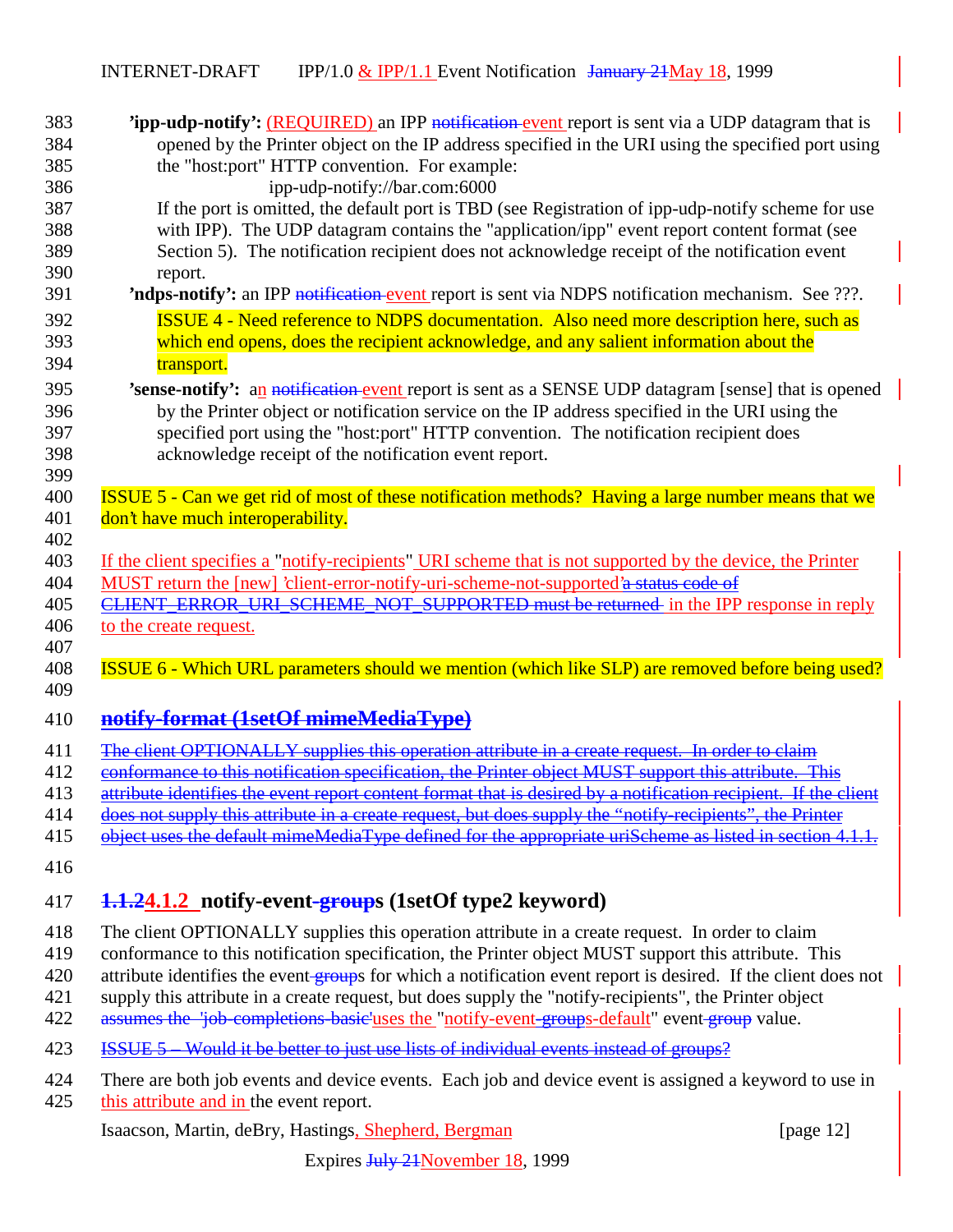| 426        | Each event is assigned to one or more event groups. Each event group is assigned a keyword. The '-      |
|------------|---------------------------------------------------------------------------------------------------------|
| 427        | basic' suffix indicates that only the basic set of attributes are to be included in the event report.   |
|            |                                                                                                         |
| 428        | Standard event-group keyword values are:                                                                |
| 429        | See the values of the "job-trigger-events" Job Description attribute and the "device-trigger-events"    |
| 430        | Printer Description attribute.                                                                          |
| 431        | Special event groups:                                                                                   |
| 432        | <b>'none':</b> no notifications of any events (an IPP object can use this value to indicate that it is  |
| 433        | configured not to support event notification; a client would not subscribe to this group).              |
| 434        |                                                                                                         |
| 435        | Job Event Groups (See section 6.1 for a description of each job event):                                 |
| 436        | 'job-state-changes-basic': includes 'job-received'created', 'job-held', 'job-released', 'job-started-   |
| 437        | processing', 'job-stopped', 'job-continued'resumed-processing', 'job-purged', 'job-state-               |
| 438        | reason added', 'job state reason removed'                                                               |
| 439        | 'job-completions-basic': includes 'job-completed', 'job-aborted', 'job-canceled'                        |
| 440        | <i>ijob-warnings-basic': includes 'job-warning' and some 'job-state-reason-added' which are any</i>     |
| 441        | implementation-specific job warning events                                                              |
| 442        | 'job-errors-basic': includes 'job-aborted' and some 'job-state-reason-added' depending on and           |
| 443        | any implementation specific job errors                                                                  |
| 444        |                                                                                                         |
| 445        | Note: The 'job-aborted' event appears in both the 'job-completions-basic' and 'job-errors-              |
| 446        | basic' event groups, since it is both a completion and an error.                                        |
| 447        |                                                                                                         |
| 448        | <b>ISSUE 63</b> which event groups are REQUIRED besides job completion basic and possibly job errors    |
| 449        | basie?                                                                                                  |
| 450        |                                                                                                         |
| 451        | Device Event Groups (See section 7.17.1 for a description of each job device event):                    |
| 452        | 'device-reports-basic': includes 'device-started-processing', 'device-became-idle', 'device-state-      |
| 453        | reason removed', 'device state reason added', 'device accepting jobs', and 'device powered up',         |
| 454        | 'device media changed', 'device config changed', 'ready for job', and 'ready for just in time           |
| 455        | <del>job'</del>                                                                                         |
| 456        | <b>'device-warnings-basic':</b> includes 'device-state-reason-warning-added' and - 'device-not-         |
| 457        | accepting-jobs'                                                                                         |
| 458        | 'device-errors-basic': includes 'device stopped', 'device state reason error added', and 'device-       |
| 459<br>460 | powering-down'                                                                                          |
|            |                                                                                                         |
| 461        | ISSUE 74 - which device event groups are REQUIRED, if any besides 'device-errors-basic'?                |
| 462        | ISSUE 5 - This simplified proposal no longer includes returning the Printer MIB alert codes, but relies |
| 463        | on "device trigger event' and IPP/1.0 [ipp-mod] "printer state reasons" keywords, which contain most of |
| 464        | the Printer MIB alert codes, except for the generic ones. Ok?                                           |
|            |                                                                                                         |

# 465 **5 Event Report Content**

466 Some of the notification delivery methods dictate the event report content type to be used. For example, 467 'mailto' uses "text/plainmultipart/report" and 'http' and 'ipp-tcp-notify' uses "application/ipp".

Isaacson, Martin, deBry, Hastings, Shepherd, Bergman [page 13]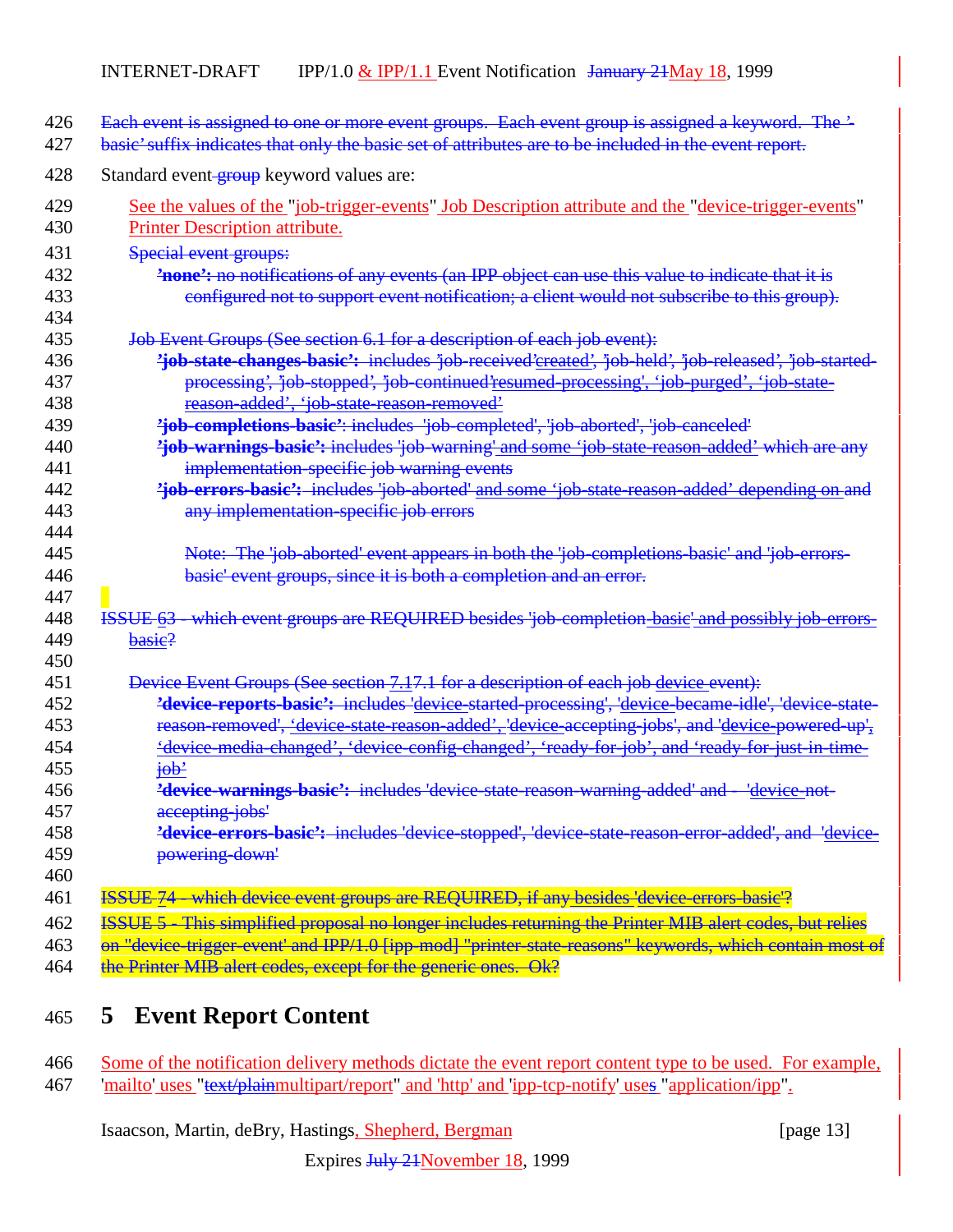| 468<br>469<br>470<br>471        | ISSUE 8 - Need to decide whether the 'mailto:' delivery method uses the 'multi-part/alternative' MIME<br>type or 'text/plain' with an 'application/ipp' attachment. Also, some users may want to parse the<br>'text/plain' format sent in a mail note. There will be interoperability and localization problems if<br>applications attempt to parse text mail notes. Should we allow other formats?                                                                              |
|---------------------------------|----------------------------------------------------------------------------------------------------------------------------------------------------------------------------------------------------------------------------------------------------------------------------------------------------------------------------------------------------------------------------------------------------------------------------------------------------------------------------------|
| 472<br>473<br>474<br>475<br>476 | Once a client's create request is successful, the device adds the "notify-recipients", "notify-format" and<br>"notify-event-groups" attribute values to its subscription information on the Job object and returns the<br>appropriate create response. Subsequently Then, event reports are asynchronously sent based on the<br>subscription information stored by the device. The following descriptions give more detail on how the<br>event reports are formed for each type. |
| 477                             |                                                                                                                                                                                                                                                                                                                                                                                                                                                                                  |
| 478                             | Event reports are generated using the following content formats:                                                                                                                                                                                                                                                                                                                                                                                                                 |
| 479                             | <b>'application/ipp'</b> - machine consumable event report content using the 'application/ipp' MIME                                                                                                                                                                                                                                                                                                                                                                              |
| 480                             | media type [ipp-mod] using the Get-Job-Attributes response encoding for job events and Get-                                                                                                                                                                                                                                                                                                                                                                                      |
| 481                             | Printer-Attributes for device events. The attributes listed in section 5.1 are sent in an notification                                                                                                                                                                                                                                                                                                                                                                           |
| 482                             | event report for job events. The attributes listed in section 5.2 are sent in an notification event                                                                                                                                                                                                                                                                                                                                                                              |
| 483                             | report for device events. For any string in any event report, the charset and natural language                                                                                                                                                                                                                                                                                                                                                                                   |
| 484                             | rules that apply to all IPP operations apply to the event report strings as well, since they are                                                                                                                                                                                                                                                                                                                                                                                 |
| 485                             | represented as operation responses. The event content is filled in as follows:                                                                                                                                                                                                                                                                                                                                                                                                   |
| 486                             | <b>Response Parameters:</b>                                                                                                                                                                                                                                                                                                                                                                                                                                                      |
| 487                             | "version-number" - the same version number as returned in the create response.                                                                                                                                                                                                                                                                                                                                                                                                   |
| 488                             | "status-code" parameter - the status code: "basic-job-event" - 0x600 for job events, and                                                                                                                                                                                                                                                                                                                                                                                         |
| 489<br>490                      | $\frac{100}{2}$ basic-device-event <sup>1</sup> - 0x601 for device events.<br>"request-id" - 0, since there is no request to which this "response" is associated.                                                                                                                                                                                                                                                                                                                |
| 491                             |                                                                                                                                                                                                                                                                                                                                                                                                                                                                                  |
| 492                             | <b>ISSUE 7 - Should each subscription have a running event counter that increments by 1 so</b>                                                                                                                                                                                                                                                                                                                                                                                   |
| 493                             | that a notification recipient can detect events that arrive out of order? Should we put                                                                                                                                                                                                                                                                                                                                                                                          |
| 494                             | that counter into the 16-bit "request-id" field in the report?                                                                                                                                                                                                                                                                                                                                                                                                                   |
| 495                             |                                                                                                                                                                                                                                                                                                                                                                                                                                                                                  |
| 496                             | Operation attributes:                                                                                                                                                                                                                                                                                                                                                                                                                                                            |
| 497                             | "attributes-charset" and "attributes-natural-language" Operation attributes - the same                                                                                                                                                                                                                                                                                                                                                                                           |
| 498                             | charset and natural language as the response to the original create request.                                                                                                                                                                                                                                                                                                                                                                                                     |
| 499                             | "status-message" - is not sent as an Operation attribute (the "job-trigger-message" and                                                                                                                                                                                                                                                                                                                                                                                          |
| 500                             | "device-trigger-message" are sent in the Job Object Attributes and the Printer Object                                                                                                                                                                                                                                                                                                                                                                                            |
| 501                             | Attributes groups, respectively.                                                                                                                                                                                                                                                                                                                                                                                                                                                 |
| 502                             | <b>Unsupported Attributes Group:</b>                                                                                                                                                                                                                                                                                                                                                                                                                                             |
| 503                             | Is not sent.                                                                                                                                                                                                                                                                                                                                                                                                                                                                     |
| 504                             | Job Object Attributes Group and Printer Object Attributes Group:                                                                                                                                                                                                                                                                                                                                                                                                                 |
| 505                             | See section 5.1 and 5.2, respectively.                                                                                                                                                                                                                                                                                                                                                                                                                                           |
| 506                             |                                                                                                                                                                                                                                                                                                                                                                                                                                                                                  |
| 507                             | 'text/plain' - human consumable event report content type. The text message SHOULD include                                                                                                                                                                                                                                                                                                                                                                                       |
| 508                             | information about the attributes in section 5.1 for job events or in section 5.2 for device events.                                                                                                                                                                                                                                                                                                                                                                              |
| 509                             | If the charset to be used in the mail message is other than US-ASCII, the /charset parameter must                                                                                                                                                                                                                                                                                                                                                                                |
| 510                             | be included in the value of this content-type header and in the event report content [RFC2046].                                                                                                                                                                                                                                                                                                                                                                                  |

Isaacson, Martin, deBry, Hastings, Shepherd, Bergman [page 14]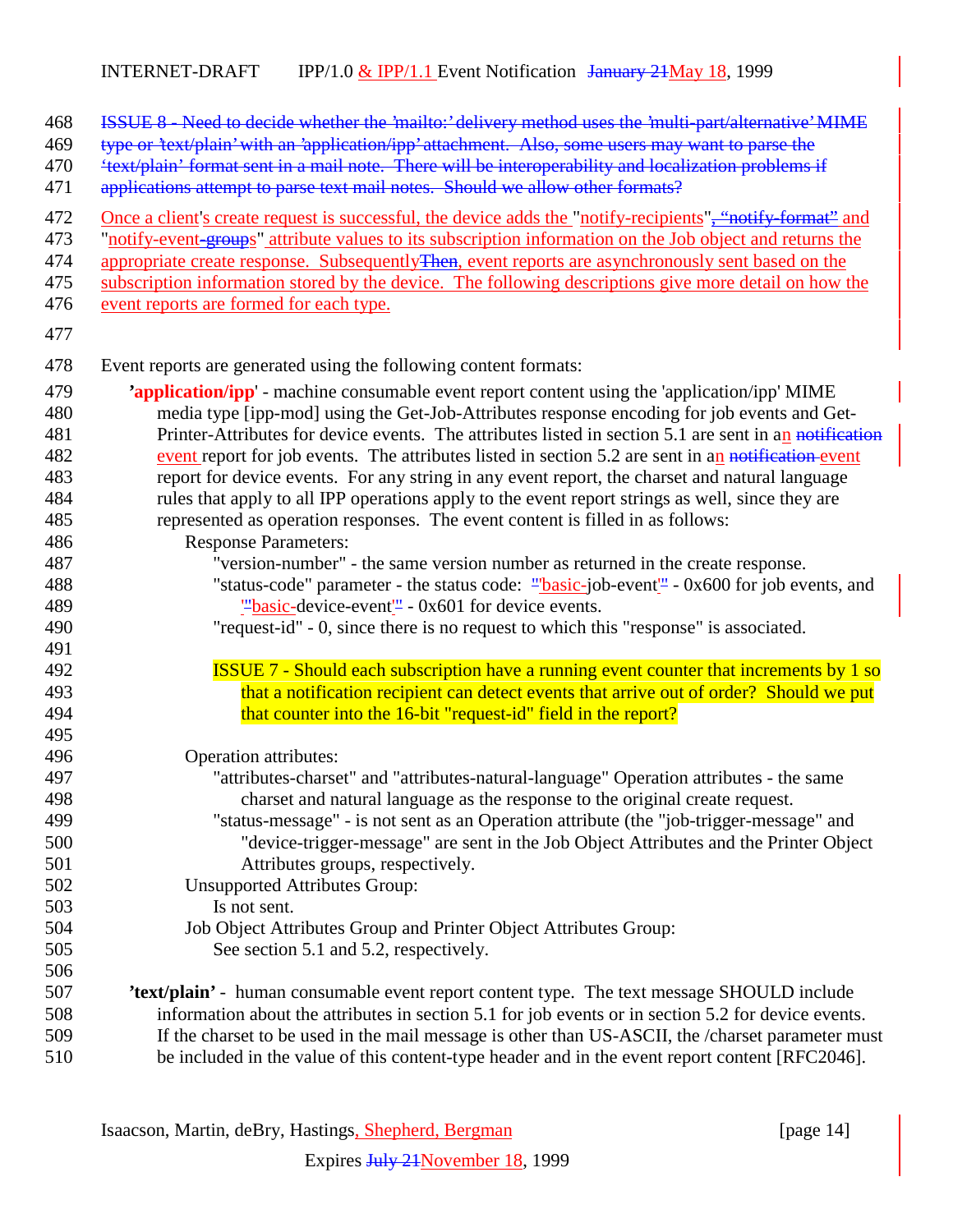- 511 The notification delivery method dictates the event report content type to be used. For example, 'mailto'
- 512 uses "text/plain" and 'ipp-tcp-notify' uses "application/ipp".
- 513 **ISSUE 6** Need to decide whether the 'mailto:' delivery method uses the 'multi-part/alternative' MIME
- 514 type or 'text/plain' with an 'application/ipp' attachment.

#### 515 **1.15.1 Basic Job event report content**

- 516 This section lists the parameters and attributes that are included in any the Basic Job event report content
- 517 for each job event group. Additional job event groups can be registered which use the Basic Job Event
- 518 report content. If include additional attributes are needed—, additional Job Event Report content formats
- 519 will be defined and assigned a new status code to be used in the report in order to distinguish each report
- 520 format. However, iFor example of another Job Event Report content format, see [ipp-prog] for 'job-521 progress-events'.
- 522 If notification is implementedsupported, all job event groups the implementation MUST include support
- 523 the following REQUIRED "basic" job object attributes, MUST support the following CONDITIONAL
- 524 job object attributes, if the condition is true, and MAY include support the following OPTIONAL
- 525 "basic" job object attributes in any job event report. Any of the following Job Description attributes that
- 526 are supported MUST be included in an event report. All job event reports MUST use the Get-Job-
- 527 Attributes response syntax. The Basic Job Event Report MUST . Theinclude the following response
- 528 parameters and "basic" job object attributes. are sent in the job event report as The Job Attributes MAY
- 529 be in any order: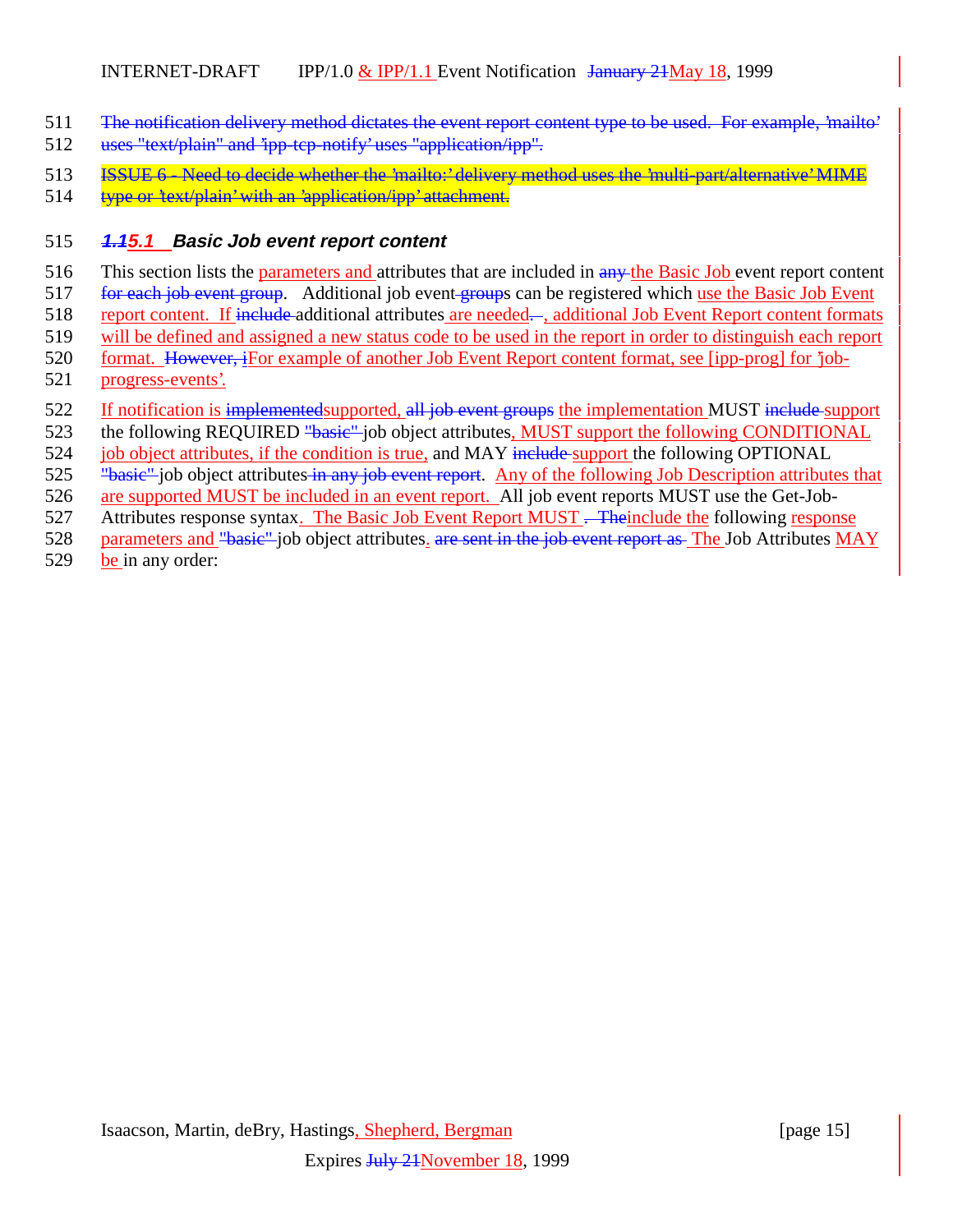| Job object parameter/attribute                                           | REQUIRED?<br>IN REPORT? | reference                         |
|--------------------------------------------------------------------------|-------------------------|-----------------------------------|
| version-number                                                           | REQUIRED                | [ipp-mod] $3.1.1$                 |
| status-code (with the value:<br>basic-job-event(600))                    | <b>REQUIRED</b>         | [ipp-mod] $3.1.1$                 |
| request-id (with a 0 value)                                              | <b>REQUIRED</b>         | $[ipp-mod]$ 3.1.1                 |
| job-printer-uri (uri)                                                    | REQUIRED                | [ipp-mod] $4.3.3$                 |
| $job-id$ (integer( $1:MAX$ ))                                            | REQUIRED                | [ipp-mod] $4.3.2$                 |
| job-trigger-events<br>(1setOf type2 keyword)                             | REQUIRED                | 6.1                               |
| job-trigger-message* (text(255))                                         | $- -$ OPTIONAL          | CONDITIONAL 6.4                   |
| job-trigger-time (integer(1:MAX))                                        | REQUIRED                | 6.5                               |
| job-trigger-date-time (dateTime)                                         | -OPTIONAL               | -RECOMMENDED   6.6                |
| job-state (type1 enum)                                                   | REQUIRED                | [ipp-mod] $4.3.7$                 |
| previous-job-state (type1 enum)                                          | REQUIRED                | 6.7                               |
| job-state-reasons<br>mod] 4.3.8<br>(1setOf type2 keyword)                | <b>OPTIONAL</b>         | <b>REQUIRED</b><br>$[$ ipp-       |
| previous-job-state-reasons<br>(1setOf type2 keyword)                     | <b>REQUIRED</b>         | 6.8                               |
| <del>job impressions completed</del><br>4.3.21<br>mod<br>(integer(0:MAX) | UL I I UNITI            | CONDIIIONAD<br><del>- קשב ז</del> |
| subscription-id**<br>(integer(1:MAX))                                    | CONDITIONAL             | $[ipp-sub] 4.2$                   |

#### **Figure 3 - Basic Job Event Report Content**

Conditional attributes in the event report:

577 \*If "status-message" is supported as an Operation attribute in operation responses, then "job-trigger-

message" MUST be supported in the event report content.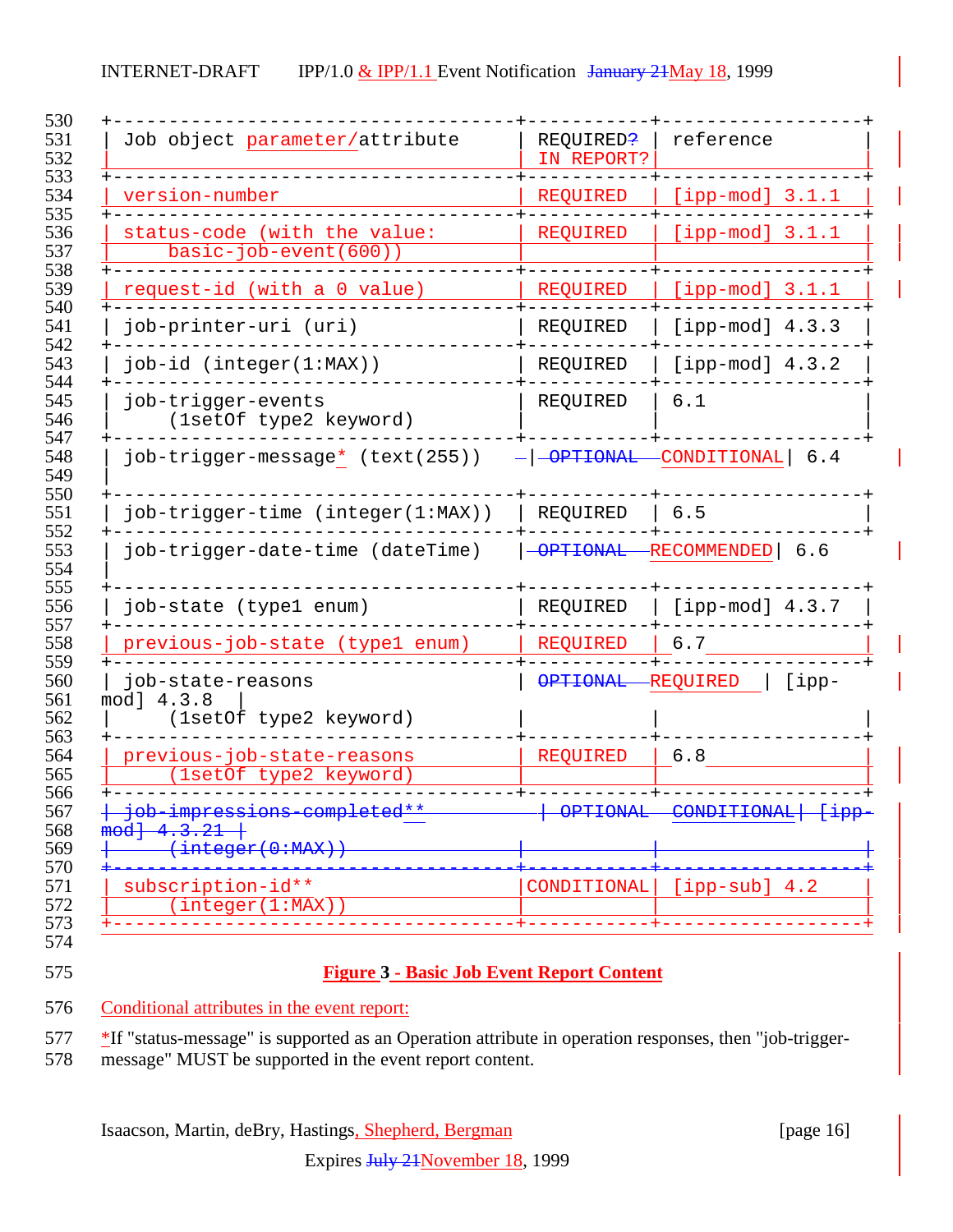- 579 \*\* If "job-impressions-completed" is supported as a Job Description attribute, then it MUST be
- 580 supported in event report content.
- 581 \*\*\* If Job Independent Subscriptions [ipp-sub] is implemented and the event report is caused by an
- 582 independent subscription request, the "subscription-id" MUST be supported supplied in the event report 583 content.
- 
- 584 If the values of any of the attributes sent in an event report content are not known, the value sent in the
- 585 report content is the out-of-band 'unknown' value, rather than omitting the attribute. See [ipp-mod] 586 section 4.1.

## 587 **1.25.2 Basic Device event report content**

- 588 This section lists the parameters and attributes that are included in any the Basic Device event report
- 589 content for each device event group. Additional device event groups can be registered which use the
- 590 Basic Job Event report content. If include additional attributes are needed, -additional Device Event
- 591 report content formats will be registered and assigned a new status code to be used in the report in order
- 592 to distinguish each report format. However, i
- 593 If notification is implementedsupported, the implementation all device event groups MUST supported
- 594 include the following REQUIRED "basic" attributes, MUST supported the following CONDITIONAL
- 595 job object attributes, if the condition is true, and MAY supported include the following OPTIONAL
- 596 "basic" job Printer object attributes in any device event report. Any of the following Printer Description
- 597 attributes that are supported MUST be included in an event report. All device event reports MUST use
- 598 the Get-Printer-Attributes response syntax. The Basic Device Event Report MUST . The include the
- 599 following response parameters and "basic" Printer object attributes. are sent in the device event report as
- 600 The Printer Attributes MAY be in any order: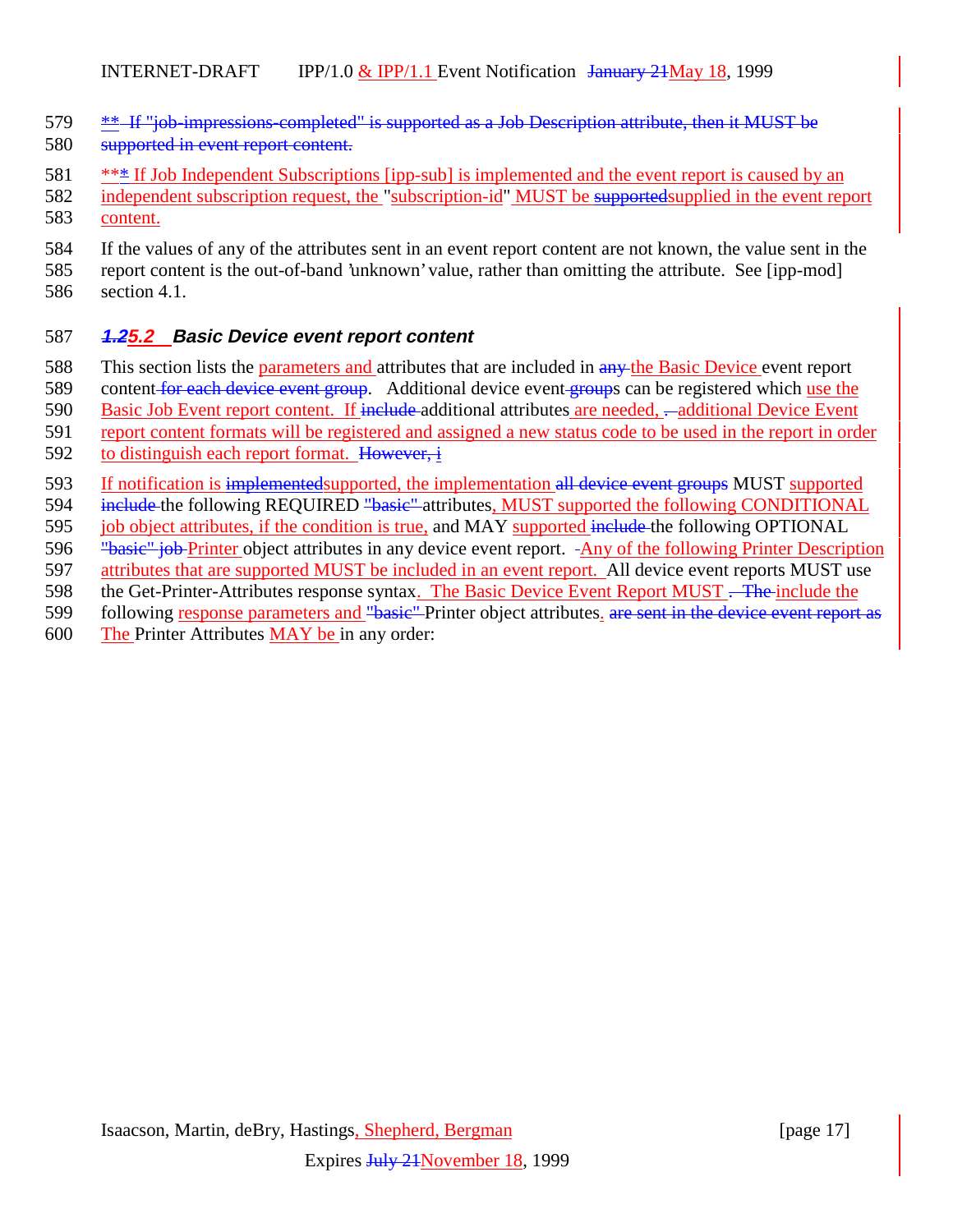| Printer object paramater/attribute                             | REQUIRED<br>IN REPORT? | reference                   |
|----------------------------------------------------------------|------------------------|-----------------------------|
| version-number                                                 | <b>REQUIRED</b>        | $[ipp-mod]$ 3.1.1           |
| status-code (with the value:<br>basic-device-event(601))       | <b>REQUIRED</b>        | $[ipp-mod]$ 3.1.1           |
| request-id (with a 0 value)                                    | REOUIRED               | $[ipp-mod]$ 3.1.1           |
| printer-uri-supported (uri)                                    | REQUIRED               | [ipp-mod] $4.4.1$           |
| device-trigger-events<br>(1setOf type2 keyword)                | REQUIRED               | 7.1                         |
| device-trigger-message* (text(255))- -OPTIONAL                 |                        | $\text{-CONDITIONAL}$ 7.2   |
| device-trigger-time<br>(integer(1:MAX))                        | REQUIRED               | 7.3                         |
| device-trigger-date-time (dateTime)                            | OPTIONAL               | 7.4                         |
| printer-state (typel enum)                                     | REQUIRED               | $[ipp-mod]$ 4.4.10          |
| previous-printer-state (typel enum)                            | REQUIRED               | 7.5                         |
| printer-state-reasons<br>mod] 4.4.11<br>(1setOf type2 keyword) | <b>OPTIONAL</b>        | <b>REQUIRED</b><br>$[$ ipp- |
| previous-printer-state-reasons<br>(1setOf type2 keyword)       | REQUIRED               | 7.6                         |
| printer is accepting jobs (boolean)                            | <b>REQUIRED</b>        | [ipp mod] 4.4.20            |
| subscription-id** (integer(1:MAX))                             | CONDITIONAL            | $[ipp-sub]$ 4.2             |

- Conditional attributes in the event report:
- \* If "status-message" is supported as an Operation attribute in operation responses, then "device-trigger-message" MUST be supported in the event report content.
- <sup>645</sup> \*\* If Job Independent Subscriptions [ipp-sub] is implemented and the event report is caused by an
- independent subscription request, the "subscription-id" MUST be supportedsupplied in the event report
- content.

Isaacson, Martin, deBry, Hastings, Shepherd, Bergman [page 18]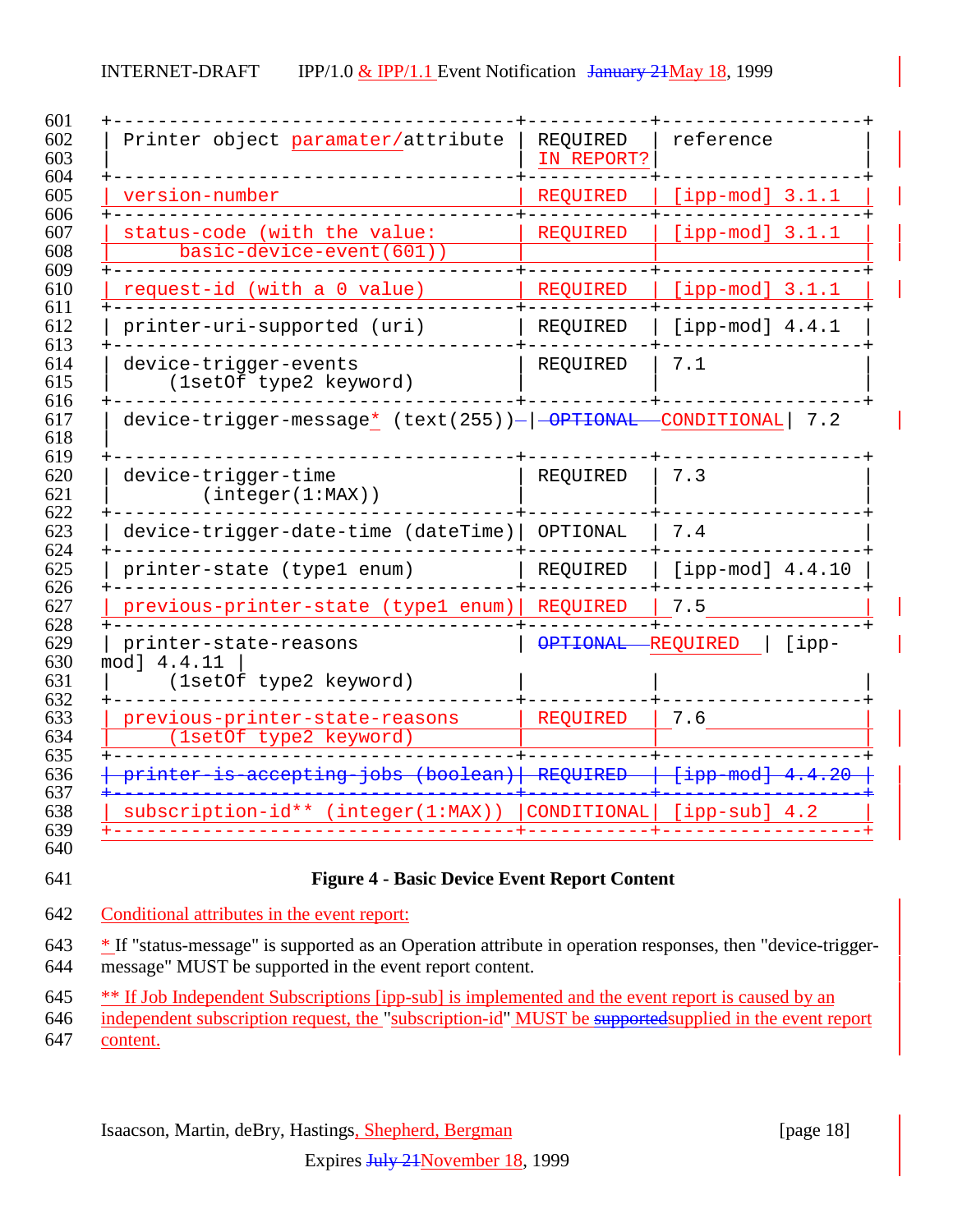If the values of any of the attributes sent in an event report content are not known, the value sent in the

 report content is the out-of-band 'unknown' value, rather than omitting the attribute. See [ipp-mod] section 4.1.

# **6 Job Description Attributes**

The following Job Description attributes are defined for use with notification:

#### **6.1 notify-recipients (1setOf uri)**

 This REQUIRED attribute describes both where (the address) and how (the delivery method) event 655 reports are to be delivered when any of the events specified in the "notify-event-groups" attribute occur. The Printer object MUST populate this Job Description attribute from the corresponding Operation attribute supplied by the client in the create request. See section 4.1.1 for more description of this attribute.

#### **1.26.2 notify-event-groups (1setOf type2 keyword)**

660 This REQUIRED attribute identifies the event groups for which a notification event report is desired for this job. The Printer object MUST populate this Job Description attribute from the corresponding Operation attribute supplied by the client in the create request. If the client does not supply this attribute in a create request, but does supply the "notify-recipients" attribute, the Printer object populates this 664 attribute with the <del>'job-completions-basic'</del>notify-event-groups-default' event-group value. See section 4.1.2 for more description of this attribute.

## **1.36.3 job-trigger-events (1setOf type2 keyword)**

 This REQUIRED attribute indicates the most recent job event(s) that occurred for this job. Multiple values MAY be used when more than one event occurs at the same time. In order to claim conformance to this notification specification, the Printer object MUST support this Job Description attribute. The 670 Printer object supplies  $\frac{a \cdot c}{c}$  this attribute in every job event report that it sends to a notification recipient. This attribute is also available to any client using a Get-Job-Attributes or Get-Jobs operation 672 for this job. The first job event for a job is the 'job-created received' event, so this Job Description

- attribute always has a value.
- This table maps the keyword values to their event groups and whether the printer must support the
- keyword. Supporting the keyword means the event MUST be recorded in the job-trigger-events
- attribute if it's the most recent job event, but not necessarily report the event unless a subscription
- requires it.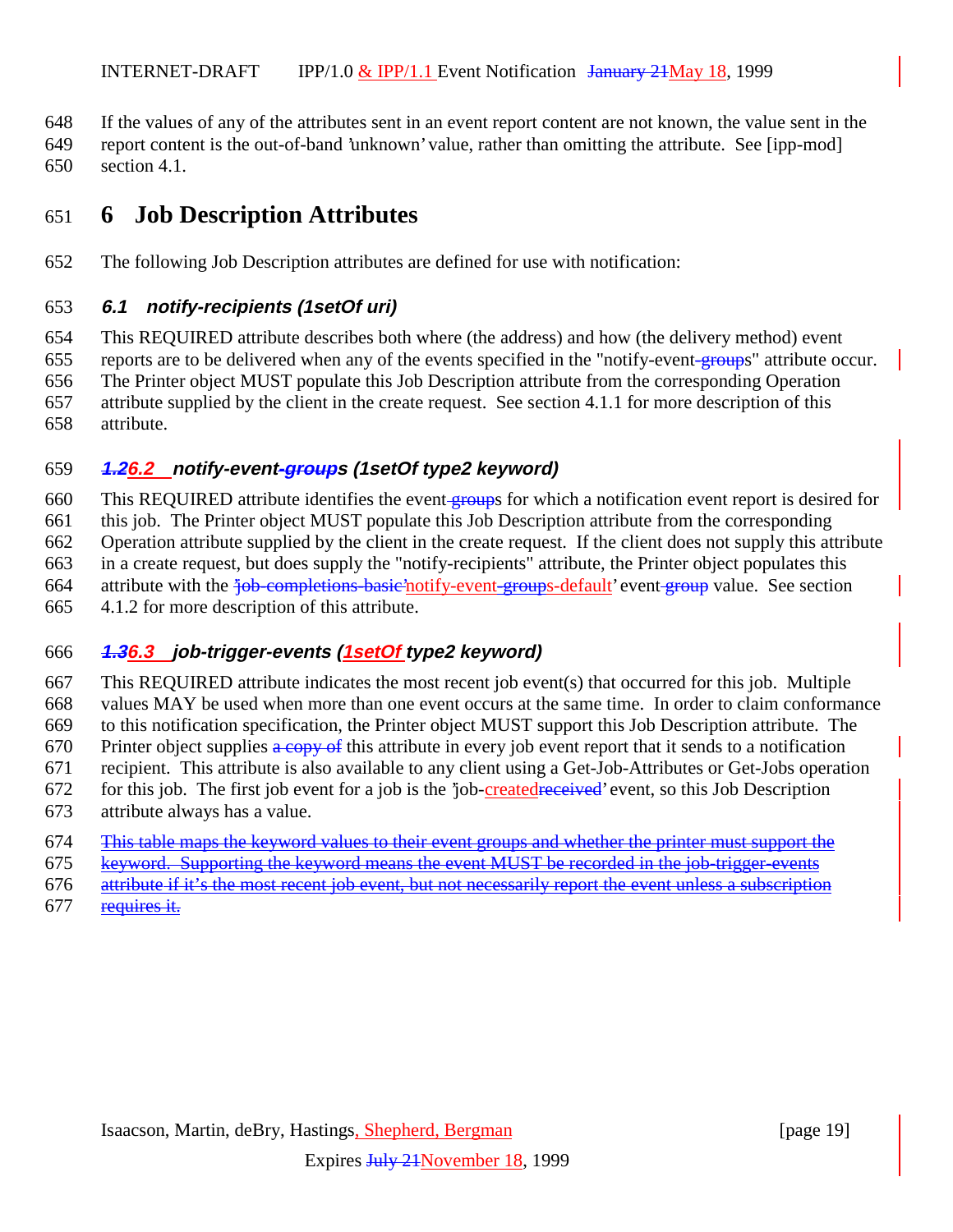| Keyword value                                     | Event groups                                                 | REQ TO                                |
|---------------------------------------------------|--------------------------------------------------------------|---------------------------------------|
|                                                   |                                                              | SUPPORT?+                             |
| <del>job created</del>                            | <del>job state changes basic</del>                           | <b>REQ</b>                            |
| <del>job held</del>                               | <del>job state changes basic</del>                           | <b>OPT</b>                            |
| job released                                      | <del>job state changes basic</del>                           | $\triangle$<br>UFI                    |
| <del>doj</del><br>started processing              | $\overline{d}$<br>state<br>changes<br><del>basic</del>       | $\bar{\texttt{R}}$ EQ                 |
| <del>job stopped</del>                            | job state<br>changes basic                                   | $\cap$ mm<br>UFI                      |
| <del>job resumed processing</del>                 | state changes basic<br><del>dor</del>                        | $\overline{\text{OPT}}$               |
| <del>job warning</del>                            | state changes basic<br><del>doj</del>                        | $\overline{\text{OPT}}$               |
| completed<br><del>doj</del>                       | state completions<br><del>doj</del><br><del>basic</del>      | $\bar{R}$                             |
| job aborted                                       | job state completions basic<br>do <del>j</del><br>basie      | $DII \cap$<br><del>nny</del>          |
|                                                   | errors                                                       | REQ                                   |
| <del>doj</del><br>canceled                        | state completions basic<br>$\overline{\overline{\text{de}}$  | $\overline{\text{REQ}}$               |
| <del>doj</del><br><del>purged</del>               | <del>dot</del><br>state changes basic                        | <b>OPT</b>                            |
| <del>job state reason added</del>                 | job state changes basic                                      | $\overline{\text{OPT}}$               |
|                                                   | <del>job warnings basic</del><br><del>job errors basic</del> | $\overline{\text{OPT}}$<br><b>REO</b> |
| <del>doj</del><br><del>state reason removed</del> | <del>state changes basic</del><br><del>doj</del>             | $\overline{\text{OPT}}$               |
|                                                   | warnings basic<br>dot<br><del>doj</del><br>errors basie      | <b>OPT</b><br><b>REQ</b>              |

| 715 | A Printer MUST support the events indicated as "REQUIRED". The standard keyword values are:               |
|-----|-----------------------------------------------------------------------------------------------------------|
| 716 | <b>none</b> : REQUIRED - no notifications of any events (an IPP object can use this value to indicate     |
| 717 | that it is configured not to support event notification; a client would not subscribe to this event).     |
| 718 | 'job-received'created': REQUIRED - when the Printer object has accepteds the create operation             |
| 719 | and the job's "job-time-at-creation" attribute value is set (i.e., when the job is created no matter      |
| 720 | whether it puts the job in the 'pending' or 'pending-held' or 'processing' states). This is event is      |
| 721 | required to be recorded The IPP Printer MUST record this event.                                           |
| 722 | <b>job-completed</b> : REQUIRED - the job has reached one of the completed states, i.e., the value of the |
| 723 | job's "job-state" attribute has changed to: completed', aborted', or canceled'. The job's "time-at-       |
| 724 | completed" and/or "date-time-at-completed" attributes are set. The IPP Printer MUST record                |
| 725 | this event.                                                                                               |
| 726 |                                                                                                           |

Isaacson, Martin, deBry, Hastings, Shepherd, Bergman [page 20]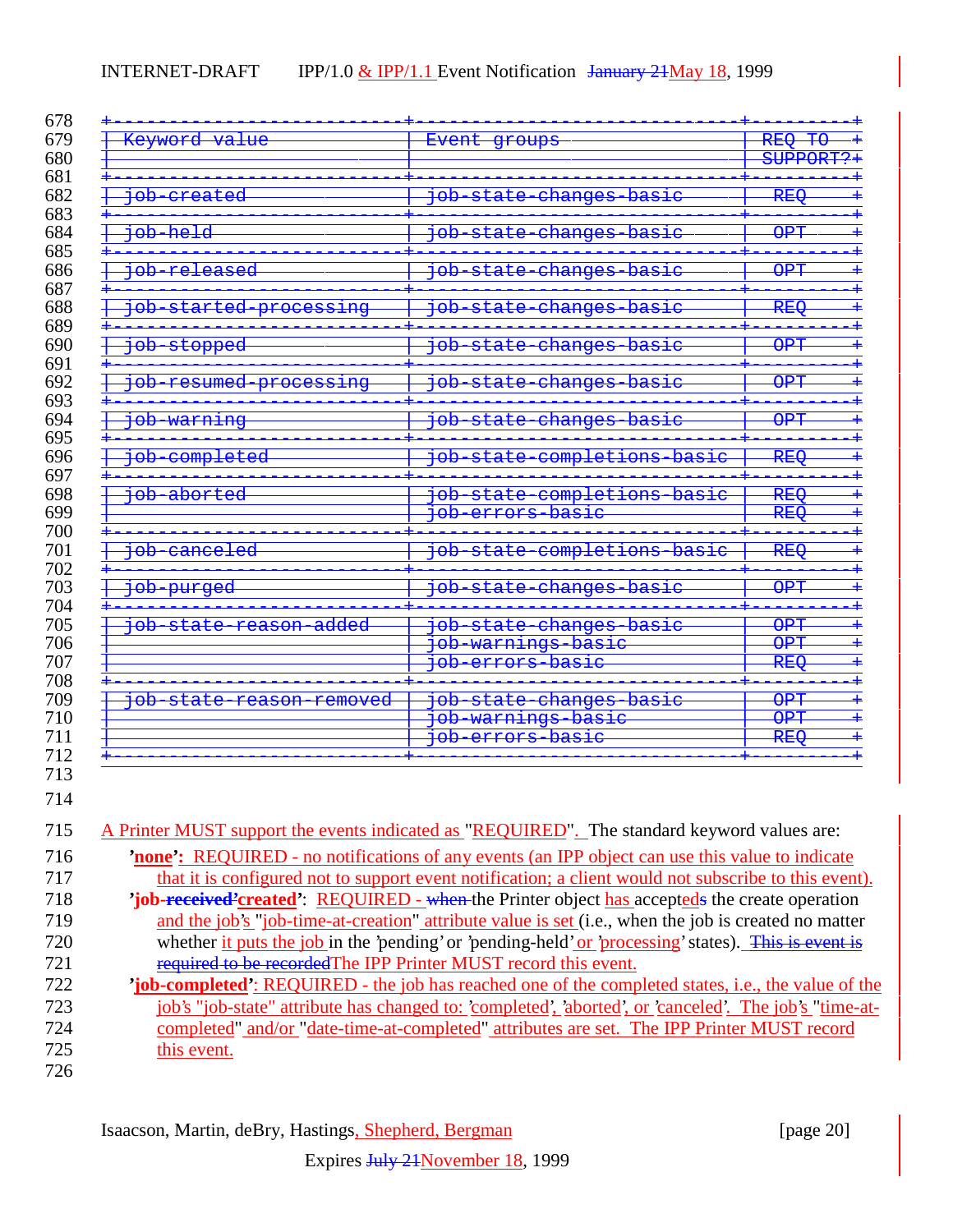| <b>Issue 8 - Should there be more job attributes in the 'job-completed' event report, such as</b><br>"impressions-completed" and "sheets-completed"? |
|------------------------------------------------------------------------------------------------------------------------------------------------------|
| <b>job-state-changed</b> ': the job has changed from any state to any other state, except to any of the                                              |
| "completed" job states, i.e., the value of the job's "job-state" attribute changes to any value,                                                     |
| except 'completed', 'aborted', or 'canceled'. Therefore, this event include neither the 'job-created'                                                |
| nor the 'job-completed' event. A client that wants to subscript to all job state changes, including                                                  |
| creation and completion, includes the 'job-created', 'job-changed', and 'job-completed' in the                                                       |
| notification subscription. When a job is finally removed from the Job History (see [ipp-mod]                                                         |
| 4.3.7.1) no event is generated, i.e., neither a 'job-state-changed' event nor a 'job-purged' event is                                                |
| generated.                                                                                                                                           |
| <b>job-state-reasons-changed</b> : one or more values have been added to or removed from the Job's                                                   |
| "job-state-reasons" attribute, such as 'job-queued' or 'job-printing'. This event often happens at                                                   |
| the same time as a 'job-state-changed' or job-completed' event, but can also happen when there is                                                    |
| no change in job state. This event is REQUIRED to be recorded if the job-state-reason is an                                                          |
| error.                                                                                                                                               |
| 'job-held': when the job enters the 'pending-held' state using some protocol operation, such as                                                      |
| Hold Job (see [ipp ops set1]), or the system or device holds the job because of some requirement                                                     |
| that cannot be met and other jobs could be processed, if there are any.                                                                              |
| 'job-released': when the job leaves the 'pending-held' state and enters the 'pending' or 'processing'                                                |
| states due to the user, operator, or system releasing the held job using some protocol operation,                                                    |
| such as Release-Job (see [ipp-ops-set1]), or some internal or local operation.                                                                       |
| 'job-started-processing': the Printer starts processing the Job and the job time at processing is set                                                |
| (i.e., when the job leaves the 'pending' or other state and enters the 'processing' state). This                                                     |
| occurs both after a create job operation and a Restart-Job operation. This is event is required to                                                   |
| be recorded.                                                                                                                                         |
| 'job-stopped': The Printer stopped processing the job and the job entered the 'processing-stopped'                                                   |
| state.                                                                                                                                               |
| 'job-continued'resumed-processing': The Printer continues processing the job, i.e., the job leaves                                                   |
| the 'processing-stopped' state and re-enters the 'processing' state.                                                                                 |
| 'job-warning': when the job encounters a condition which does not abort the job and does not                                                         |
| require human intervention, (such as the interpreter encountering a request for a missing font,                                                      |
| but for which it is able to perform font substitution.) ""                                                                                           |
| 'job-completed': when the job completes processing and the job time at completion is set (with or                                                    |
| without errors or warnings) and enters the 'completed' state. This is event is required to be                                                        |
| recorded.                                                                                                                                            |
| 'job-aborted': when the job was aborted by the system while in the 'processing' or 'processing-                                                      |
| stopped' state, due to some encountered problem that cannot be remedied by human intervention.                                                       |
| This is event is required to be recorded.                                                                                                            |
| 'job-canceled': when the job was canceled by the user or operator using the Cancel-Job operation                                                     |
| while the job was in any state. This is event is required to be recorded.                                                                            |
| <i>ob-purged':</i> when a 'not-completed' job was purged from the printer using the Purge-Jobs                                                       |
| operation. No event, including this event is generated when a job is aged out of the Job History.                                                    |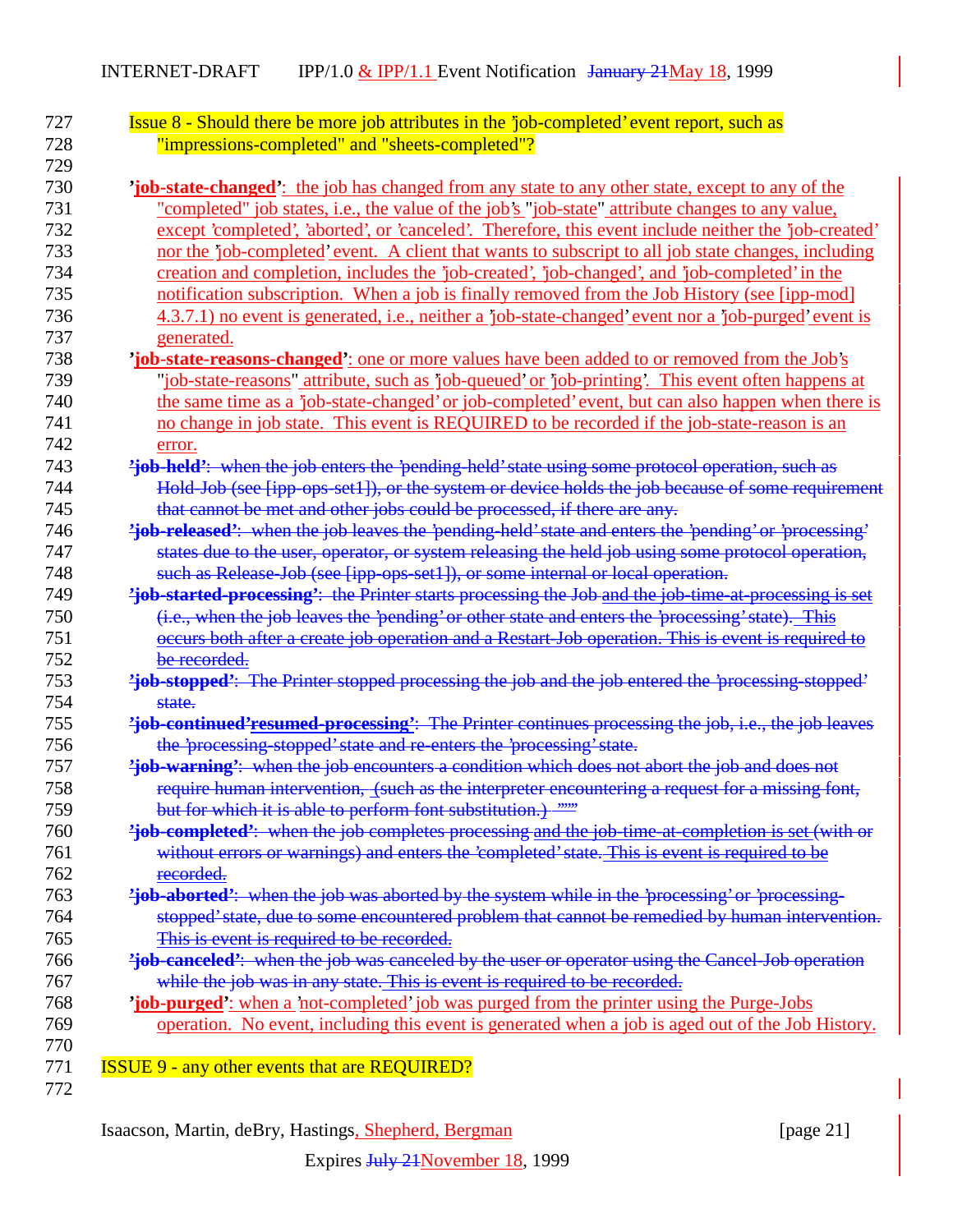ISSUE 10 – Instead of an event for every job state change, should we just have a job-state-change event with attributes to denote old job state and new job state?

#### **1.46.4 job-trigger-message (text(255))**

- This OPTIONAL attribute provides a short textual description of the most recent job event(s). The "job-
- trigger-events" attribute is intended for use by automata, and the "job-trigger-message" is intended for
- the human end user. If job-trigger-events is multi-valued, then it is left up to the implementation if it
- concatenates event messages or combines the events to provide a single message.
- **ISSUE 8** Ok if "job-trigger-message" stays as a single value while "job-trigger-event" is multi-valued?
- 781 When there are multiple codes, the message contains the concatenation of the messages.
- If the Printer object supports the "job-trigger-message" Job Description attribute, the Printer object
- MUST be able to generate this message in any of the natural languages identified by the Printer object's
- "generated-natural-language-supported" attribute (see the "attributes-natural-language" operation
- attribute specified in [ipp-mod] section 3.1.4.1). As described in [ipp-mod] section 3.1.4.1 for any
- returned 'text' attribute, if there is a choice for generating this message, the Printer object uses the natural
- language indicated by the value of the "attributes-natural-language" in the client create request if
- supported, otherwise the Printer object uses the value in the Printer object's own "natural-language-
- configured" attribute.

#### **1.56.5 job-trigger-time (integer(MIN1:MAX))**

- This REQUIRED attribute indicates the point in time specified in seconds since the device was last
- 2792 started at which the most recent job event occurred for this job. In order to populate this attribute, the<br>2793 Printer object uses the value in its "printer-up-time" attribute at the time the event occurred. Since th
- Printer object uses the value in its "printer-up-time" attribute at the time the event occurred. Since the
- 794 device could support persistent jobs, a value of zero or less is available to show that the last event occurred before the last device restart.
- occurred before the last device restart.
- In order to claim conformance to this notification specification, the Printer object MUST support this
- 797 Job Description attribute. The Printer object MUST supply a copy of this attribute in every event report
- 798 that it sends to a notification recipient. This attribute is also available to any client using a Get-Job-<br>799 Attributes or Get-Jobs operation for this job. The first job event for a job is the 'job-received' event
- Attributes or Get-Jobs operation for this job. The first job event for a job is the 'job-received' event
- when the job is created. Therefore, this job attribute always has a value.
- If IPP Printers relay jobs to other IPP Printers, the time of the event is intended to be at the IPP Printer
- object at which the event occurred, not subsequent times of relaying jobs in the forward direction or
- relaying notification event reports in the reverse direction. Therefore, each Printer along the
- request/response path MUST adjust the values of the time tick attributes accordingly.

## **1.66.6 job-trigger-date-time (dateTime)**

- This OPTIONAL attribute indicates the point in time at which the most recent job event occurred for
- this job. In order to claim conformance to this notification specification, the Printer object MUST
- support this Job Description attribute if it also supports the "printer-current-time" Printer Description
- 809 attribute (which also requires a date). The Printer object MUST supply  $\frac{a \text{ copy of}}{b}$  this attribute in every
- event report that it sends to a notification recipient, if it supports this attribute. This attribute is also
- available to any client using a Get-Job-Attributes or Get-Jobs operation for this job. The first job event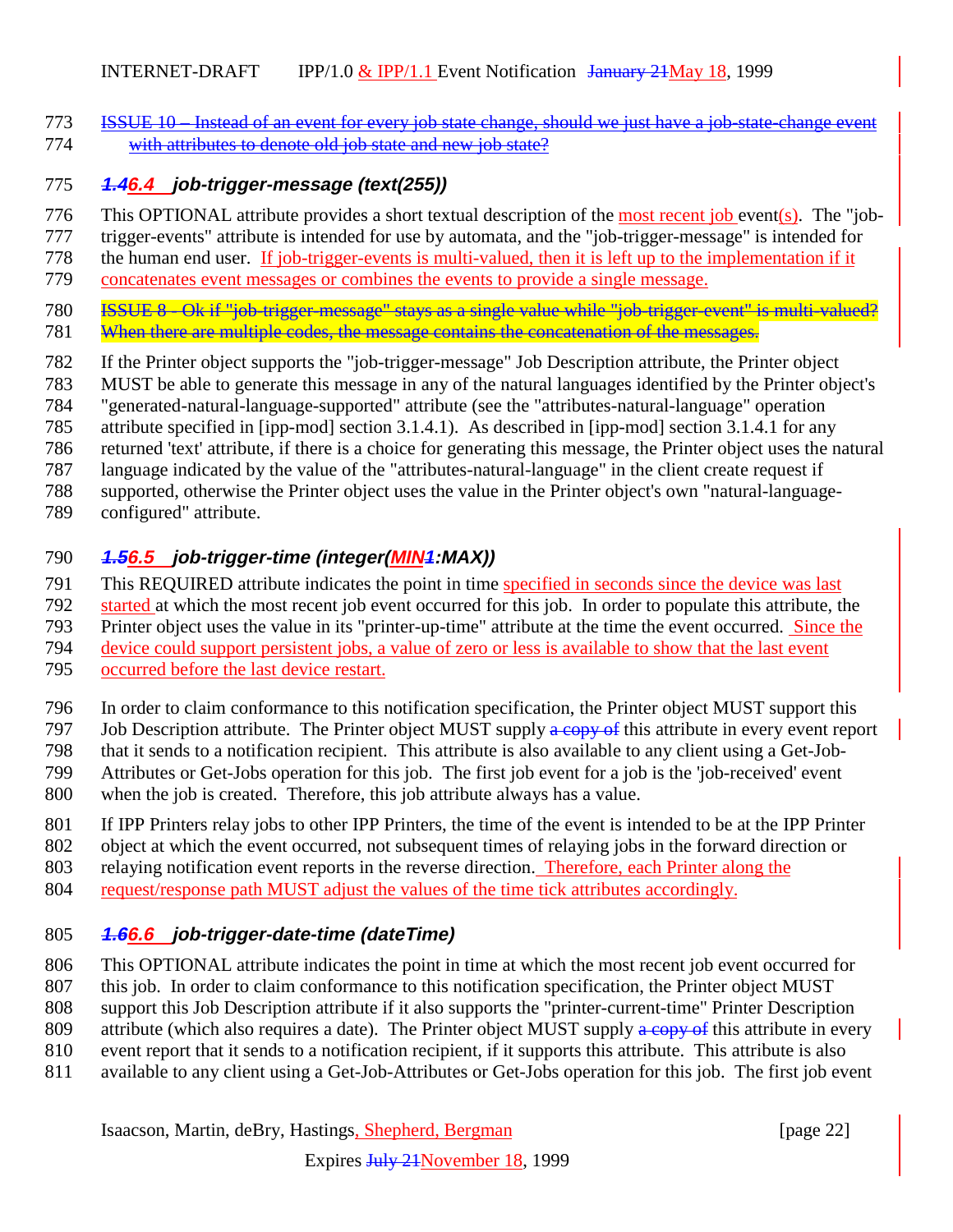- 812 for a job is the 'job-received' event when the job is created. Therefore, this job attribute always has a 813 value.
- 814 If IPP Printers relay jobs to other IPP Printers, the time of the event is intended to be at the IPP Printer
- 815 object at which the event occurred, not subsequent times of relaying jobs in the forward direction or
- 816 relaying notification event reports in the reverse direction. However, since the date and time are
- 817 absolute, each Printer does not need to change the values of the dateTime attributes as they are passed
- 818 along the request/response path.

#### 819 **6.7 previous-job-state (type1 enum)**

- 820 This REQUIRED attribute contains the previous state of the job, i.e., the value of the job's "job-state"
- 821 attribute before the event occurred. See [ipp-mod] section 4.3.7 for the description of the values for this
- 822 attribute. In an event report, the "job-state" attribute contains the current state of the job, i.e., the state of
- 823 the job after the event occurred. This attribute is also available to any client using a Get-Job-Attributes
- 824 or Get-Jobs operation for this job.

#### 825 **1.86.8 previous-job-state-reasons (1setOf type2 keyword)**

- 826 This REQUIRED attribute contains the previous values of the job's "job-state-reasons" attribute, i.e., the 827 values before the event occurred. See [ipp-mod] section 4.3.8 for the description of the values for this 828 attribute. In an event report, the "job-state-reasons" attribute contains the current values of the job's 829 "job-state-reasons" attribute, i.e., the values after the event occurred. This attribute is also available to
- 
- 830 any client using a Get-Job-Attributes or Get-Jobs operation for this job.
- 831

## 832 **6.7job-trigger-message (text(255))**

- 833 This OPTIONAL attribute provides a short textual description of the event. The "job-trigger-events"
- 834 attribute is intended for use by automata, and the "job-trigger-message" is intended for the human end
- 835 user.
- 836 If the Printer object supports the "job-trigger-message" Job Description attribute, the Printer object
- 837 MUST be able to generate this message in any of the natural languages identified by the Printer object's
- 838 "generated-natural-language-supported" attribute (see the "attributes-natural-language" operation
- 839 attribute specified in [ipp-mod] section 3.1.4.1). As described in [ipp-mod] section 3.1.4.1 for any
- 840 returned 'text' attribute, if there is a choice for generating this message, the Printer object uses the natural
- 841 language indicated by the value of the "attributes-natural-language" in the client request if supported,
- 842 otherwise the Printer object uses the value in the Printer object's own "natural-language-configured"
- 843 attribute.

# 844 **7 Printer Description Attributes**

845 The following Printer Description attributes are defined for use with notification: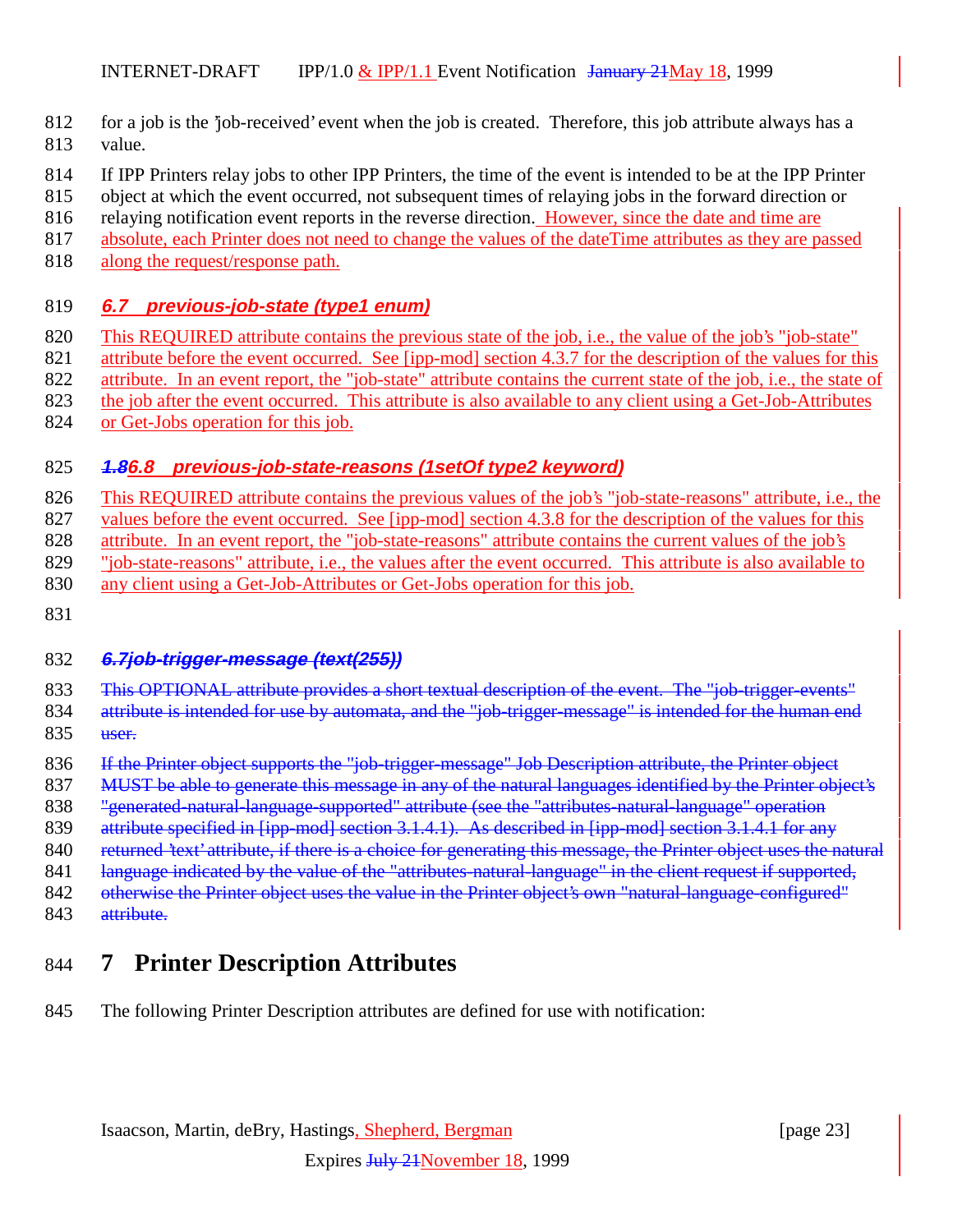#### **7.1 device-trigger-events (1setOf type 2 keyword)**

- This attribute indicates the most recent device event(s) that occurred for this device. Multiple values
- 848 MAY be used when more than one event occurs at the same time. In order to claim conformance to this
- notification specification, the Printer object MUST support this Printer Description attribute. The
- 850 Printer object supplies a copy of this attribute in every device event report that it sends to a notification
- recipient. This attribute is also available to any client using a Get-Printer-Attributes request for this
- Printer object. The first device event for a device is 'powered-up', so this printer attribute always has a
- value. When all the Job Submission Subscriptions from a particular notification recipient on a device
- expire, and that recipient has no Job Independent Subscriptions on this device, the device event reports are no longer sent to that notification recipient.
- 856 This table maps the keyword values to their event groups and whether the printer must support the
- keyword. Supporting the keyword means the event MUST be recorded in the device-trigger-events
- attribute if it's the most recent device event, but not necessarily report the event unless a subscription
- requires it.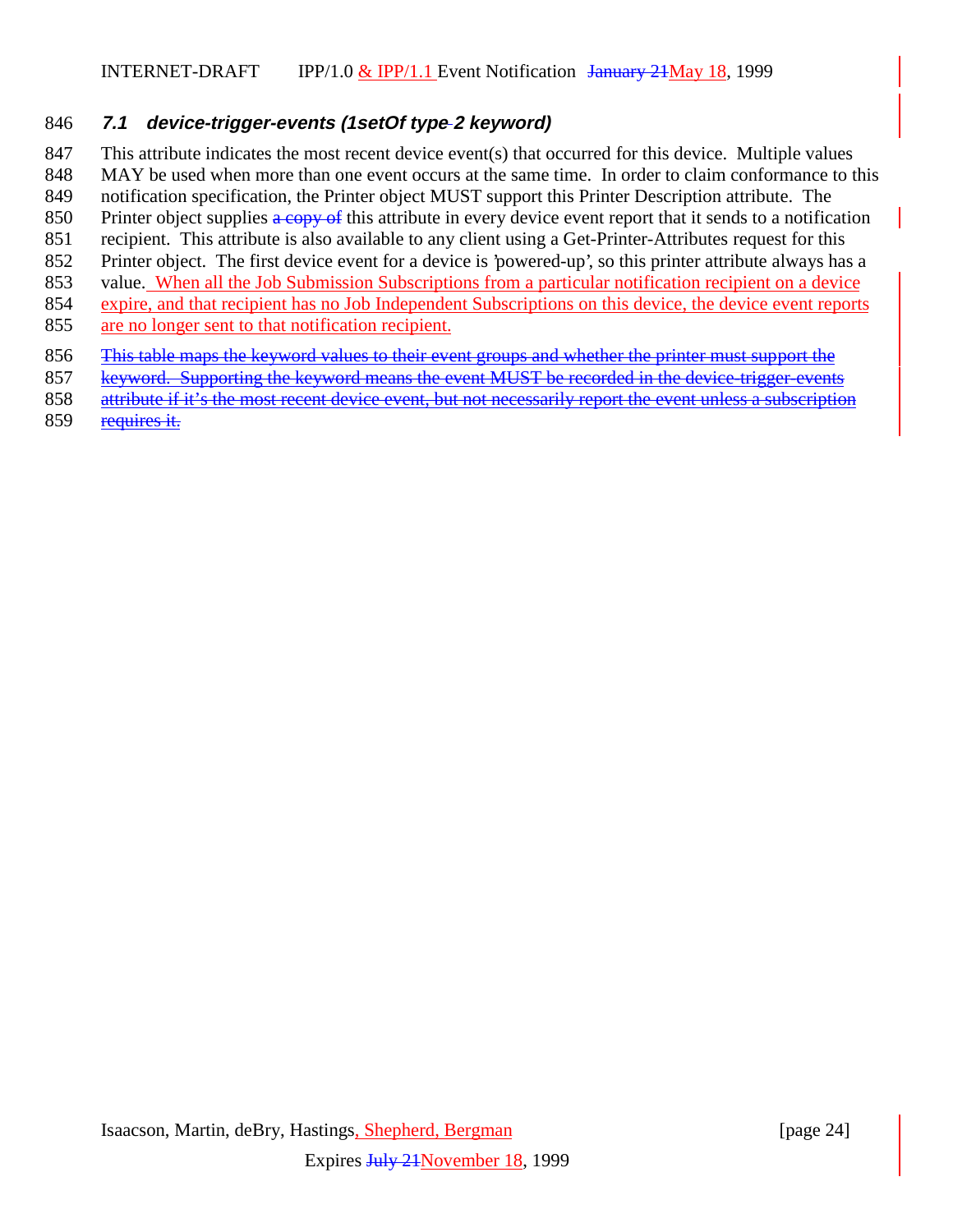| Keyword value                                              | Event groups                                    | <b>REQ</b><br>$\overline{40}$                  |
|------------------------------------------------------------|-------------------------------------------------|------------------------------------------------|
|                                                            |                                                 | SUPPORT?+                                      |
| <del>device started processing</del>                       | device reports basic                            | <b>OPT</b>                                     |
| <del>device became</del><br><del>idle</del>                | <del>device reports basic</del>                 | <b>OPT</b>                                     |
| <del>device state reason</del><br><del>removed</del>       | <del>device reports basic</del>                 | <b>OPT</b>                                     |
| <del>device state reason</del><br><del>added</del>         | <del>device reports basic</del>                 | <b>OPT</b>                                     |
| <del>device accepting</del><br><del>ador</del>             | <del>basic</del><br><del>device reports</del>   | <b>OPT</b>                                     |
| <del>device powered up</del>                               | <del>device reports basic</del>                 | <b>REQ</b>                                     |
| device media changed                                       | <del>device reports basic</del>                 | $\overline{\text{OPT}}$                        |
| device config changed                                      | device reports basic                            | <b>OPT</b>                                     |
| ready for job                                              | <del>device reports basic</del>                 | <b>OPT</b>                                     |
| ready for just in time<br>$\overline{\overline{\text{de}}$ | <del>device reports basic</del>                 | <b>OPT</b>                                     |
| device state reason<br>warning added                       | device warnings basic                           | <b>OPT</b>                                     |
| <del>device not accepting</del><br><del>adoj</del>         | <del>device warnings basic</del>                | <b>OPT</b>                                     |
| device stopped                                             | <del>basic</del><br><del>device</del><br>errors | <b>REQ</b>                                     |
| <del>device state reason</del><br>error added              | <del>basic</del><br><del>device errors</del>    | $\bar{\texttt{R}}$ $\bar{\texttt{R}}$ $\Theta$ |
| <del>device powering</del><br><del>down</del>              | <del>device</del><br><del>basic</del><br>errors | <b>REQ</b>                                     |

| 899 | A Printer MUST support the events indicated as "REQUIRED". The standard keyword values are:           |
|-----|-------------------------------------------------------------------------------------------------------|
| 900 | Device-report events include:                                                                         |
| 901 | <b>none'</b> - REQUIRED - no notification of any events (an IPP object can use this value to indicate |
| 902 | that it is configured not to support event notification; a client would not subscribe to this         |
| 903 | event.                                                                                                |
| 904 | 'device-state-change' - REQUIRED - the device changed state, i.e., the value of the Printer's         |
| 905 | "printer-state" attribute changed.                                                                    |
| 906 | 'device-started-processing' when the Printer object enters the 'processing' state.                    |
| 907 | <b>'device-became-idle'</b> - when the Printer object enters the 'idle' state                         |
| 908 | <b>'device-state-reason-removed'</b> - when any value is removed from the Printer's "printer-state-   |
| 909 | reasons" attribute, such as 'toner-low-warning' or 'media-jam'                                        |

Isaacson, Martin, deBry, Hastings, Shepherd, Bergman [page 25]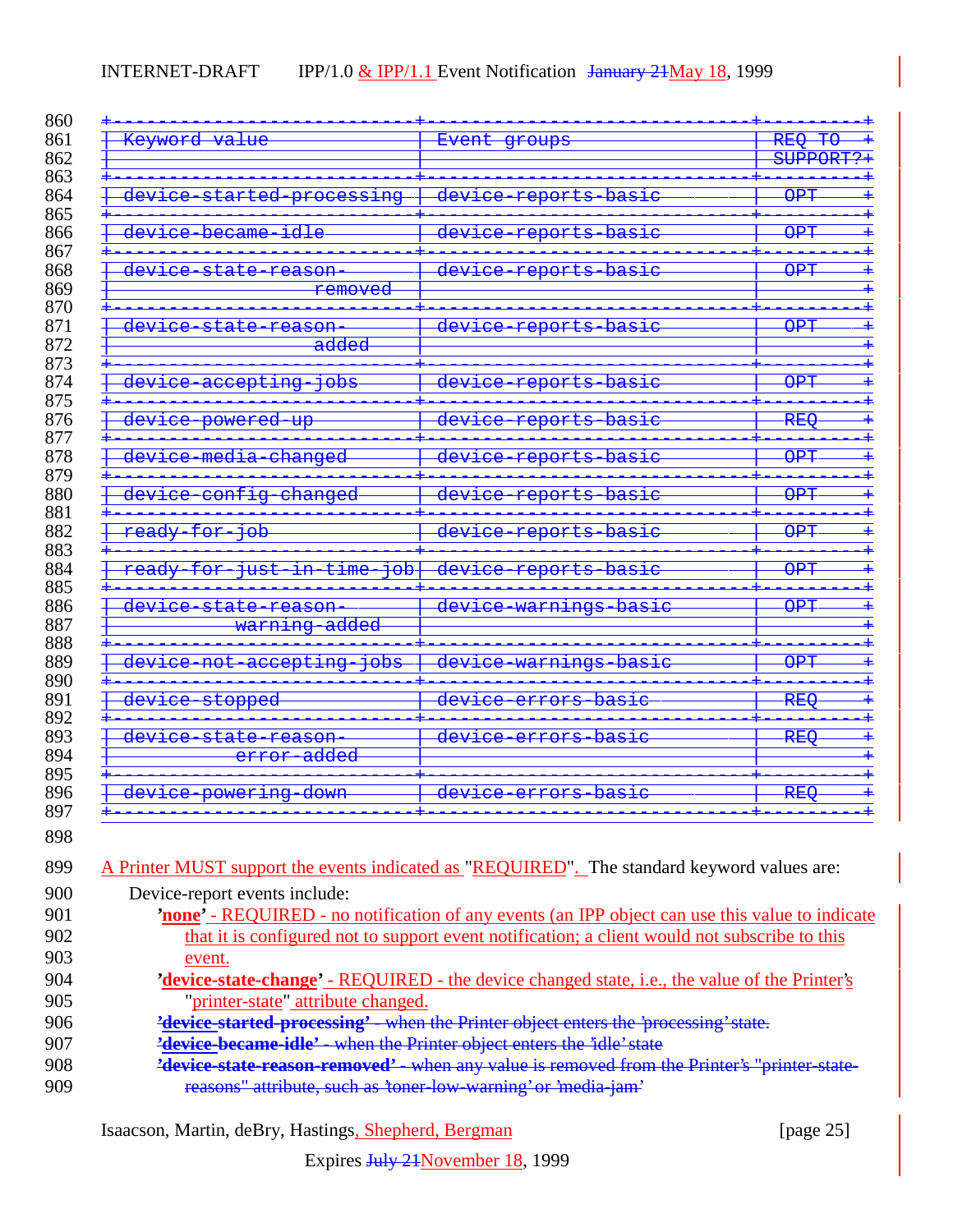| 910 | 'device-state-reason-changedadded' - when any value one or more values have been is added                     |
|-----|---------------------------------------------------------------------------------------------------------------|
| 911 | to or removed from the Printer's "printer-state-reasons" attribute, such as 'moving-to-paused-                |
| 912 | report' or 'connecting-to-device-report'. This event is REQUIRED to be recorded if the job-                   |
| 913 | state-reason is an error                                                                                      |
| 914 | 'device-accepting-jobs' - when the Printer starts accepting jobs, i.e., when the value of the                 |
| 915 | Printer object's "printer-is-accepting-jobs" attribute changes to 'true'                                      |
| 916 | 'device-powered-up' - when the device is powered up.                                                          |
| 917 | 'device-powering-down' - when the device is being powered down.                                               |
| 918 | 'device-media-changed' – when the media loaded on a device has been changed. The client                       |
| 919 | must check the media-ready attribute separately to find out what new media was loaded.                        |
| 920 | <b>'device-config-changed'</b> – when the configuration of a device has changed, e.g., any "xxx-              |
| 921 | supported" values or the Printer's "printer-is-accepting-jobs" attribute value has changed.                   |
| 922 | The client would have to perform a Get-Printer-Attributes to find out the new attributes. This                |
| 923 | would be useful for GUI clients and drivers to update the available device capabilities to the                |
| 924 | user.                                                                                                         |
| 925 | <b><u>'ready-for-job'</u></b> – when there is more than one client feeding a printer/server (fan-in), and the |
| 926 | Printer may still printing but has acquired more buffer space to accept jobs. This event only                 |
| 927 | occurs when the Printer did not have room to accept jobs previously.                                          |
| 928 | <b>'ready-for-just-in-time-job'</b> – when a spooler is feeding more than one printer/server (fan-out),       |
| 929 | and the spooler holds jobs until a printer requests them, rather than committing jobs to                      |
| 930 | devices before it is necessary. This event may be used for a printer to request a new job from                |
| 931 | any subscribers sufficiently ahead of time so that the device does not run out of work                        |
| 932 | between jobs.                                                                                                 |
| 933 | ISSUE 11 Shall we add other events for spoolers feeding multiple printers? Such as ready for-                 |
| 934 | just-in-time-data when a job is sent in data chunks (chunk transfer)?                                         |
| 935 |                                                                                                               |
|     |                                                                                                               |
| 936 | From [ipp-mod] section 4.4.11, device reports are indicated as "printer-state-reasons"                        |
| 937 | keywords with a 'report' suffix. An implementation may choose to omit some or all device-                     |
| 938 | reports. Some device reports specify finer granularity about the printer state; others serve as a             |
| 939 | precursor to a warning. A 'device-report' event MUST not NOT indicate anything that affects                   |
| 940 | the printed output.                                                                                           |
| 941 | Note: Printer MIB equivalent events that fall in this report group include the                                |
| 942 | alertRemovalOfBinaryChangeEntry(1801) alert that indicates that a binary change event                         |
| 943 | entry row has been removed from the Alert Table and any event with the                                        |
| 944 | prtAlertSeverityLevel value set to noInterventionRequired(7).                                                 |
| 945 |                                                                                                               |
| 946 | Device-warning events include:                                                                                |
| 947 | 'device-state-reason-warning-added' - when a warning value is added to the Printer's "printer-                |
| 948 | state reasons" attribute, such as 'media low warning', i.e., any 'xxx warning' value'                         |
| 949 | 'device-not-accepting-jobs' - when the Printer ceases to accept jobs, i.e., when the value of the             |
| 950 | Printer's "printer-is-accepting-jobs" attribute changes to 'false'                                            |
| 951 |                                                                                                               |
|     |                                                                                                               |
| 952 | From [ipp-mod] section 4.4.11, device warnings are indicated as "printer-state-reasons"                       |
| 953 | keywords with a '-warning' suffix.                                                                            |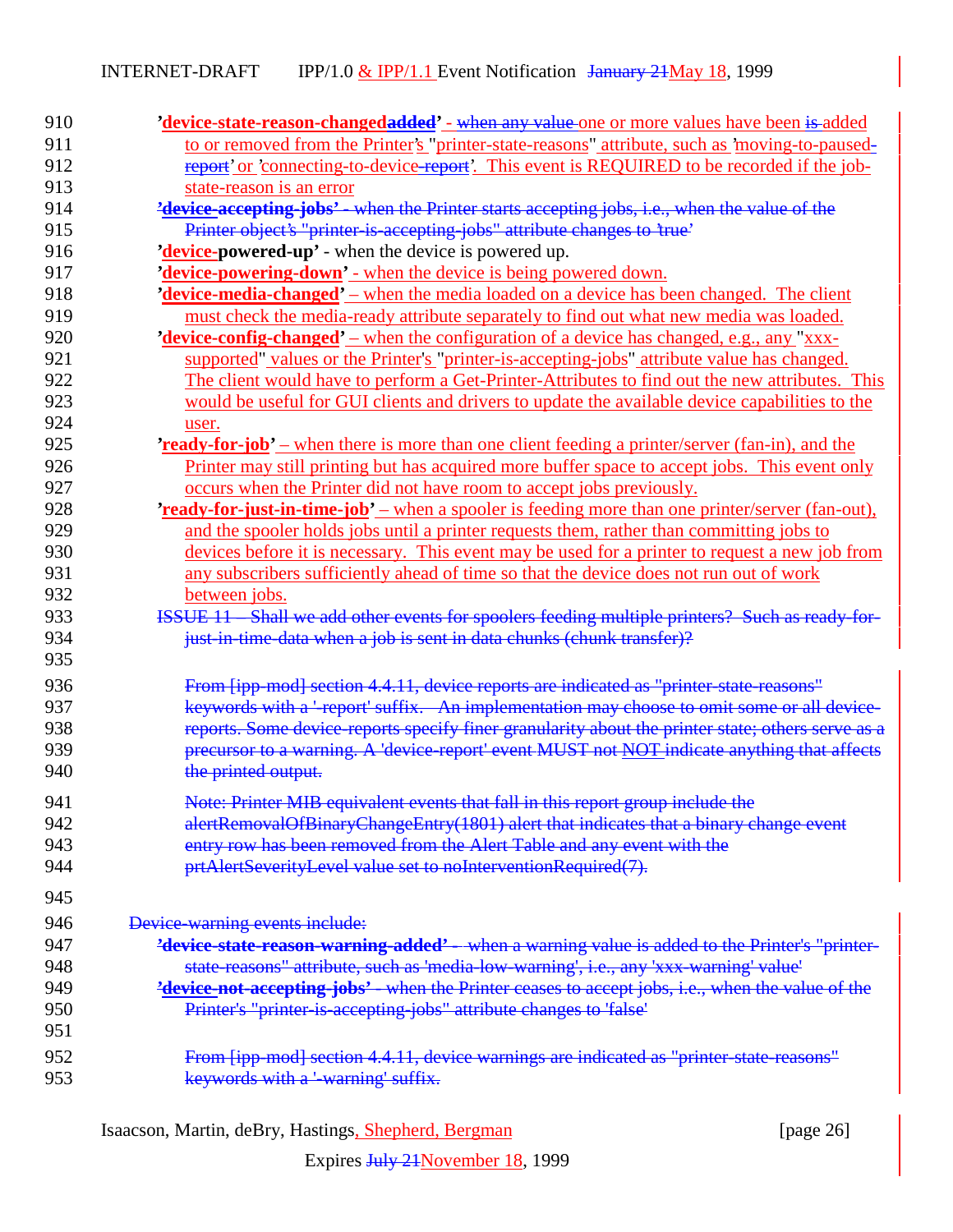| 954 | Note: Printer MIB equivalent examples of device warnings include:                                    |
|-----|------------------------------------------------------------------------------------------------------|
| 955 | inputMediaSupplyLow(807) and markerTonerAlmostEmpty(1104) prtAlertCode values.                       |
| 956 |                                                                                                      |
| 957 | Device error events include:                                                                         |
| 958 | <b>'device-stopped'</b> - when the Printer object enters the 'stopped' state                         |
| 959 | <b>'device-state-reason-error-added'</b> - when an error value is to the Printer's "printer-state-   |
| 960 | reasons" attribute, such as 'media-empty-error', 'media-empty', or 'media-jam'. Note: [ipp-          |
| 961 | mod] section 4.4.11 indicates that the 'error' suffix MAY be omitted for errors.                     |
| 962 | <b>'device-powering-down'</b> when the device is being powered down.                                 |
| 963 |                                                                                                      |
| 964 | From [ipp-mod] section 4.4.11, device errors are indicated as "printer-state-reasons"                |
| 965 | keywords with an 'error' suffix or with no suffix at all. For example, 'media-jam-error',            |
| 966 | "media jam' or 'paused'.                                                                             |
| 967 | Note: Printer MIB equivalent examples of the device errors include: jammed(8) and                    |
| 968 | markerTonerEmpty(1101) prtAlertCode values.                                                          |
|     |                                                                                                      |
| 969 | <b>ISSUE 9 - Events still needs work to reflect the agreements at the meeting and comparison wit</b> |
| 970 | MIB and "printer-state-reasons" and other sources of events.                                         |

#### 971 **7.2 device-trigger-message (text(255))**

972 This OPTIONAL attribute provides a short textual description of the <u>most recent device</u> event(s). The "device-trigger-events" attribute is intended for use by automata, and the "device-trigger-message" is

"device-trigger-events" attribute is intended for use by automata, and the "device-trigger-message" is

974 intended for the human end user. If device-trigger-events is multi-valued, then it is left up to the

975 implementation if it concatenates event messages or combines the events to provide a single message.

976 **ISSUE 10 - Ok if "device-trigger-message" stays as a single value while "device-trigger-event" is multi-**977 valued? When there are multiple codes, the message contains the concatenation of the messages or is a 978 combined message, depending on implementation.

979 If the Printer object supports the "device-trigger-message" Printer Description attribute, the Printer

980 object MUST be able to generate this message in any of the natural languages identified by the Printer

981 object's "generated-natural-language-supported" attribute (see the "attributes-natural-language"

982 operation attribute specified in [ipp-mod] section 3.1.4.1). As described in [ipp-mod] section 3.1.4.1 for

983 any returned 'text' attribute, if there is a choice for generating this message, the Printer object uses the

984 natural language indicated by the value of the "attributes-natural-language" in the client create request if

985 supported, otherwise the Printer object uses the value in the Printer object's own "natural-language-

986 configured" attribute.

## 987 **7.3 device-trigger-time (integer(MIN1:MAX))**

988 This REQUIRED attribute indicates the point in time specified in seconds since the device was last

989 started at which the most recent printer event occurred for this device. In order to populate this attribute,

990 the Printer object uses the value in its "printer-up-time" attribute at the time the event occurred. Since

991 the device could possibly store its most recent event(s), a value of zero or less is available to show that

992 the last event occurred before the last device restart.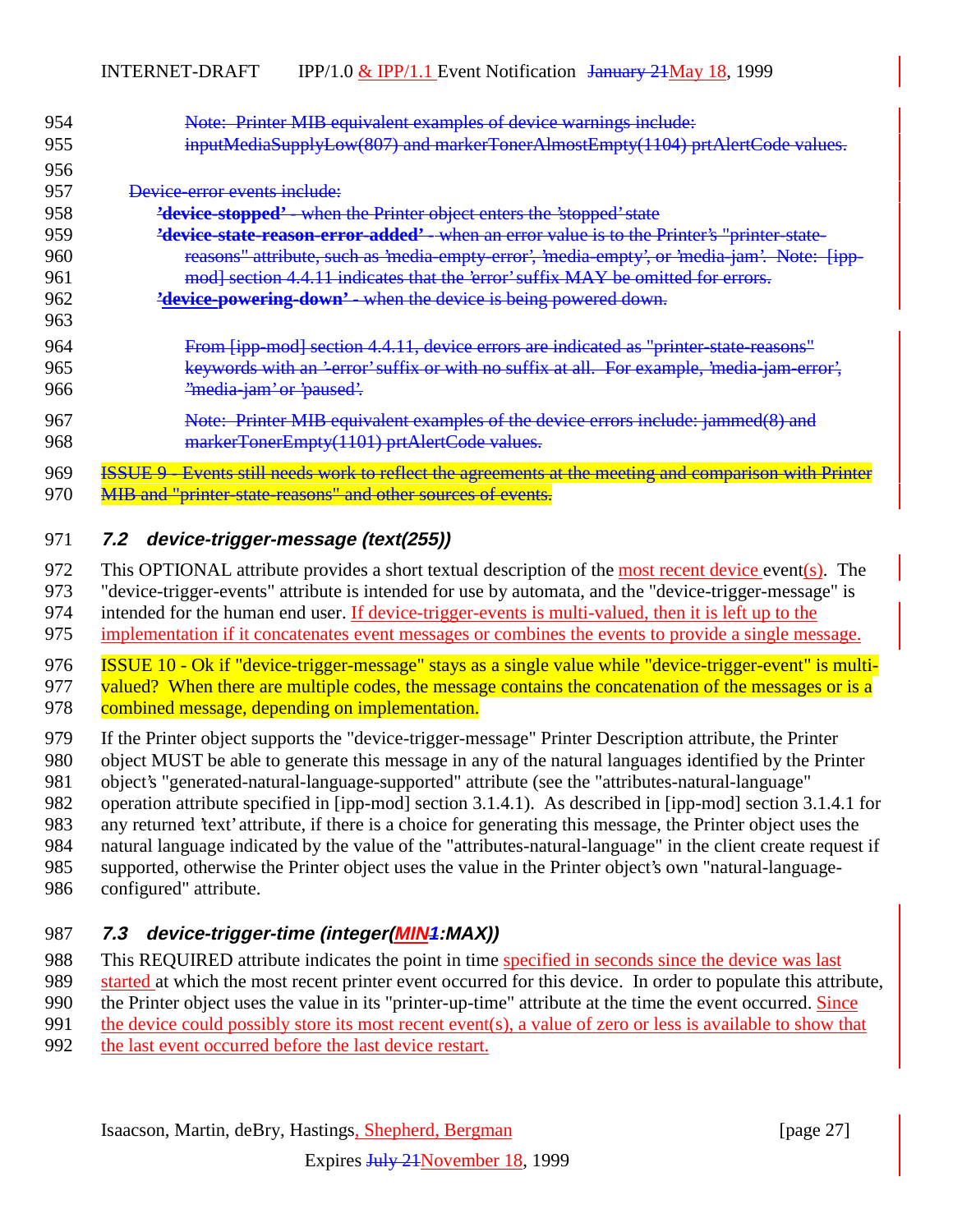- In order to claim conformance to this notification specification, the Printer object MUST support this
- 994 Printer Description attribute. The Printer object MUST supply a copy of this attribute in every event
- report that it sends to a notification recipient. This attribute is also available to any client using a Get-
- Printer-Attributes request for this Printer object. The first printer event for a Printer is when it is
- powered up. Therefore, this printer attribute always has a value.
- If IPP Printers relay jobs to other IPP Printers, the time of the event is intended to be at the IPP Printer
- object at which the event occurred, not subsequent times of relaying jobs in the forward direction or
- relaying notification event reports in the reverse direction.

## **7.4 device-trigger-date-time (dateTime)**

 This OPTIONAL attribute indicates the point in time at which the most recent printer event occurred for this device. In order to claim conformance to this notification specification, the Printer object MUST support this Printer Description attribute if it also supports the "printer-current-time" Printer Description 1005 attribute (which also requires a date). The Printer object MUST supply a copy of this attribute in every event report that it sends to a notification recipient, if it supports this attribute. This attribute is also available to any client using a Get-Printer-Attributes request for this Printer object. The first printer event for a Printer is when it is powered up. Therefore, this printer attribute always has a value.

If IPP Printers relay jobs to other IPP Printers, the time of the event is intended to be at the IPP Printer

object at which the event occurred, not subsequent times of relaying jobs in the forward direction or

relaying notification event reports in the reverse direction.

## **7.5 previous-printer-state (type1 enum)**

- This REQUIRED attribute contains the previous state of the device, i.e., the value of the Printer's
- "printer-state" attribute before the event occurred. See [ipp-mod] section 4.4.11 for the description of
- the values for this attribute. In an event report, the "printer-state" attribute contains the current state of
- 1016 the device, i.e., the state of the device after the event occurred.

## **7.6 previous-printer-state-reasons (1setOf type2 keyword)**

- This REQUIRED attribute contains the previous values of the job's "job-state-reasons" attribute, i.e., the
- values of the Printer's "printer-state-reasons" attribute before the event occurred. See [ipp-mod] section
- 4.4.12 for the description of the values for this attribute. In an event report, the "printer-state-reasons"
- attribute contains the current values of the device's "printer-state-reasons" attribute, i.e., the values after 1022 the event occurred.

## **7.57.7 notify-recipients-schemes-supported (1setOf uriScheme)**

- This attribute describes the notification delivery methods supported by this Printer object. Standard
- values are defined in Section 4.1.1). In order to claim conformance to this notification specification, the
- Printer object MUST support this Printer Description attribute.

## **notify-format-supported (1setOf mimeMediaType)**

- 1028 This attribute describes the event report content format supported by this Printer object. Standard values
- 1029 are defined in Section ). In order to claim conformance to this notification specification, the Printer 1030 object MUST support this Printer Description attribute.

#### Isaacson, Martin, deBry, Hastings, Shepherd, Bergman [page 28]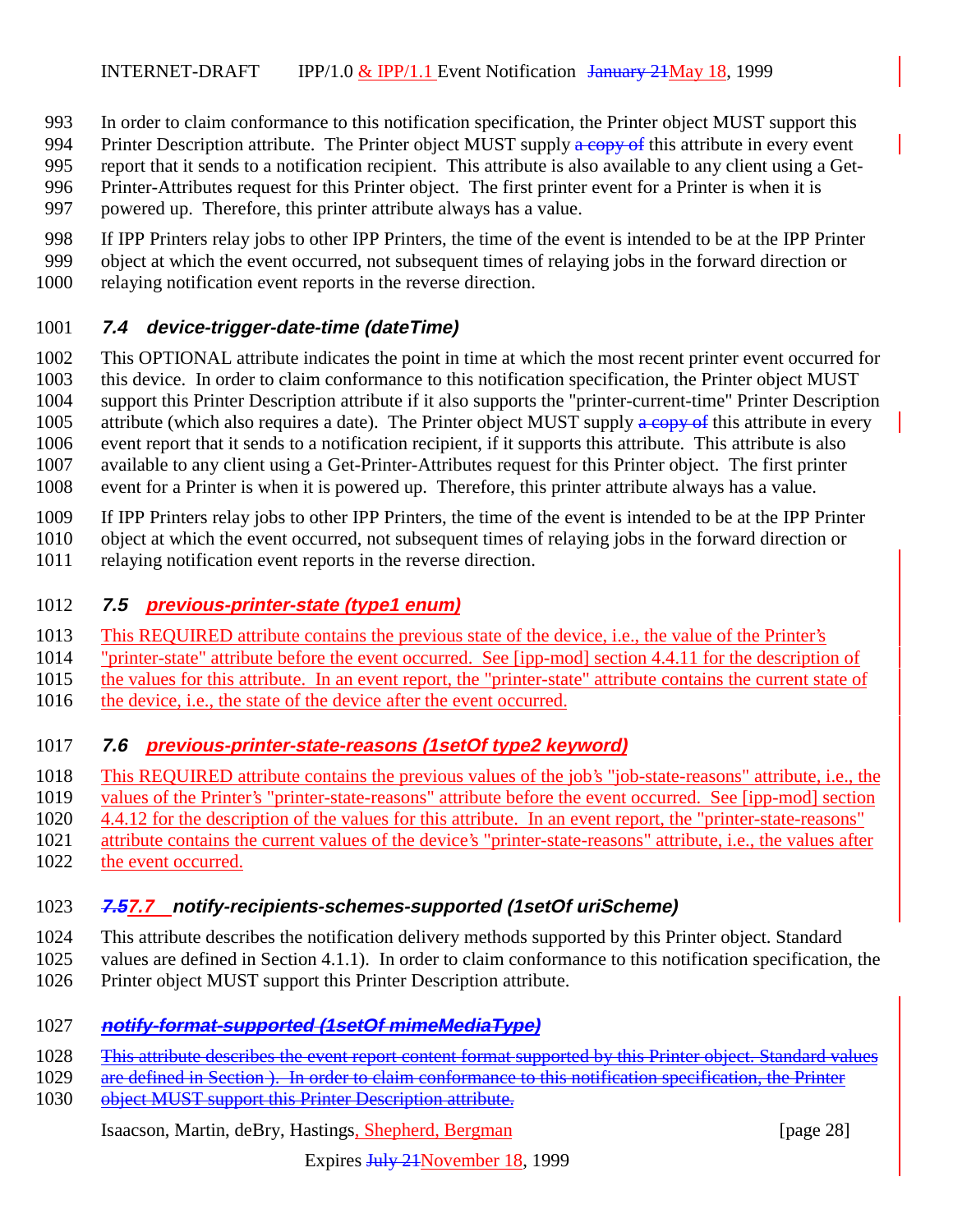#### **7.8 notify-event-groups-default (1setOf type2 keyword)**

- 1032 This attribute describesidentifies the event groups values if the client does not supply the "notify-events"
- 1033 operation attribute notify-event-groups. All the values in this attribute must also appear in the notify-
- 1034 event-groups-supported attribute.

#### **7.67.9 notify-event-groups-supported (1setOf type2 keyword)**

- 1036 This attribute describes identifies the event groups supported by this Printer object. In order to claim
- conformance to this notification specification, the Printer object MUST support this Printer Description
- attribute. Standard values are defined in Section 4.1.2.)

# **8 Status Codes**

Add the following status code for handling the error in the "notify-recipients" operation attribute:

# **13.1.4.? client-error-uri-scheme-not-supported (0x04??)**

- The scheme of the client-supplied URI in a "notify-recipients" operation attribute in a create operation is
- 1043 not supported. See [ipp-mod] section 3.1.7.

# **9 References**

- [draft-prtmib]
- 1046 Turner, R., "Printer MIB", <draft-ietf-printmib-mib-info-043.txt>, work in progress, March **January 22, 19998.**
- [ipp-mod]
- 1049 deBry, R., , Hastings, T., Herriot, R., Isaacson, S., Powell, P., "Internet Printing Protocol/1.10: 1050 Model and Semantics", < draft-ietf-ipp-model-v11-0244.txt>, work in progress, November **16May 10, 19998.**
- [ipp-ops-set1]
- Bergman, R., Hastings, T., Herriot R., Moore, P., "Internet Printing Protocol/1.0: Additional 1054 Optional Operations - Set 1", <ipp-ops-set1-990221981023.txt>, work in progress, October 1055 23February 21, 19928.

# [ipp-sub]

- Isaacson, S., Martin, J., deBry, R., Hastings, T., Shepherd, M., "Job Independent Subscriptions 1058 for IPP", <ipp-notification-printer-980701990517>, work in progress, July 1May 17, 19998.
- [ipp-prog]
- Hastings, T., Bergman, R., Lewis, H., "Proposed Job Progress Attributes for IPP", <ipp-job-**prog-attr-990518.txt>** work in progress, May 18, 1999.
- [RFC1759]
- Smith, R., Wright, F., Hastings, T., Zilles, S., and Gyllenskog, J., "Printer MIB", RFC 1759, March 1995.

Isaacson, Martin, deBry, Hastings, Shepherd, Bergman [page 29]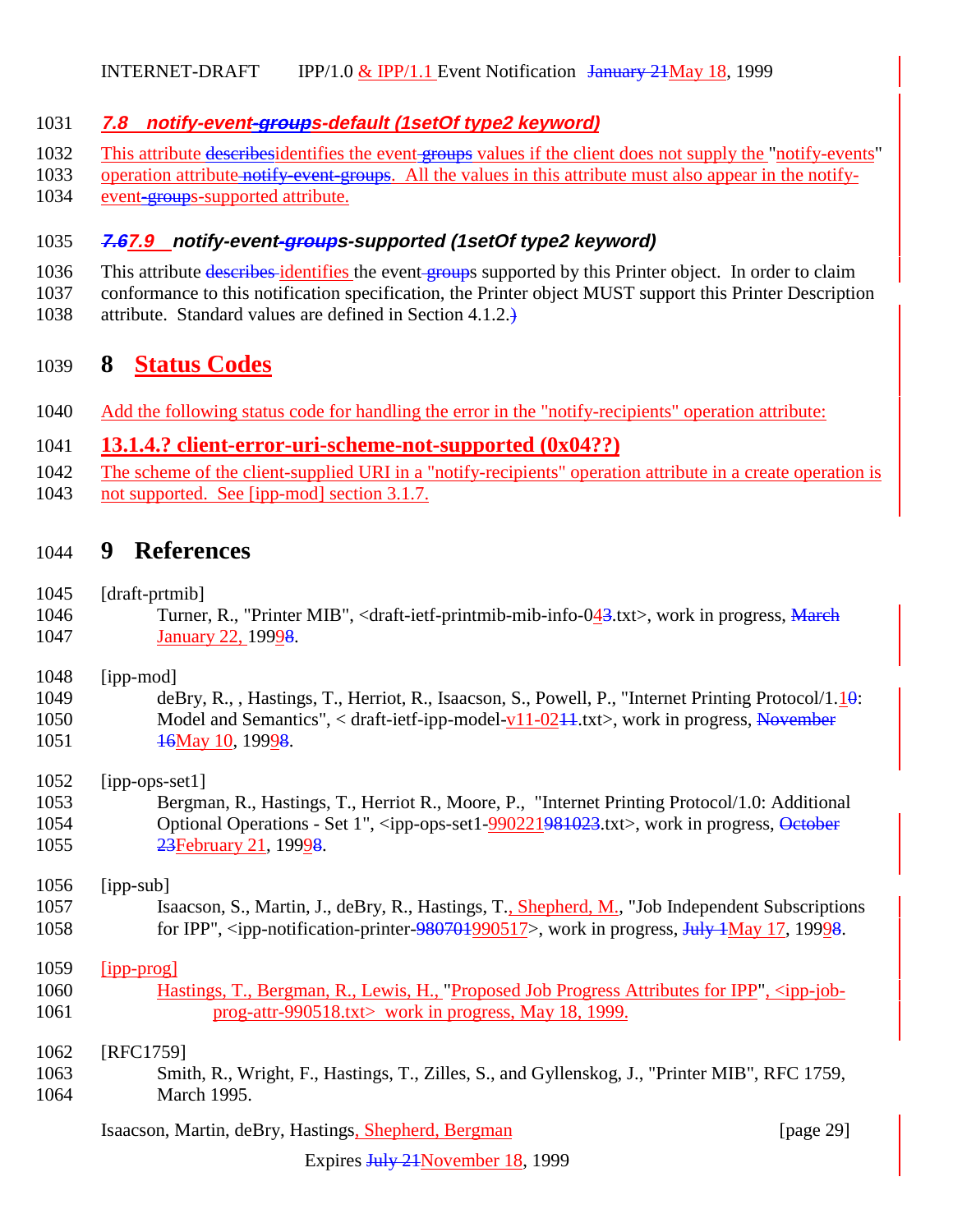| [RFC1892]                                                                                          |
|----------------------------------------------------------------------------------------------------|
| Vaudreuil, G., "The Multipart/Report Content Type for the Reporting of Mail System                 |
| Administrative Messages, RFC 1892, January 1996.                                                   |
| [RFC2046]                                                                                          |
| Multipurpose Internet Mail Extensions (MIME) Part Two: Media Types. N. Freed & N.                  |
| Borenstein. November 1996. (Obsoletes RFC1521, RFC1522, RFC1590), RFC 2046.                        |
| [RFC2119]                                                                                          |
| S. Bradner, "Key words for use in RFCs to Indicate Requirement Levels", RFC 2119, March            |
| 1997                                                                                               |
| [RFC2566]                                                                                          |
| deBry, R., , Hastings, T., Herriot, R., Isaacson, S., Powell, P., "Internet Printing Protocol/1.0: |
| Model and Semantics", RFC 2566, April 1999.                                                        |
| [sense]                                                                                            |
| Martin, J. et all., "System Event Notification System Environment (SENSE)",                        |
| ftp://ftp.pwg.org/pub/pwg/sense/, work in progress, Spring 1996.                                   |
|                                                                                                    |
|                                                                                                    |
|                                                                                                    |
|                                                                                                    |
|                                                                                                    |
|                                                                                                    |
|                                                                                                    |
| 10 Author's Addresses                                                                              |
| Scott A. Isaacson (Editor)                                                                         |
| Novell, Inc.                                                                                       |
| 122 E 1700 S                                                                                       |
| Provo, UT 84606                                                                                    |
|                                                                                                    |
| Phone: 801-861-7366                                                                                |
|                                                                                                    |
| Fax: 801-861-2517                                                                                  |
| e-mail: sisaacson@novell.com                                                                       |
|                                                                                                    |
| <b>Tom Hastings</b>                                                                                |
| <b>Xerox Corporation</b>                                                                           |
| 737 Hawaii St. ESAE 231                                                                            |
| El Segundo, CA 90245                                                                               |
|                                                                                                    |
| Phone: 310-333-6413                                                                                |
| Fax: 310-333-5514                                                                                  |
| e-mail: hastings@cp10.es.xerox.com                                                                 |
| Roger deBry                                                                                        |

Isaacson, Martin, deBry, Hastings, Shepherd, Bergman [page 30]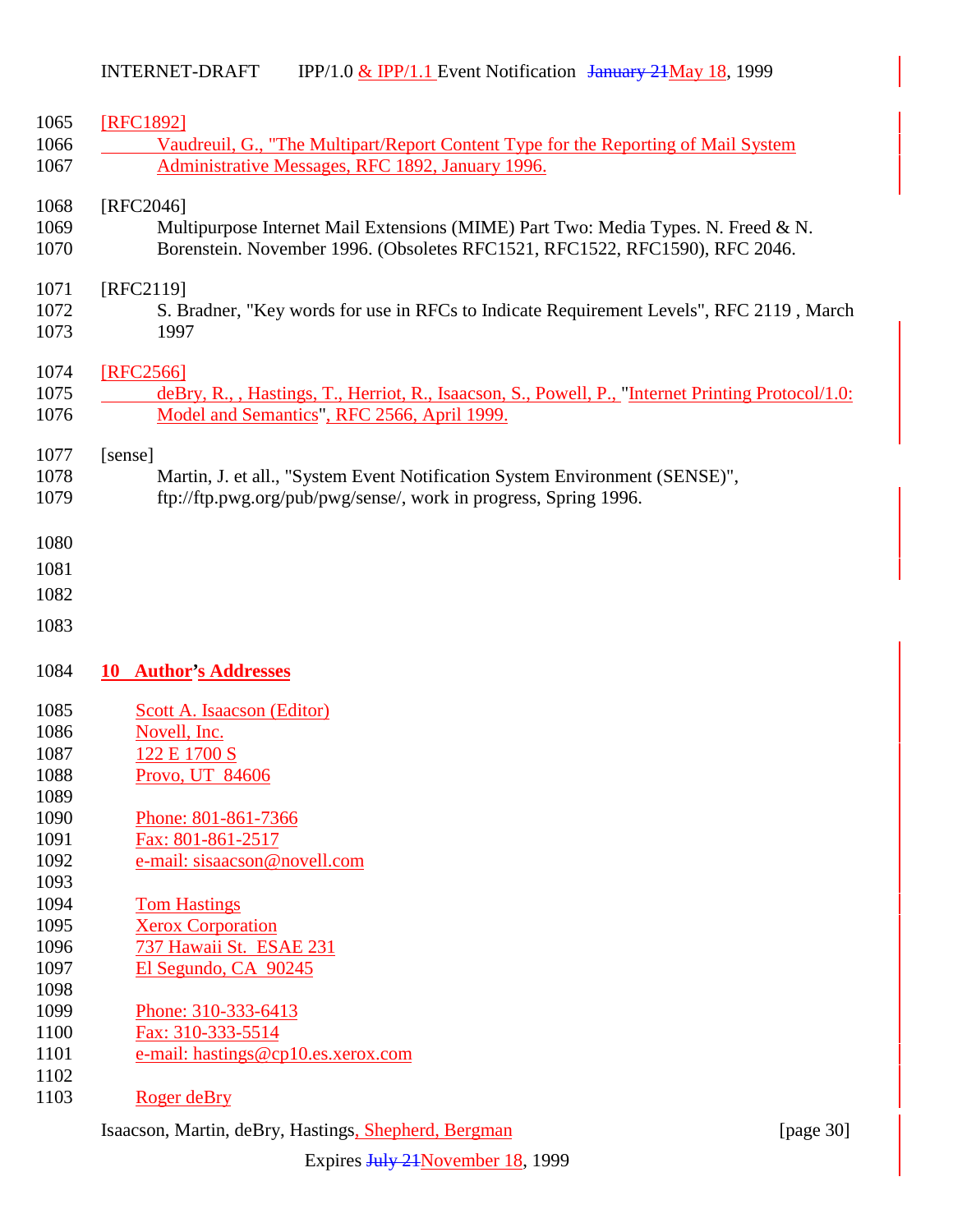| 1104 | <b>Utah Valley State College</b>                                                   |
|------|------------------------------------------------------------------------------------|
| 1105 | Orem, UT 84058                                                                     |
| 1106 |                                                                                    |
| 1107 | Phone: (801) 222-8000                                                              |
| 1108 | EMail: debryro@uvsc.edu                                                            |
| 1109 | <b>HUC/003G</b>                                                                    |
| 1110 | <b>IBM</b> Corporation                                                             |
| 1111 | P.O. Box 1900                                                                      |
| 1112 | Boulder, CO 80301-9191                                                             |
| 1113 |                                                                                    |
| 1114 | Phone: 303-924-4080                                                                |
| 1115 | Fax: 303-924-9889                                                                  |
| 1116 | e mail: debry@vnet.ibm.com                                                         |
| 1117 |                                                                                    |
| 1118 | <b>Jay Martin</b>                                                                  |
| 1119 | e-mail: jkm@underscore.com                                                         |
| 1120 |                                                                                    |
| 1121 | <b>Michael Shepherd</b>                                                            |
| 1122 | <b>Xerox Corporation</b>                                                           |
| 1123 | 800 Phillips Road MS 128-51E                                                       |
| 1124 | Webster, NY 14450                                                                  |
| 1125 |                                                                                    |
| 1126 | Phone: 716-422-2338                                                                |
| 1127 | Fax: 716-265-8871                                                                  |
| 1128 | e-mail: mshepherd@crt.xerox.com                                                    |
| 1129 |                                                                                    |
| 1130 | Ron Bergman (Editor)                                                               |
| 1131 | Dataproducts Corp.                                                                 |
| 1132 | 1757 Tapo Canyon Road                                                              |
| 1133 | Simi Valley, CA 93063-3394                                                         |
| 1134 |                                                                                    |
| 1135 | Phone: 805-578-4421                                                                |
| 1136 | Fax: 805-578-4001                                                                  |
| 1137 | Email: rbergman@dpc.com                                                            |
| 1138 |                                                                                    |
|      |                                                                                    |
| 1139 | <b>Appendix A: Registration Forms to be filled out and submitted to IANA</b><br>11 |

#### **11.1 Registration of ipp-tcp-notify scheme for use with IPP**

 This appendix contains the information that IANA requires for registering a URL scheme for use with the "application/ipp" MIME media type. The information following this paragraph will be forwarded to IANA to register 'ipp-tcp-notify' whose contents are defined in Section 4.1.1 "notify-recipients (1setOf

- uri)" in this document:
- **TBD**

Isaacson, Martin, deBry, Hastings, Shepherd, Bergman [page 31]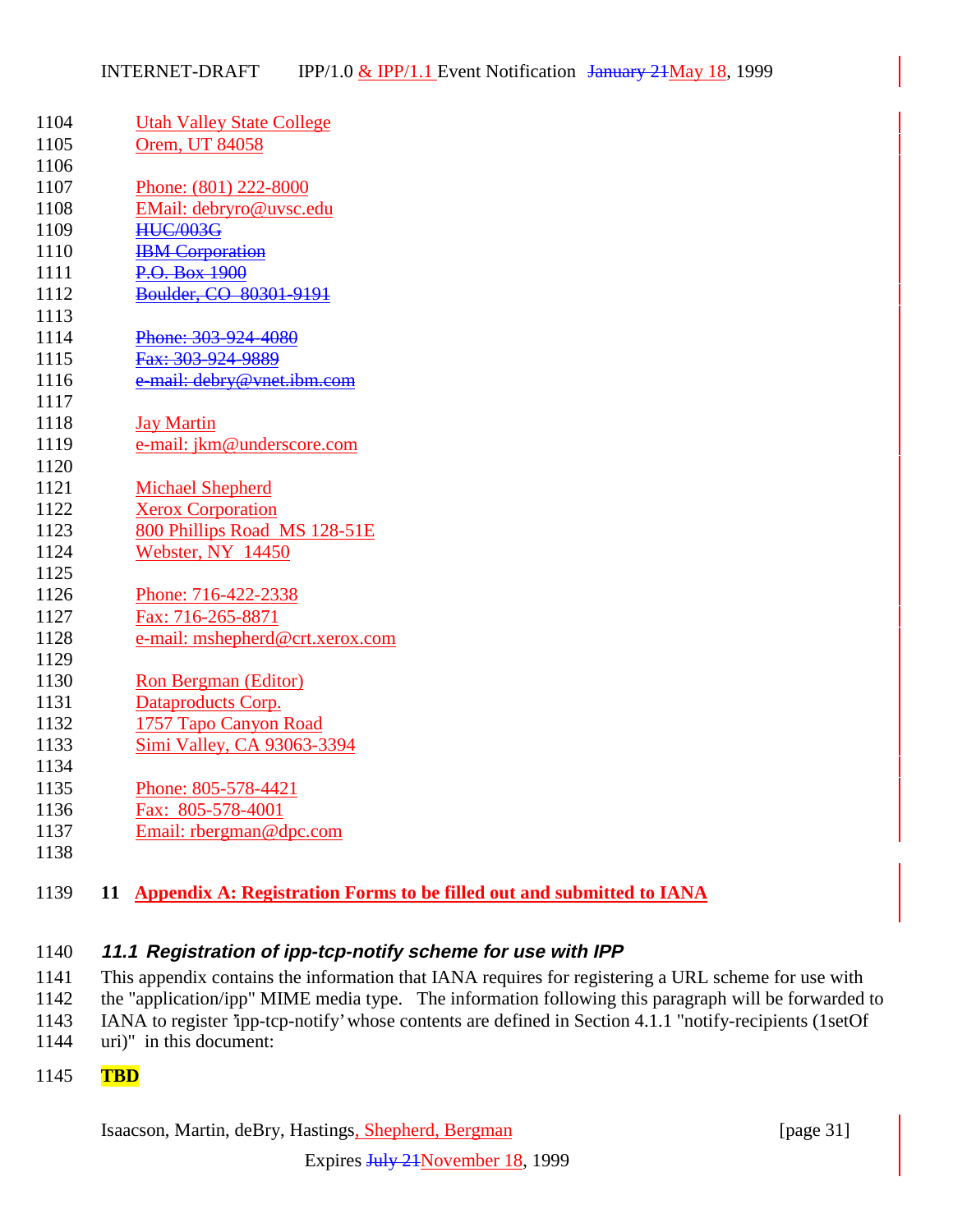| 1146                                 |                                                                                                                                                                                                                                                                                                                                                                                                                      |
|--------------------------------------|----------------------------------------------------------------------------------------------------------------------------------------------------------------------------------------------------------------------------------------------------------------------------------------------------------------------------------------------------------------------------------------------------------------------|
| 1147                                 | <b>Required parameters:</b> none                                                                                                                                                                                                                                                                                                                                                                                     |
| 1148                                 | <b>Optional parameters:</b> none                                                                                                                                                                                                                                                                                                                                                                                     |
| 1149                                 | <b>Encoding considerations:</b>                                                                                                                                                                                                                                                                                                                                                                                      |
| 1150                                 | <b>Security considerations:</b>                                                                                                                                                                                                                                                                                                                                                                                      |
| 1151<br>1152<br>1153                 | IPP/1.0 protocol requests/responses do not introduce any security risks not already inherent in the<br>underlying transport protocols. Protocol mixed-version interworking rules in [ipp-mod] as well as<br>protocol encoding rules in [ipp-pro] are complete and unambiguous.                                                                                                                                       |
| 1154                                 | <b>Interoperability considerations:</b>                                                                                                                                                                                                                                                                                                                                                                              |
| 1155                                 | <b>TBD</b>                                                                                                                                                                                                                                                                                                                                                                                                           |
| 1156                                 |                                                                                                                                                                                                                                                                                                                                                                                                                      |
| 1157                                 | <b>Published specification:</b>                                                                                                                                                                                                                                                                                                                                                                                      |
| 1158<br>1159                         | Isaacson, S., Martin, J., deBry, R., Hastings, T., Shepherd, M., "Internet Printing Protocol/1.0<br>[ipp-not]<br>& 1.1: IPP Event Notification" draft-ietf-ipp-notification-00.txt, January May, 1999.                                                                                                                                                                                                               |
| 1160                                 | Applications which use this URL scheme:                                                                                                                                                                                                                                                                                                                                                                              |
| 1161                                 | <b>TBD</b>                                                                                                                                                                                                                                                                                                                                                                                                           |
| 1162                                 | Person & email address to contact for further information:                                                                                                                                                                                                                                                                                                                                                           |
| 1163<br>1164<br>1165<br>1166<br>1167 | Thomas N. Hastings<br>Xerox Corporation<br>737 Hawaii St.<br>El Segundo, CA 90245                                                                                                                                                                                                                                                                                                                                    |
| 1168                                 | Phone: (310) 333-6413                                                                                                                                                                                                                                                                                                                                                                                                |
| 1169                                 | Fax: (310) 333-5514                                                                                                                                                                                                                                                                                                                                                                                                  |
| 1170                                 | Email: hastings@cp10.es.xerox.com                                                                                                                                                                                                                                                                                                                                                                                    |
| 1171<br>1172<br>1173<br>1174<br>1175 | 4.211.2 Registration of ipp-udp-notify scheme for use with IPP<br>This appendix contains the information that IANA requires for registering a URL scheme for use with<br>the "application/ipp" MIME media type. The information following this paragraph will be forwarded to<br>IANA to register 'ipp-udp-notify' whose contents are defined in Section 4.1.1 "notify-recipients (1setOf<br>uri)" in this document: |

- **TBD**
- 
- **Required parameters:** none

Isaacson, Martin, deBry, Hastings, Shepherd, Bergman [page 32]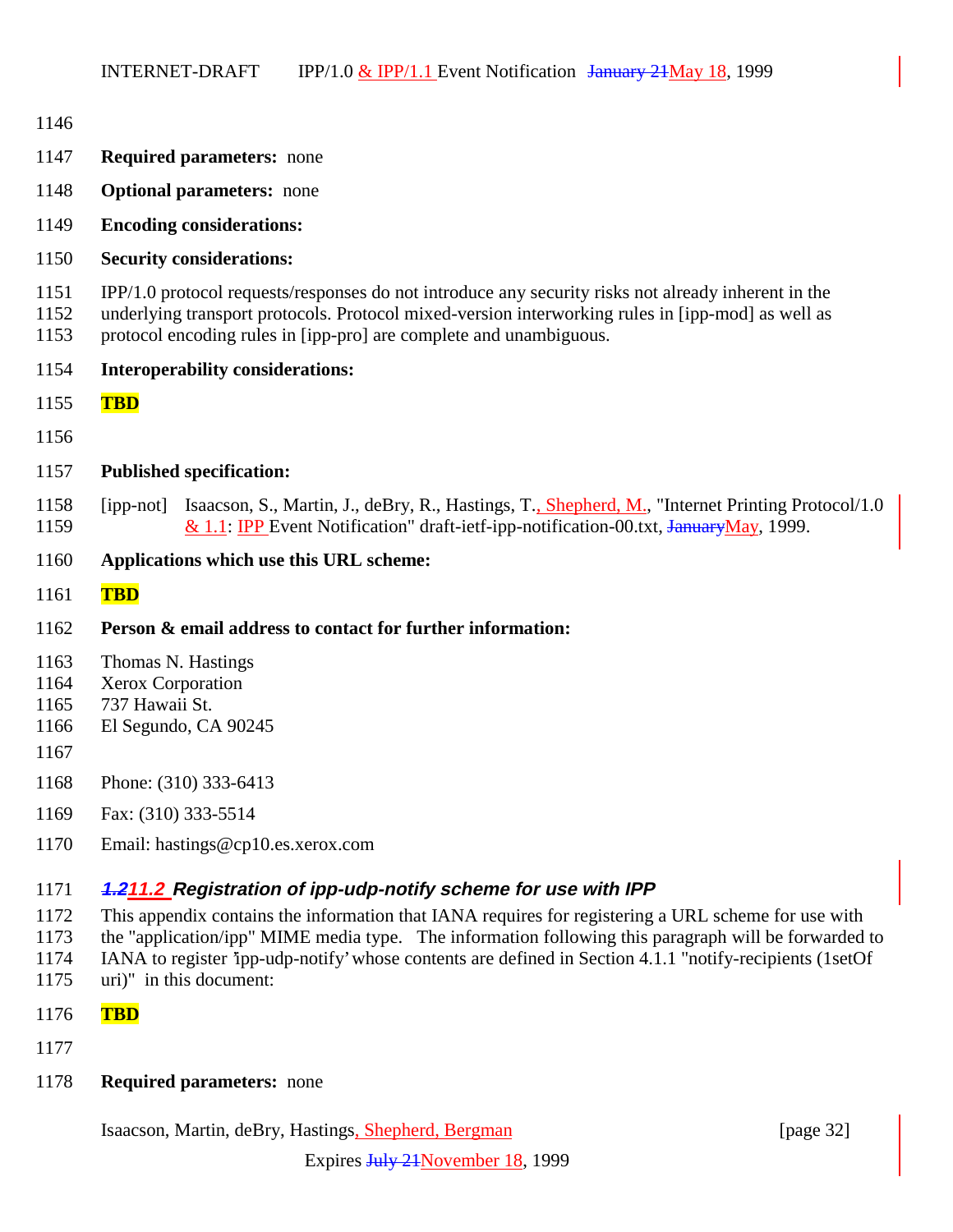- **Optional parameters:** none
- **Encoding considerations:**
- **Security considerations:**
- IPP/1.0 protocol requests/responses do not introduce any security risks not already inherent in the
- underlying transport protocols. Protocol mixed-version interworking rules in [ipp-mod] as well as protocol encoding rules in [ipp-pro] are complete and unambiguous.
- **Interoperability considerations:**
- **TBD**
- 
- **Published specification:**
- [ipp-not] Isaacson, S., Martin, J., deBry, R., Hastings, T., Shepherd, M., "Internet Printing Protocol/1.0 1190  $\&$  1.1: IPP Event Notification" draft-ietf-ipp-notification-00.txt, JanuaryMay, 1999.
- **Applications which use this URL scheme:**
- **TBD**

#### **Person & email address to contact for further information:**

- Thomas N. Hastings
- Xerox Corporation
- 737 Hawaii St.
- El Segundo, CA 90245
- 
- Phone: (310) 333-6413
- Fax: (310) 333-5514
- Email: hastings@cp10.es.xerox.com

#### **11.3 Registration of multipart/report type, 'print-notification'**

We may have to register a particular report sub-type for use with 'multipart/report' [RFC 1892]. See

1204 RFC 2298 for a similar kind of registration. The use of 'multipart/report' needs more understanding and

work.

#### **11Appendix E: Full Copyright Statement**

- Copyright (C) The Internet Society (1998). All Rights Reserved
- 1208 This document and translations of it may be copied and furnished to others, and derivative works that
- 1209 comment on or otherwise explain it or assist in its implementation may be prepared, copied, published
- 1210 and distributed, in whole or in part, without restriction of any kind, provided that the above copyright
- 1211 notice and this paragraph are included on all such copies and derivative works. However, this document
- 1212 itself may not be modified in any way, such as by removing the copyright notice or references to the

Isaacson, Martin, deBry, Hastings, Shepherd, Bergman [page 33]

Expires July 21November 18, 1999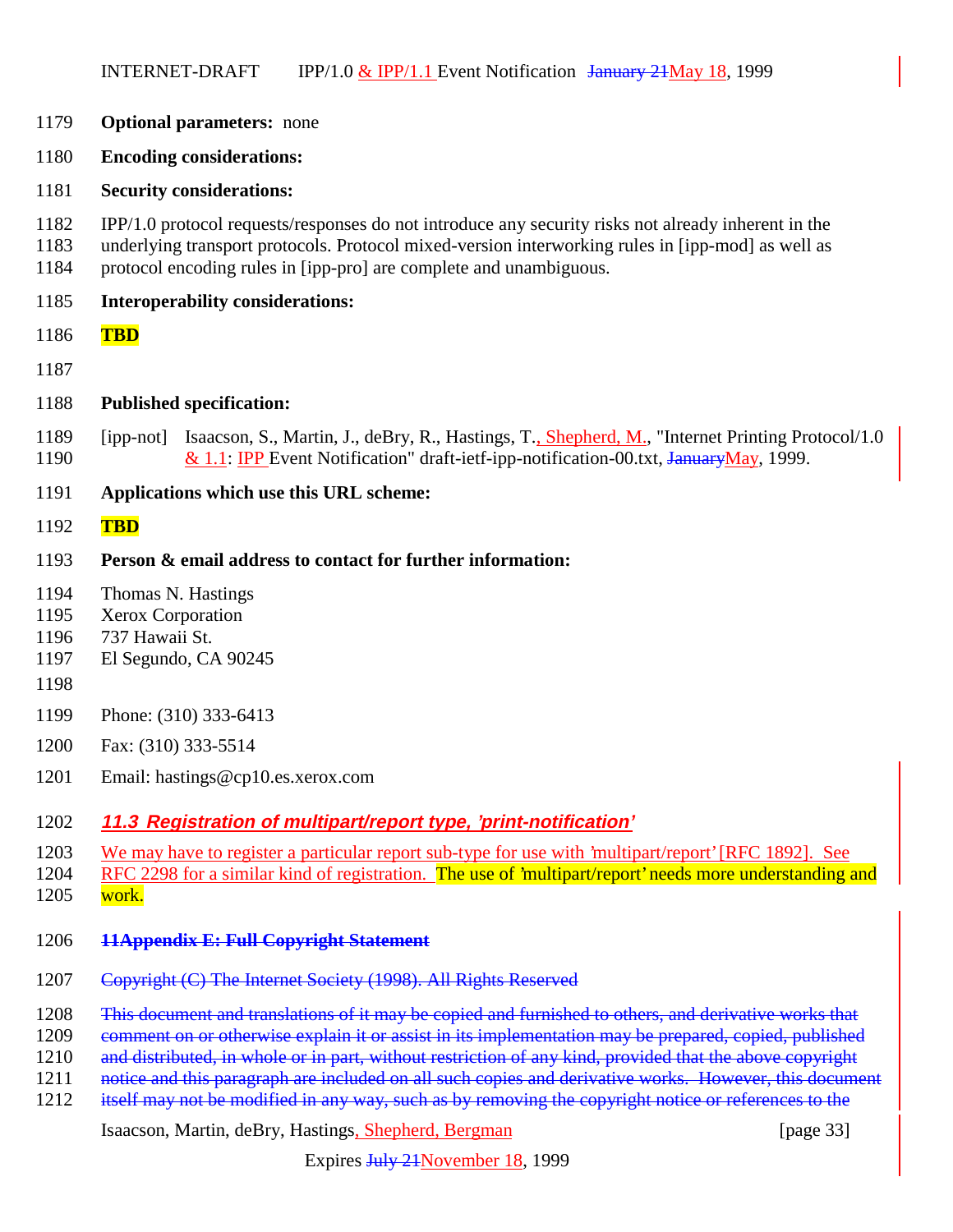- 1213 Internet Society or other Internet organizations, except as needed for the purpose of developing Internet
- 1214 standards in which case the procedures for copyrights defined in the Internet Standards process must be
- followed, or as required to translate it into languages other than English.
- 1216 The limited permissions granted above are perpetual and will not be revoked by the Internet Society or 1217 its successors or assigns.
- This document and the information contained herein is provided on an "AS IS" basis and THE
- INTERNET SOCIETY AND THE INTERNET ENGINEERING TASK FORCE DISCLAIMS ALL
- WARRANTIES, EXPRESS OR IMPLIED, INCLUDING BUT NOT LIMITED TO ANY
- 1221 WARRANTY THAT THE USE OF THE INFORMATION HEREIN WILL NOT INFRINGE ANY
- RIGHTS OR ANY IMPLIED WARRANTIES OF MERCHANTABILITY OR FITNESS FOR A
- PARTICULAR PURPOSE.
- **12 Appendix EB: Change History**
- Changes are listed in reverse chronological order:

## **12.1 Changes to the May 17, 1999 to make the May 18, 1999 (T Hastings, R Bergman)**

- 1. Removed concept of event groups. Subscribe to individual events. Much simpler. The event determines what data is sent in the event report. Also allows the client to query the device to see what events are supported, rather than which groups.
- 2. Replaced all of the job state transition events with a single 'job-state-changed' event. The report contains the old job state and the new job state.
- 3. Removed the notification-format attribute to keep the proposal simple.
- 4. Added the 'client-error-notify-uri-scheme-not-supported' status code.
- 5. Added REQUIRED "previous-job-state", "previous-job-state-reasons", previous-printer-state", and "previous-printer-state-reasons" Job Description attributes.
- 6. Removed the "job-impressions-completed" from the Basic Job Event Report Content. Bring it back with the "job-progress" events.
- 7. Removed the "printer-is-accepting-jobs" from the Basic Printer Event Report Content. Its changing is part of the "config-change" event.
- 8. Changed the 'job-state-changed' event, so that it doesn't include 'job-created', 'job-completed', or 'job-purged' events.
- 1242 9. Made the event names mostly consistent by being in the past tense to reflect the fact that events reports happen after the internal event has completed.
- 10. Combined the 'job-state-reasons-added' and 'job-state-reasons-removed' into a single event: 'job-state-reasons-changed'. Same for 'device-state-reasons-changed'.
- 11. Changed 'mailto' notification method to REQUIRE 'multipart/report' which all mail agents understand, at least the text part.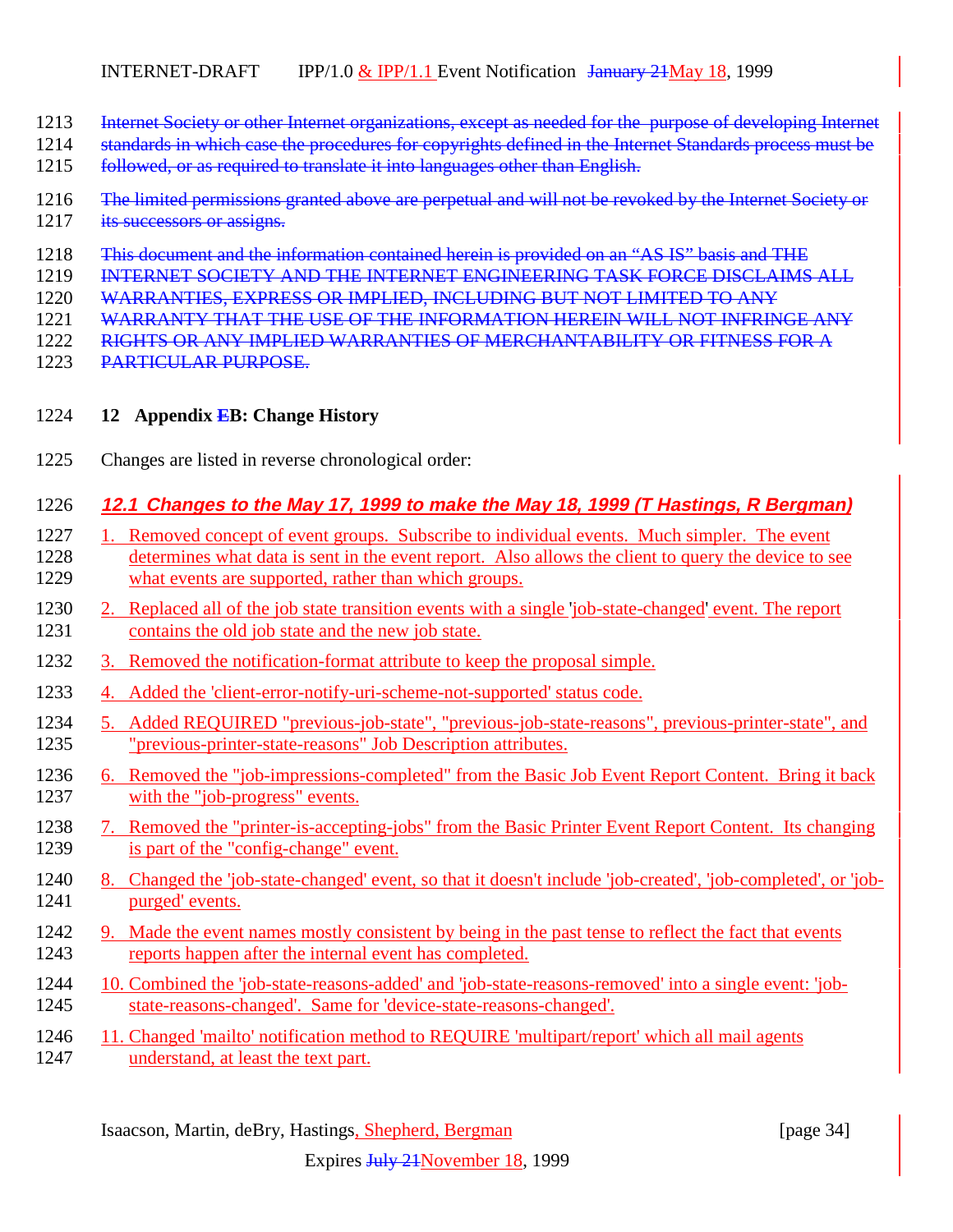- 12. Deleted the 'job-warning' and 'job-error' events, since they are covered by the 'job-state-reasons-changed, 'job-state-changed' and/or 'job-completed' events.
- **12.2 Changes to the January 20, 1999 to make the May 17, 1999 version (M Shepherd)**
- 1251 1. Changed references to IPP 1.0 to IPP 1.1
- 2. Implementing the notification specification is optional.
- 3. Refined the definition of Event
- 4. Changed 'notification report' to 'event report' for consistent terminology
- 5. Changed the terminology of an 'active' job to 'not-complete'. Included the 'pending-held' state in the 'not-complete' super-state.
- 6. Introduced notify-event-groups-default.
- 7. Changed job-trigger-message and job-impressions-completed to be CONDITIONAL in the event report, job-trigger-date-time to be RECOMMENDED, and job-state-reasons to be REQUIRED.
- 8. Changed device-trigger-message to be CONDITIONAL in the event report, and printer-state-reasons 1261 to be REQUIRED.
- 9. Created a table to map job-trigger-events keywords to event-groups and required status.
- 10. Modified job-continued to be job-resumed-processing, and job-received to be job-created. Added 1264 job-purged, job-state-reason-removed, and job-state-reason-added keywords.
- 11. Modified job-trigger-time and device-trigger-time to use values less than zero.
- 12. Created a table to map device-trigger-events keywords to event-groups and their required status.
- 13. Added ready-for-job and device-state-reason-added to device-trigger-events keywords.
- 14. Updated References section
- 15. Added notify-format and notify-format-supported attributes.
- 16. Added subscription-id to the event report attributes of job and device.
- 17. Made job-errors-basic and device-errors-basic REQUIRED to be supported.
- 18. Added device-media-changed, device-config-changed, and ready-for-just-in-time-job to device events.
- 19. Added Author's Addresses.

## **12.112.3 Changes to the January 18, 1999 to make the January 20, 1999 version**

- The following changes were made to the January 18, 1999 to make the January 20, 1999 version:
- 1. Made this an INTERNET-DRAFT.
- 2. Indicated that a new default port is needed for the delivery methods.
- 3. Added Appendices in which to put the registration information for the URL schemes for each delivery method.

Isaacson, Martin, deBry, Hastings, Shepherd, Bergman [page 35]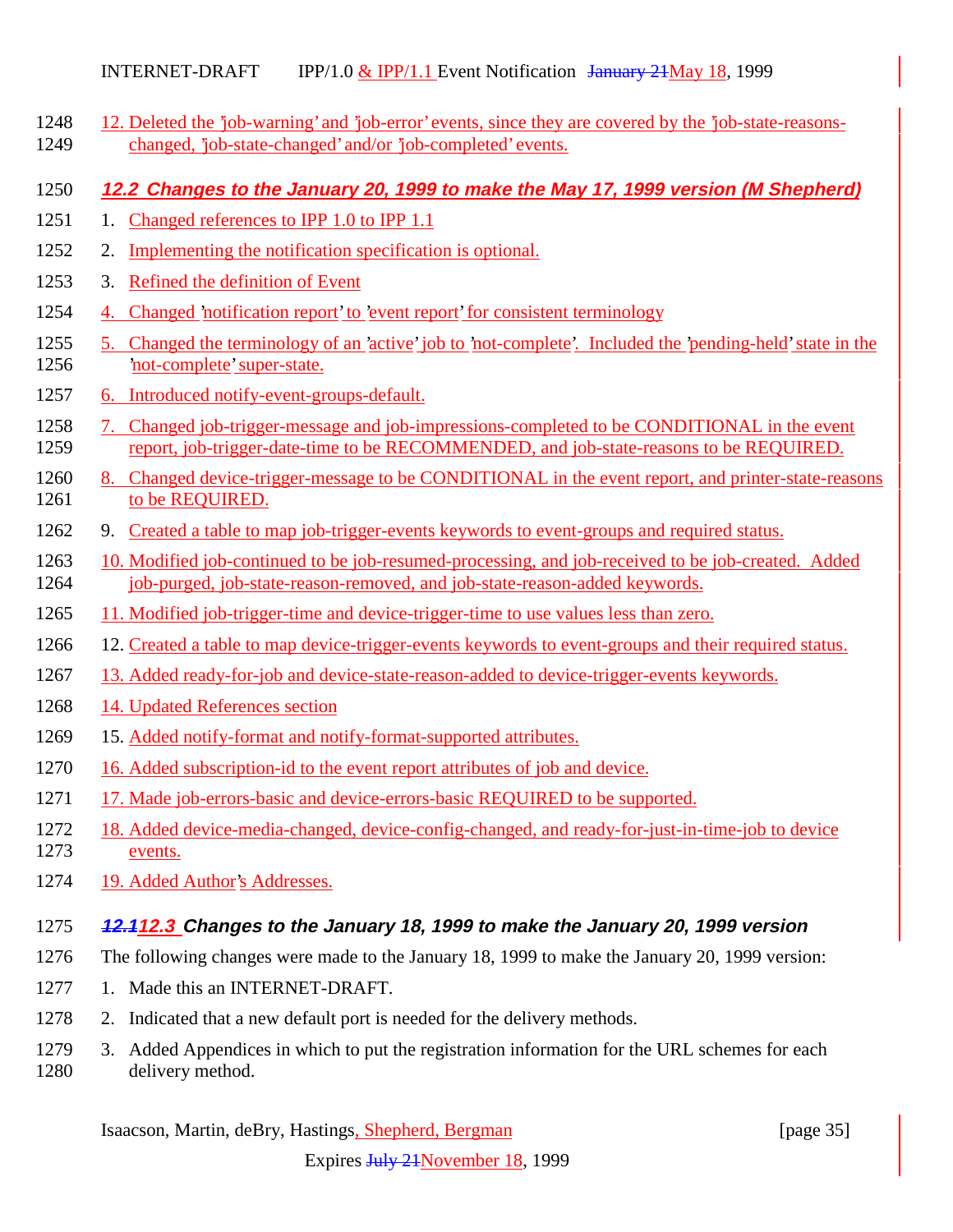- 4. Clarified which parameters, Operation attributes, and Job/Printer attributes are supplied in an event 1282 content: the request-id is 0, the status-code is new 'job-event' 0x600 or 'device-event' 0x601.
- 5. Changed "job-trigger-event" and "device-trigger-event" to be 1setOf so that multiple events that occur at the same time MAY be send as one event content.
- 6. Added "job-trigger-time" as a REQUIRED Job Description and event content attribute which is in seconds since power up.
- 7. Changed "job-trigger-date-time" and "job-state-reasons" to OPTIONAL.
- 8. Changed "status-message" to be an OPTIONAL "job-trigger-message" event content attribute and also made it a Job Description attribute.
- 9. Added "device-trigger-time" as a REQUIRED Printer Description and event content attribute which 1291 is in seconds since power up.
- 10. Changed "device-trigger-date-time" and "printer-state-reasons" to OPTIONAL.
- 11. Changed "status-message" to be an OPTIONAL "device-trigger-message" event content attribute and also made it a Printer Description attribute.
- 12. Removed the "job-id" attribute from the device event content.

#### **12.212.4 Changes to the December 10, 1998 to make the January 18, 1999 version**

- The following changes were made to the December 10, 1998 to make the January 18, 1999 version:
- 1. Changed the names of the REQUIRED notify-recipient keywords from: 'ipp-tcp-socket' and 'ipp-udp-socket' to 'ipp-tcp-notify' and 'ipp-udp-notify'.
- 2. Added '-notify' to the OPTIONAL 'snmpv1', 'snmpv2', and 'snmpv3' delivery method names.
- 3. Changed the OPTIONAL 'sense-datagram' to 'sense-notify' to be consistent.
- 4. Added 'ndps-notify' as an OPTIONAL keyword.
- 5. Deleted the 'all-basic', 'all-job-events-basic', and 'all-device-events-basic'. Clients should be explicit about which groups they want. If new groups are added, the clients won't know what to do with them, if they had subscribed to 'all-xxx' groups.
- 6. Changed the names of "job-last-event" and "job-last-date-time-of-event" to "job-trigger-event" and "job-trigger-date-time" events, since the events trigger the notification delivery, but the attribute values remain after the event has been delivered.
- 7. Added "status-message" as an OPTIONAL event report content attribute.
- 8. Changed "job-impressions-completed" to OPTIONAL.
- 9. Indicated that OPTIONAL attributes are not sent in the event report content if they are not supported.
- 10. Required that "status-message" and/or "job-impressions-completed" be sent in an event report content if they are supported as an Operation attribute and a Job Description attribute, respectively.
- 11. Added REQUIRED "device-trigger-event", REQUIRED "job-id", and OPTIONAL "status-message" 1316 to the device event report content.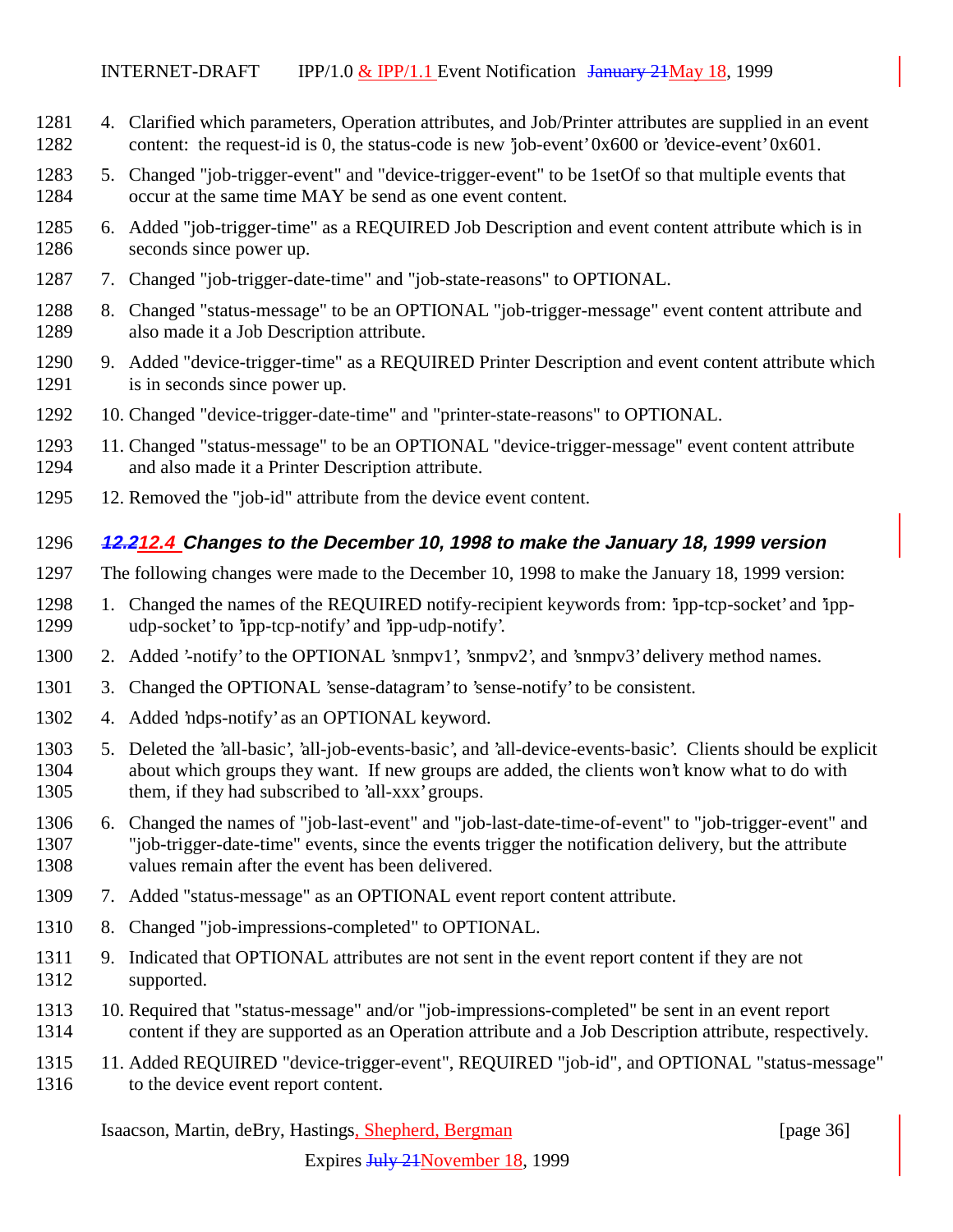- 12. Specified the "device-trigger-event" Printer Description attribute, naming each event.
- 13. Deleted the 'sheet-completed' and 'collated-copy-completed', since these events are not part of any 'xxx-basic' event group. They can be added back when we have an event group that uses them.

#### **12.312.5 Changes to the July 1, 1998 to make the December 10, 1998 version**

- The following changes made from the July 1, 1998 to make the December 10, 1998 version:
- 1. Clarified the terminology so that an "event" doesn't necessarily mean that a notification report is delivered.
- 2. Removed many of the job and printer attributes for being sent in a notification event report, so that we can get agreement on a basic set of event report content. Only attributes really needs are included, including what may be needed for FAX. Changed the names of the event groups by adding the suffix '-basic' to indicate that these event groups return only basic information. Additional event groups can be registered in order to get more attributes as needed for accounting and more detailed job monitoring purposes.
- 3. Deleted the "job-progress" event group. We can bring it back when we agree to all of the extra attributes. Its not very useful with only the basic attributes.
- 4. The printer events are indicted using the "printer-state-reasons" values, instead of the Printer MIB alert codes. Since most of the Printer MIB alert codes, except for the generic ones, have equivalent IPP keyword reason values, this should be a problem and makes IPP more readably implemented in a server that doesn't have the Printer MIB.
- 5. Added the "job-last-event" job description attribute to give the job event some persistence.
- 6. Changed the job's "time-at-event (integer)" to "job-last-date-time-of-event (dateTime)" to give an absolute date and time, in case events are being relayed back through multiple servers, such as in FAX. Also made it a Job Description attribute to give it persistence.
- 7. Changed the printer's "time-at-event(integer)" to "printer-last-date-time-of-event(dateTime)" to give an absolute date and time, in case events are being relayed back through multiple servers, such as in FAX. Also made it a Printer Description attribute to give it persistence.
- 8. Added the IPP/1.0 "printer-is-accepting-jobs" to the event report, since changes in its value are really device state changes.
- 9. Added the complete semantics for each job event under the "last-job-event" Job Description attribute.
- **13 Appendix C: Full Copyright Statement**
- Copyright (C) The Internet Society (1998,1999). All Rights Reserved
- This document and translations of it may be copied and furnished to others, and derivative works that
- comment on or otherwise explain it or assist in its implementation may be prepared, copied, published
- and distributed, in whole or in part, without restriction of any kind, provided that the above copyright
- notice and this paragraph are included on all such copies and derivative works. However, this document
- itself may not be modified in any way, such as by removing the copyright notice or references to the
- Internet Society or other Internet organizations, except as needed for the purpose of developing Internet

#### Isaacson, Martin, deBry, Hastings, Shepherd, Bergman [page 37]